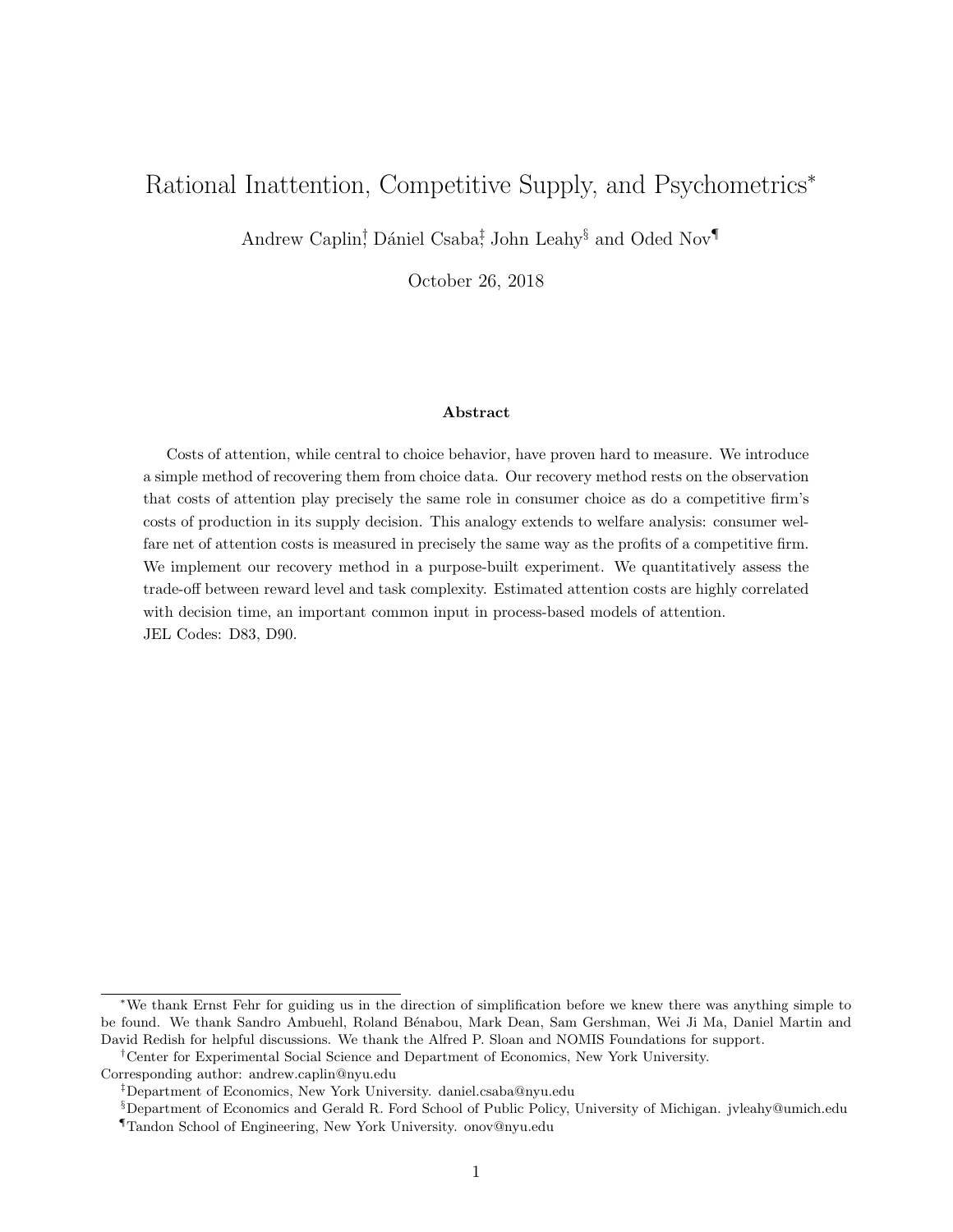# 1 Introduction

We introduce and implement a simple method of recovering attention costs from choice data. Understanding how these costs impact choice has long been central to economic analysis. Attention costs are as important for demand theory as are costs of production for supply theory. They determine consumer demand and consumer welfare just as a competitive firm's costs determines its supply curve and its profitability. Yet costs of attention have proven as hard to measure as they are ubiquitous. Our recovery method therefore bridges a key gap between theory and practice.

Our method rests on making the analogy between a consumer's costs of attention and a competitive firm's costs of production precise. There are two key links. First, we linearly scale up and down attentional incentives just as the price faced by a competitive firm linearly scales its production incentive. Second, we normalize utility by removing the confounding effect of incentives. This is like measuring the output of a firm rather than its profit. Our incentive-based psychometric curve (IPC) plots the linear incentive against normalized utility, just as the competitive firm's supply curve plots its chosen output level against the price of output. Costs of attention are recovered from this curve just as a competitive firm's total costs of production are recovered from its marginal cost curve, as reflected in output choices at different prices.

The direct link between attention theory and production theory enables us to import wholesale the elementary microeconomic toolbox for understanding attention costs and consumer welfare. We can identify consumer welfare net of costs precisely as one can identify producer surplus from the supply curve of a competitive firm. We can test for the existence of any rationalizing cost function as one can use revealed profitability analysis (e.g. [Varian](#page-28-0) [\[2014\]](#page-28-0)) to test the theory of profit maximization. We can extract rich qualitative information from each experimental observation by noting that any strategies that achieve higher gross utility must be more subjectively costly. As with profitability, we can also provide a lower bound on the incremental cost of unchosen strategies.

We illustrate our approach in a purpose-built experiment in which we vary both the linear incentive and task difficulty. The incentive is implemented by assigning different probability points to different rounds of the experiment. We implement probabilistic payment using the last digits of the computer's millisecond timer.

We confirm that the resulting experimental data satisfy simple behavioral tests for the existence of a rationalizing cost function. We estimate these cost functions for each fixed level of difficulty. We find that they can all be fit well by logit models with a common log-transform of the incentive level. With the cost functions in hand we carry out the welfare analysis trading off task complexity and rewards. We quantify the extent to which rewards would be sacrificed in moving from a more challenging to an easier task.

One of our experimental treatments sets all incentives to zero. For that reason we are able to recover not only the IPC, but also the classical psychometric curve in which all that varies is task complexity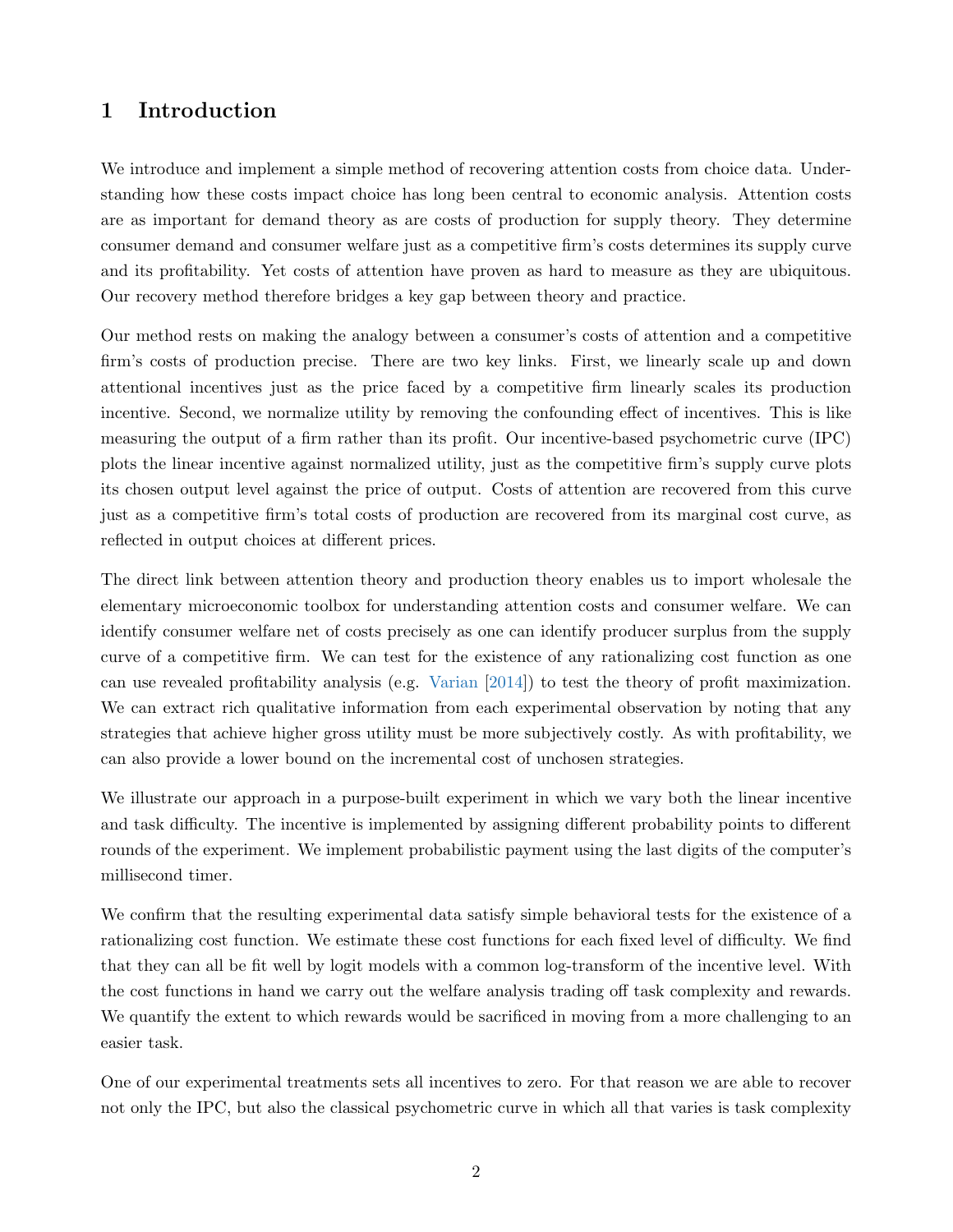(as in classical experiments dating back to [Weber](#page-28-1) [\[1834\]](#page-28-1) and [Fechner](#page-27-0) [\[1860\]](#page-27-0)). In that sense our experiment is two dimensional. By varying both the incentive and stimulus strength we produce a psychometric surface that quantifies the trade-off between task complexity and incentives. We introduce iso-performance curves that capture this trade-off visually.

Just as economists analyze production costs as based on the inputs of labor, raw materials, and capital, so psychologists analyze subjectively costly inputs that determine cognition, including processing time, intensity of effort, energy use, etc. Psychological research on attention focuses in particular on the drift-diffusion framework, in which the process of learning plays out over time [\[Ratcliff,](#page-28-2) [1978,](#page-28-2) [Fehr](#page-27-1) [and Rangel,](#page-27-1) [2011\]](#page-27-1). In fitting with the process-based approach, we find that estimated attention costs are highly correlated with decision time. As has been the case with costs of production, input-based decompositions of the revealed costs of attention may make cost estimates portable between distinct attentional challenges that call on common resources.

Our approach links with several contemporary lines of psychological research in which individuals are seen as weighing the benefits of cognitive effort against an inherent cost. This includes the resourcerational approach to cognition [\[Griffiths et al.,](#page-27-2) [2015\]](#page-27-2), the computationally rational approach [\[Gershman](#page-27-3) [et al.,](#page-27-3) [2015\]](#page-27-3), and algorithmic rationality [\[Halpern and Pass,](#page-27-4) [2011\]](#page-27-4). In fact psychologists have used microeconomic tools at least sinc[eNavon and Gopher](#page-28-3) [\[1979\]](#page-28-3) (see [Botvinick and Kool](#page-27-5) [\[2018\]](#page-27-5)). Even the conceptualization of this effort as producing information is essentially identical: "To convert mental effort into an approachable object of scientific study, a useful first step is to operationalize it [...] in terms of information processing..." [\[Shenhav et al.,](#page-28-4) [2017,](#page-28-4) p. 3].

[Musslick et al.](#page-28-5) [\[2018\]](#page-28-5) provided a telling indication of just how strong is the recent convergence of interest between economics and psychology. For essentially identical reasons, they establish a recovery result for a simple class of one dimensional tasks. Their result also rests on the assumption of risk neutrality. Our recovery result applies more generally to all decision problems and is independent of risk aversion.

Attentional effort is far from the only form of subjectively costly mental labor studied by psychologists (see [Griffiths et al.](#page-27-2) [\[2015\]](#page-27-2) and [Botvinick and Kool](#page-27-5) [\[2018\]](#page-27-5)). Research on memory and attention is particularly focused on the apparent costs of holding accurate memories of several items in working memory. Traditionally, this has been explained as resulting from a hard constraint on available coding resources (e.g. neural spikes). [van den Berg and Ma](#page-28-6) [\[2017\]](#page-28-6) develop and test a theory that is based on flexibly trading off behavioral performance against neural costs in the style of RI theory. Our methods may therefore be of broader value. We also advance research in the growing field of human-computer interaction. Ease of use and usefulness of computer interfaces have been studied extensively in this literature, largely based on participants' own subjective ratings [\[Sonderegger et al.,](#page-28-7) [2014,](#page-28-7) [Venkatesh](#page-28-8) [et al.,](#page-28-8) [2003,](#page-28-8) [Zimmerman et al.,](#page-28-9) [2011\]](#page-28-9). With our methods, these are separately recovered from choice data.

In section [2](#page-3-0) we introduce the IPC and the connection with competitive supply. In section [3](#page-5-0) we establish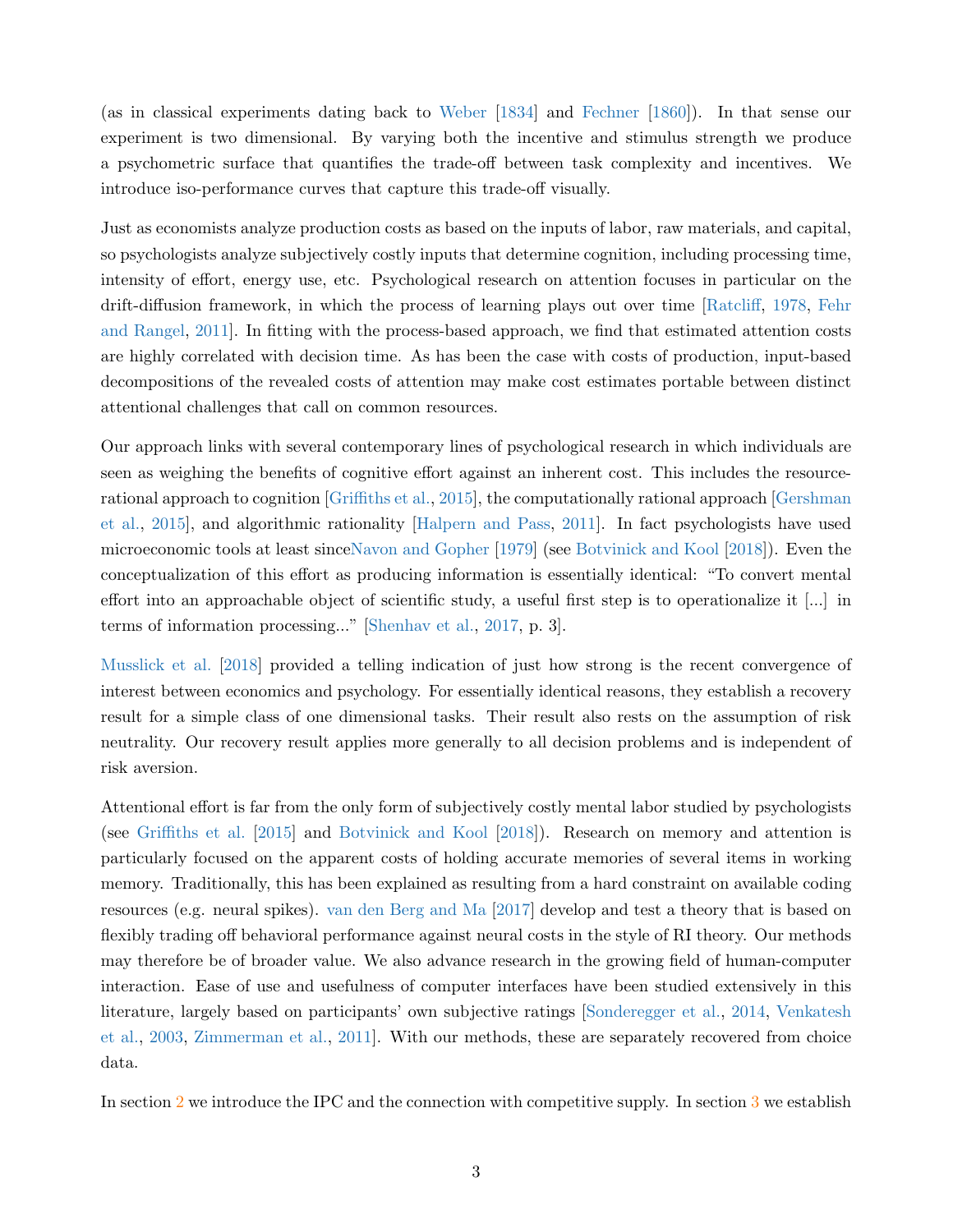the recovery theorem and relate it to earlier recovery results (e.g. [de Oliveira et al.](#page-27-6) [\[2017\]](#page-27-6) and [Caplin](#page-27-7) [et al.](#page-27-7) [\[2017\]](#page-27-7)) and to the recent work of [Musslick et al.](#page-28-5) [\[2018\]](#page-28-5). In section [4](#page-10-0) we illustrate the value of linking attention theory to elementary microeconomics. The experimental design is in section [5.](#page-14-0) The experimental results are in section [6.](#page-19-0) Section [7](#page-25-0) concludes. The Appendices include experimental instructions and experimental robustness checks.

# <span id="page-3-0"></span>2 The IPC

Figure [1](#page-3-1) presents the motivation for our approach. Figure [1a](#page-3-1) is a classical supply curve which provides a geometric representation of total revenue, total cost and producer surplus for a competitive firm. Next to it in figure [1b](#page-3-1) is the IPC, relating incentives that mimic prices and "attentional output" that mimics firm output, with the axes flipped. By analogy with competitive supply the recovery theorem will allow us to identify the equivalents of total revenue, total cost and producer surplus for the attentional problem. In this section we define the axes and the IPC.

<span id="page-3-1"></span>

Figure 1: Analogy with competitive supply

### 2.1 Attentional Incentives,  $\pi$

We introduce the general attentional problem and corresponding linear incentives that mimic the role of output price in competitive supply. The attentional incentive is presented on the horizontal axis in the IPC graph of figure [1b.](#page-3-1)

A decision maker (DM) is facing a problem with finitely many possible states,  $\omega \in \Omega$ . Prior beliefs about the states are denoted by  $\mu \in \Delta(\Omega)$ . A decision problem comprises a finite set A of  $N \geq 2$ actions which yield utility  $u(a, \omega) \in \mathbb{R}$  to the DM when choosing action a in state  $\omega$ . No action is optimal in all states, so that the DM has an incentive to learn the state.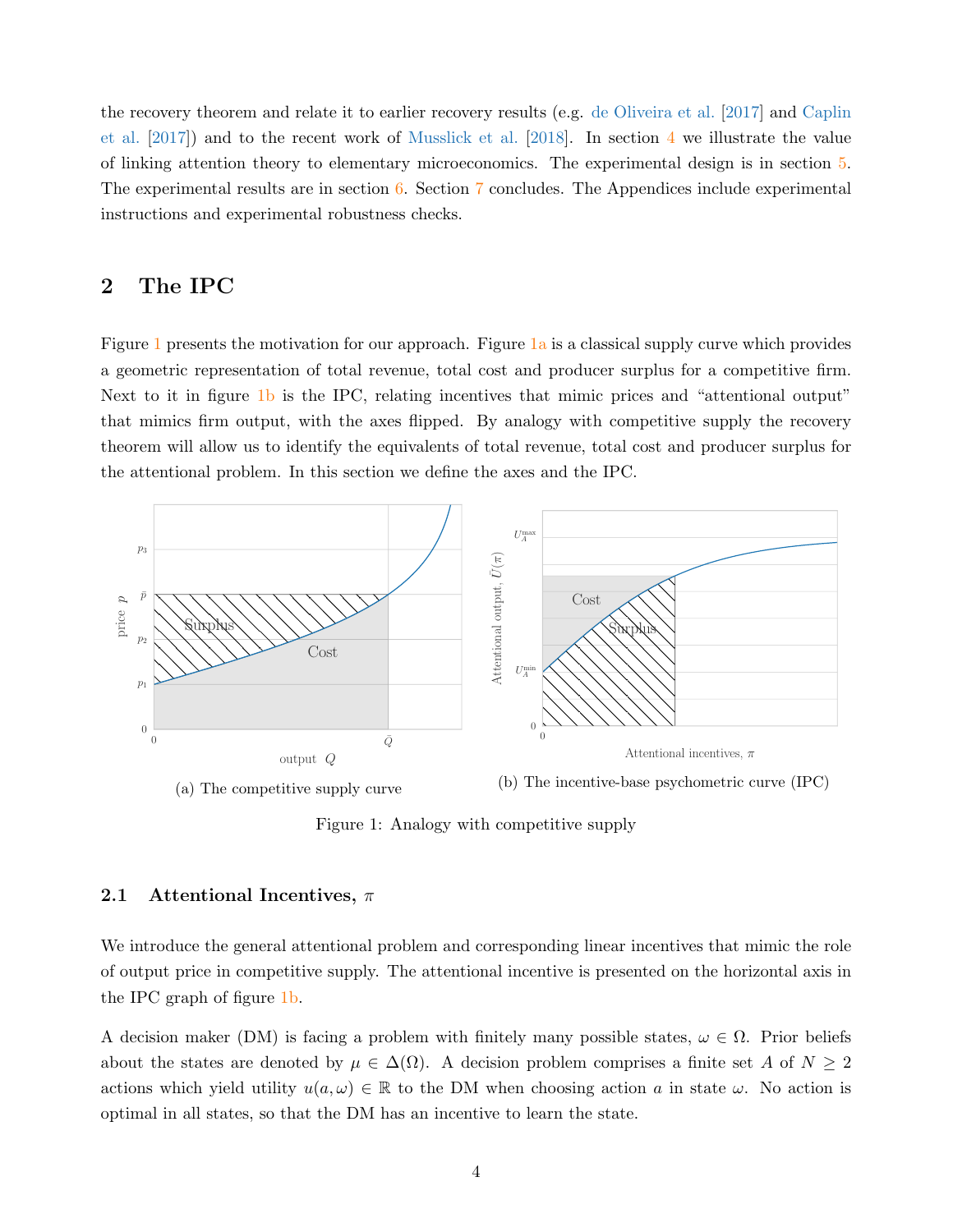We take advantage of the linearity of expected utility theory in constructing a general method of scaling attentional incentives. Given decision problem  $A$ , we construct a family of decision problems  $A_{\pi}$ , indexed by  $\pi > 0$ . We enumerate actions in A by  $a(n)$  for  $1 \leq n \leq N$  and correspondingly each action in  $A_{\pi}$  by  $a_{\pi}(n)$ . Utility for each action is proportionate to that for action  $a(n)$  with factor of proportionality  $\pi$ . This defines the equivalent of price for a firm.

**Definition 1.** The linear family of decision problems generated by  $A$  is a set of decision problems,  ${A_{\pi}}_{\pi>0}$ , with  $A_{\pi}$  having N actions  $a_{\pi}(n)$  with state dependent utility for  $1 \leq n \leq N$  satisfying,

$$
u(a_{\pi}(n), \omega) = \pi u(a(n), \omega) \ge 0.
$$
\n<sup>(1)</sup>

To generate  $A_{\pi}$  for  $\pi \in (0,1]$  one can make use of lottery prizes. Specifically, define action  $a_{\pi}(n)$  to be a lottery. With probability  $\pi$  it yields a prize precisely as does action  $a(n)$  while with probability  $(1 - \pi)$  it yields a prize that has zero utility.

## 2.2 Attentional Output,  $\bar{U}(\pi)$

We consider an observer who sees choice in each decision problem repeatedly and records the joint probabilities over actions and states. As in [Caplin and Martin](#page-27-8) [\[2015\]](#page-27-8) and [Caplin and Dean](#page-27-9) [\[2015\]](#page-27-9), we call this state dependent stochastic choice (SDSC) data. Decisions are not always perfectly matched to the state, so that mistakes are potentially present in the data.

**Definition 2.** An SDSC data set  $P \in \mathcal{P}$  specifies probabilities  $P(a,\omega) \geq 0$  over any state-action pair consistent with the prior,

$$
P \in \mathcal{P} \iff \sum_{a} P(a, \omega) = \mu(\omega).
$$

The set of all chosen actions is denoted by  $A(P) := \{a \in A \mid P(a) > 0\}$ . Given any particular choice set, A, we write  $\mathcal{P}(A) \subseteq \mathcal{P}$  as all data sets that are in principle consistent with this set of actions.

The ideal data comprises one observation of SDSC for each  $\pi > 0$ . We let  $P_{\pi}(n, \omega) \geq 0$  specify the probability of choosing each possible action  $a_{\pi}(n) \in A_{\pi}$  in each possible state. For each  $\pi > 0$  we use this dataset to compute the corresponding revealed expected utility,

$$
U(\pi) := \sum_{\omega} \sum_{n} u(a_{\pi}(n), \omega) P_{\pi}(n, \omega).
$$
 (2)

We would expect  $U(\pi)$  to be increasing in  $\pi$  for two reasons. First, an increase in  $\pi$  raises the payoff to each action in each state proportionately. Second,  $P_{\pi}(n,\omega)$  might place more weight on actions with high payoffs as the larger differences in  $u(a_{\pi}(n), \omega)$  across actions raise the incentive to choose actions appropriate to each state. Our goal is to record the quality of the decision making, which requires us to eliminate the first effect. To that end we divide expected utility by  $\pi$ . This is equivalent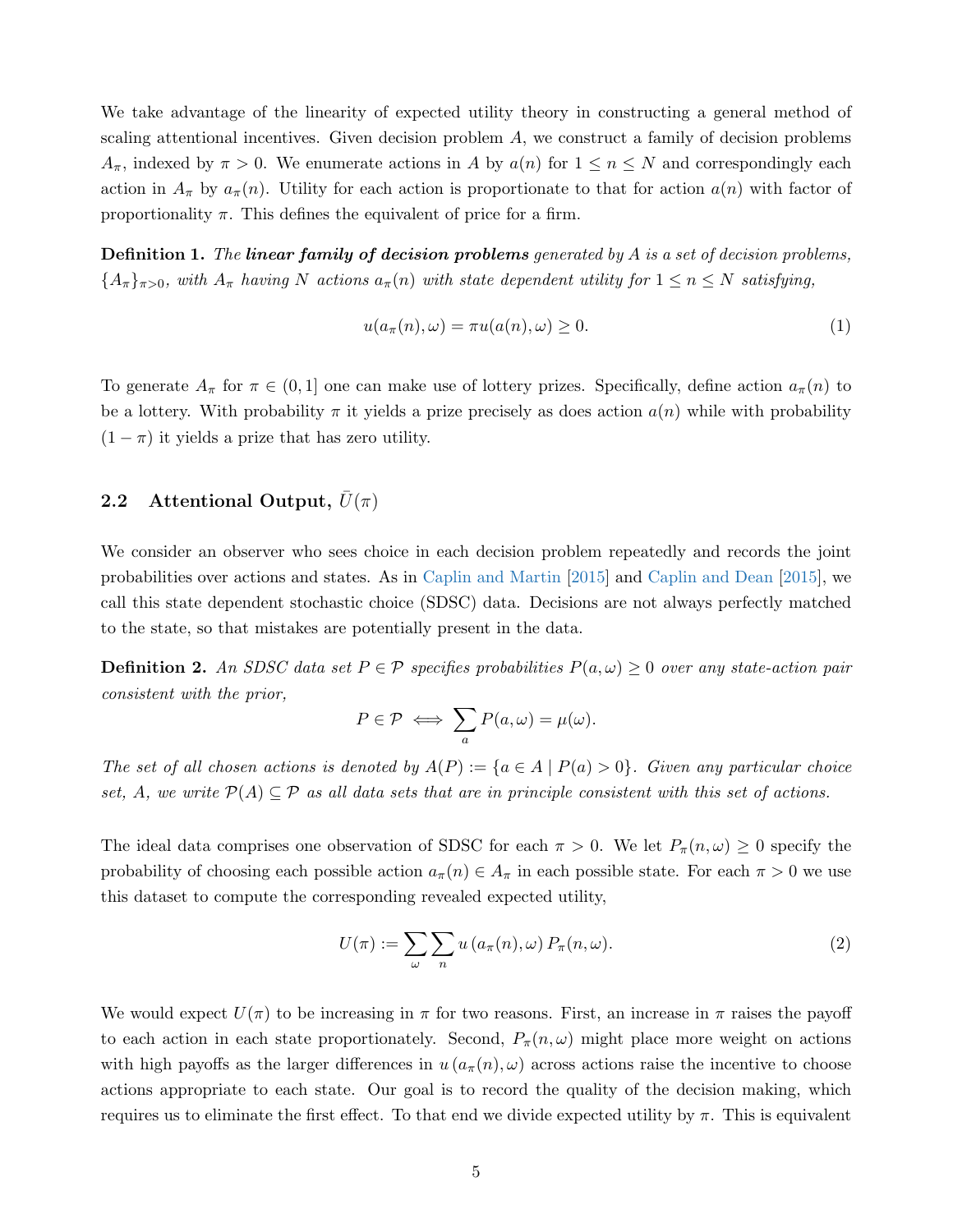to recording the expected utility that results from using the strategy for decision problem  $A_{\pi}$  with the rewards associated with  $A$ . It is the pure reflection of how the incentive impacts choice quality, removing the direct effect of the scaled incentive. It therefore provides a unidimensional measure of attentional output.

<span id="page-5-1"></span>
$$
\bar{U}(\pi) := \frac{U(\pi)}{\pi} = \sum_{\omega} \sum_{n} \frac{u(a_{\pi}(n), \omega)}{\pi} P_{\pi}(n, \omega) = \sum_{\omega} \sum_{n} u(a(n), \omega) P_{\pi}(n, \omega).
$$
 (3)

This is the attentional output depicted in the IPC graph of [1b.](#page-3-1) In what follows, we assume that  $\bar{U}(\pi)$ is non-decreasing in the attentional incentive  $\pi$  just as in figure [1b.](#page-3-1) In proposition [A.2](#page-29-0) we show that this is a property of rational inattention (RI) models.

#### 2.3 Bounds

We turn now to defining the bounds on the IPC as depicted in figure [1b.](#page-3-1)  $U_A^{\max}$  is the expected utility when there are no information costs. In this case, the agent makes the optimal choice in each state. With regard to the lower bound,  $U_A^{\min}$  is the utility associated with inattention. In this case, the agent chooses the action that is unconditionally best according to the prior.  $\bar{U}(\pi)$  is always weakly greater than  $U_A^{\min}$ . In the observed data for  $\pi \in (0,1]$  the bounds may be tighter, ranging from minimum value  $\bar{U}(0)$  to maximum value  $\bar{U}(1)$ ,

$$
\bar{U}(0) := \lim_{\pi \searrow 0} \bar{U}(\pi) \ge U_A^{\min} := \max_{a \in A} \sum_{\omega} \mu(\omega) u(a, \omega); \tag{4a}
$$

$$
\bar{U}(1) \le U_A^{\max} := \sum_{\omega} \mu(\omega) \max_{a \in A} u(a, \omega).
$$
\n(4b)

## <span id="page-5-0"></span>3 RI and the Cost of Utility

It is intuitive that the IPC's shape reflects costs. The curvature of  $\bar{U}$  can be linked to the cost of moving from a one expected utility level to another. For example, in figure [1b](#page-3-1) we see that  $\bar{U}$  is relatively steep close to  $U_A^{\min}$  which means that a relatively small increment in the incentive increases the attentional output substantially. To put it differently, increasing attention is relatively inexpensive. On the other hand, the relative flatness of  $\bar{U}$  at larger values of  $\pi$  means that increasing attention is expensive.

In this section we make this intuition precise by showing how the simple theory that information is chosen to optimally balance the costs and the benefits of learning allows one to recover costs of learning from the IPC. Again, there is a complete analogy with how one recovers costs of output from the competitive firm's supply curve under the assumption of profit maximizing behavior.

It is the theory that behavior reflects optimal choices that allows one to recover costs of production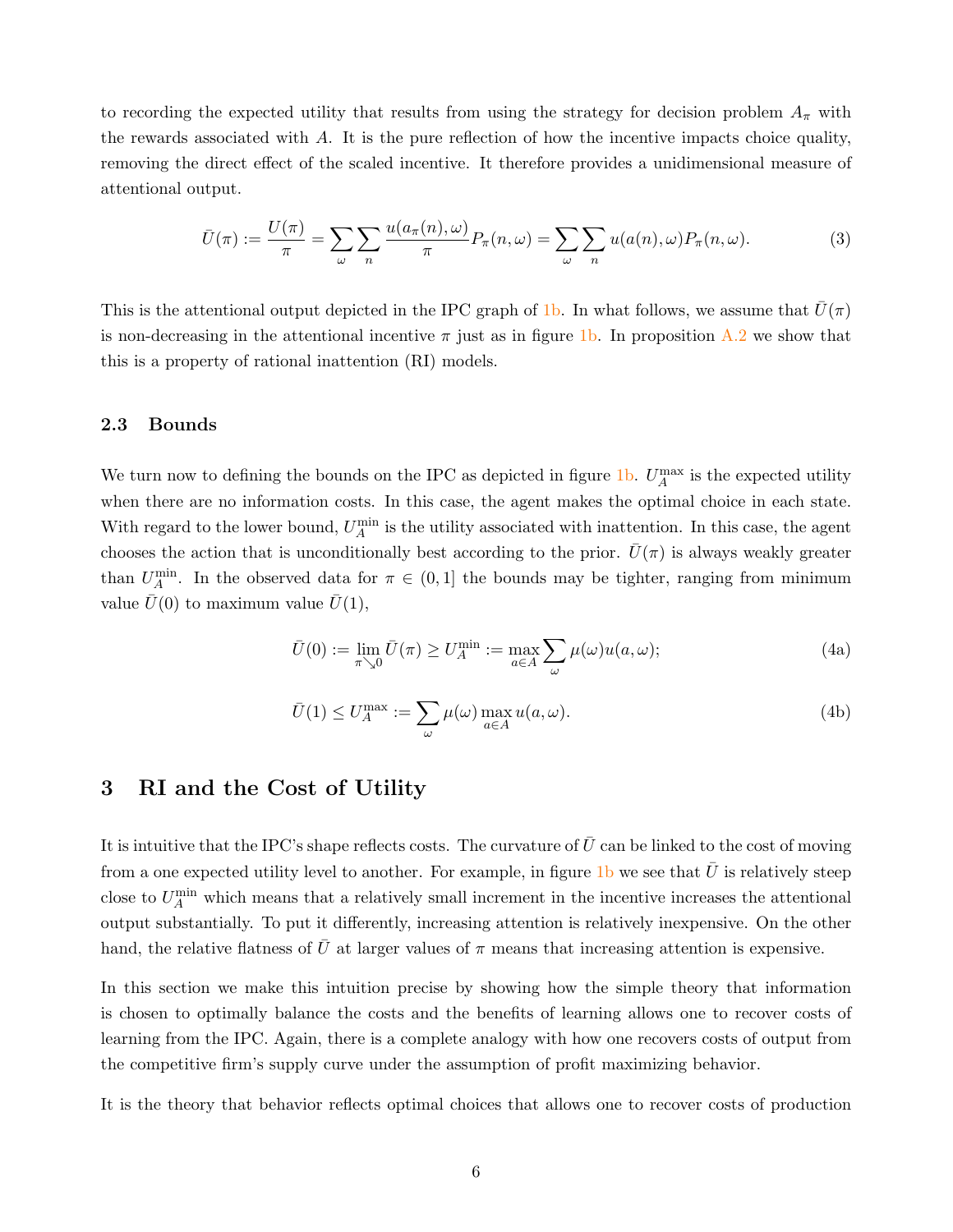from the supply curve. One maintained assumption is existence of a fixed underlying technology for the production of output that is independent of the price of output. Assuming that the firm is profit maximizing, this technology, together with the prices of inputs, determines the minimum cost of producing any level of output, Q. In the simple differentiable case, profit maximizing choice of a particular level of output at a given price reveals the marginal cost of that output level. Integrating up marginal cost allows total cost to be recovered.

To pursue this analogy and derive the cost of attention from the IPC curve likewise involves a theory to be imposed on the data. The theory is precisely analogous to the theory of profit maximization: that choices are made to balance costs against benefits with a cost function that is not affected by payoffs. This is the general theory of RI. In specifying this, we need to think about the domain of choice. For the competitive firm it is easy: it is the output level (or vector of output levels when there are many goods). In RI theory, the choice domain is more intricate. Indeed it can be specified many equivalent ways: as choice of a signal structure; as choice of a distribution of posteriors; and as choice of a joint distribution over actions and states consistent with the prior. For our current purposes, this last approach, introduced by [Sims](#page-28-10)  $[1998, 2003]$  $[1998, 2003]$  $[1998, 2003]$  and Matêjka and McKay  $[2015]$ , is most convenient. In this sense the feasible set of strategies is precisely the same as the set of possible observations of SDSC.<sup>[1](#page-0-0)</sup>

The restrictive aspect of RI theory derives from the assumption that the cost function is fixed even as the decision problem varies. In essence, RI theory involves fixing a technology of attention. This is much as in the economic theory of production, in which technology does not per se depend on the prices of inputs, at least in static environments.

An attention cost function, denoted by  $K$ , specifies a utility cost for each possible attention strategy. We make the standard assumption that  $K$  is increasing in the Blackwell order. We assume also that the inattentive strategy has no cost and allow the possibility that some attention strategies can be prohibitively costly. Given the attention cost, an RI model assumes that the DM in arbitrary decision problem  $A_{\pi}$  solves the following optimization problem,

<span id="page-6-0"></span>
$$
\max_{P_{\pi} \in \mathcal{P}(A_{\pi})} \sum_{\omega} \sum_{n} u(a_{\pi}(n), \omega) P_{\pi}(n, \omega) - K(P_{\pi}).
$$
\n(5)

Assuming the solution exists we denote any maximizing SDSC strategy as  $\widehat{P}_{\pi}$ .

#### 3.1 The Utility Cost Curve

When studying the optimizing decisions of a competitive firm with fixed input costs, economists have found it of benefit to separate the optimizing decision into stages. First, the firm is seen as identifying

<sup>&</sup>lt;sup>1</sup>Since the prior is held fixed, one can map the joint distributions to a collection of conditional distributions corresponding to general statistical experiments. This allows us to apply notions defined for experiments such as Blackwell informativeness (for a precise definition see appendix  $\Lambda$ .1) accordingly. Following [Blackwell](#page-27-11) [\[1953\]](#page-27-11) it is standard that one statistical experiment is more informative than another if it yields a higher ex ante utility in any given decision problem.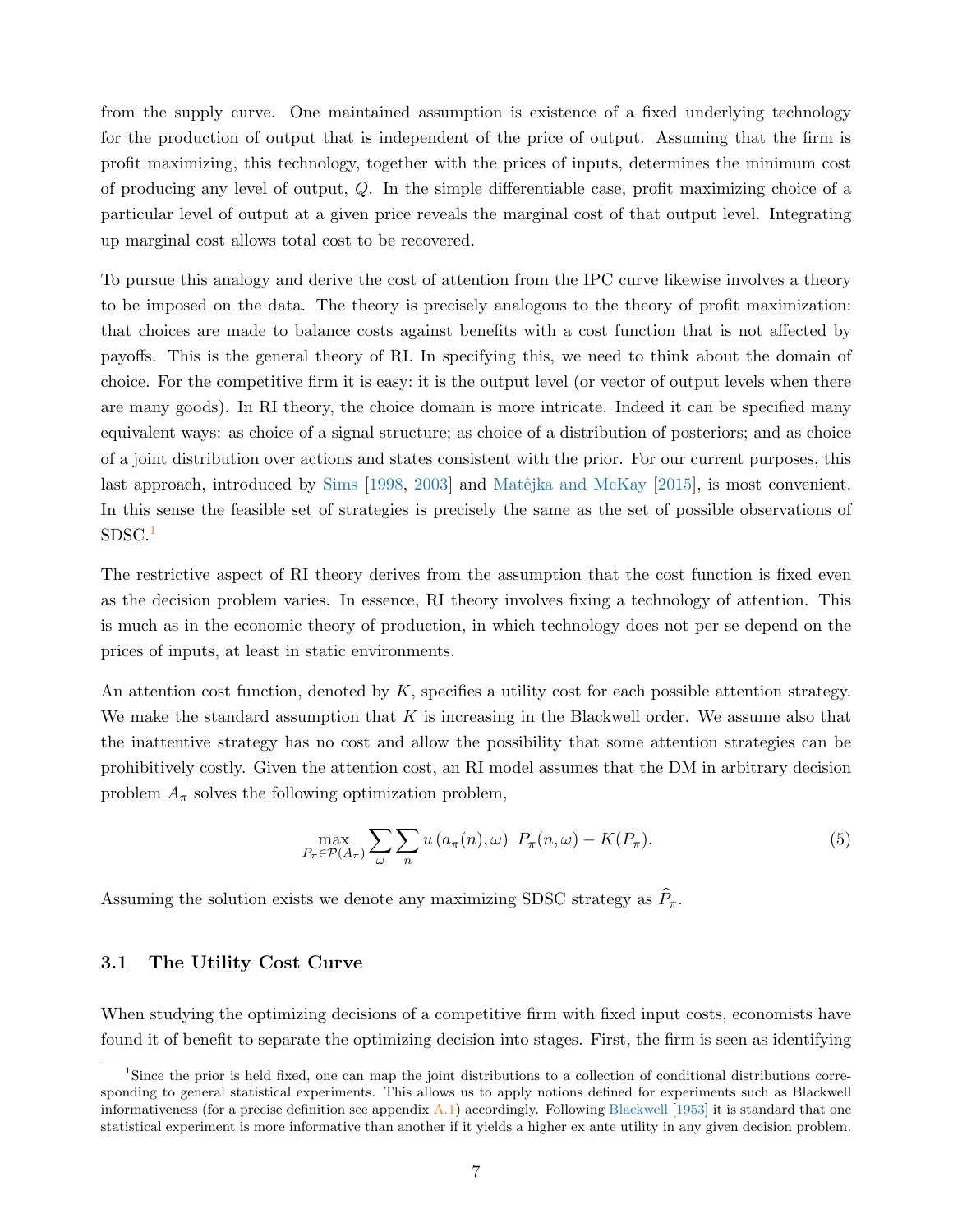from its technology how most cheaply to produce any given level of output. This defines the cost curve. The firm then chooses an optimal level of output by equating marginal cost with marginal revenue.

Such a perspective is of value in RI theory as well. However, the output in the attentional problem is considerably more complex than a single quantity produced. The attentional output is the attention strategy defining the distribution of chosen actions for each state. Its value is defined by the payoff structure characterizing the decision problem. In order to exploit the simple marginal cost equals marginal revenue logic for the attentional problem we define the attention cost of achieving a certain level of expected utility.

**Definition 3.** Given  $P \in \mathcal{P}$ ,  $U(P)$  is defined as the achieved expected utility

$$
U(P) := \sum_{\omega} \sum_{a \in A(P)} u(a, \omega) P(a, \omega).
$$
 (6)

We call the cost function for the production of expected utility the **utility cost curve**. It is the minimal cost of achieving any expected utility level  $u \in [U_A^{\min}, U_A^{\max}]$  in decision problem A.

**Definition 4.** Given K, decision problem A, and  $u \in \left[U_A^{\min}, U_A^{\max}\right]$ , the **utility cost curve (UCC)**  $\bar{K}_A(u)$  identifies the lowest cost of achieving this level of expected utility,

$$
\bar{K}_A(u) := \inf_{\{P \in \mathcal{P}(A) | U(P) \ge u\}} K(P). \tag{7}
$$

Note that  $\bar{K}_A(U_A^{\min})=0$ , since the inattentive strategy achieves  $U_A^{\min}$ . It is intuitive that Blackwell monotonicity requires that  $\bar{K}_A(u)$  be non-diminishing in u. We prove this in appendix [A.2.](#page-29-0)

The above construction is familiar in information theory. The UCC is a version of the information rate distortion function, which has been thoroughly studied in information theory for the case of Shannon mutual information [\[Cover and Thomas,](#page-27-12) [2006\]](#page-27-12). In the current application, the utility function plays the role of the distortion measure and the cost function is a general version of mutual information.

#### 3.2 Marginal and Total Cost

The problem of the competitive firm is to choose its output level given the price of output,

$$
Q(p) := \arg \max_{Q \ge 0} pQ - C(Q). \tag{8}
$$

Elementary microeconomics shows how to recover the total cost of producing output  $Q(p)$  by equating marginal cost to price,

$$
C'(Q(p)) = p.
$$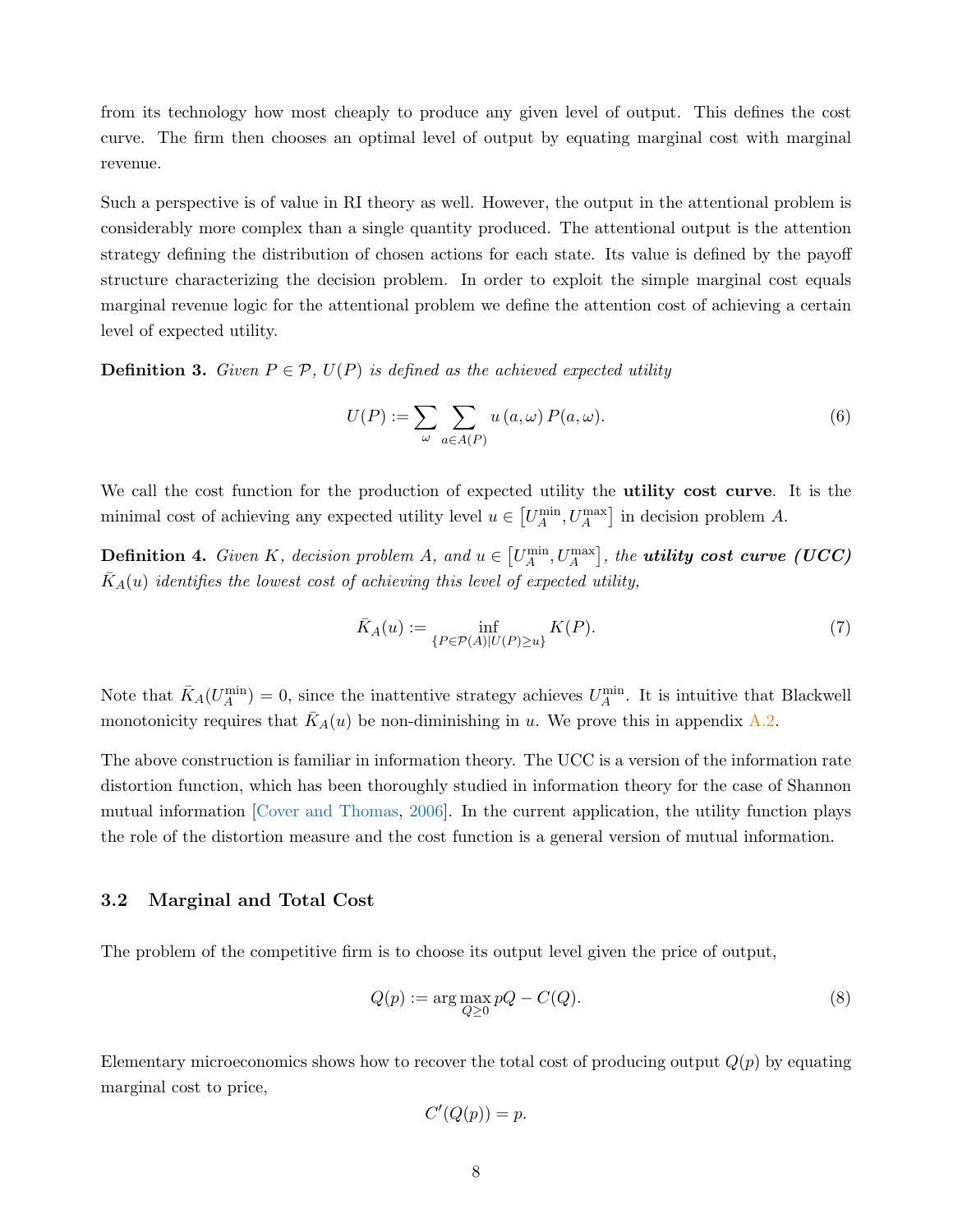In the well-behaved case, this relationship—together with the assumption that no production is  $costless—allows us to recover the total cost. Given Q,$ 

$$
C\left(\bar{Q}\right) = \int_0^{\bar{Q}} p\left(Q\right) \mathrm{d}Q = \bar{p}Q\left(\bar{p}\right) - \int_0^{\bar{p}} Q(p) \mathrm{d}p,
$$

where  $p(Q)$  is the inverse supply curve.

We follow the same logic in rewriting the RI problem to recover the cost of attention. Using the UCC we can write the DM's problem  $(5)$  for any  $\pi > 0$  as,

<span id="page-8-0"></span>
$$
\max_{u \in \left[U_A^{\min}, U_A^{\max}\right]} \pi u - \bar{K}_A(u). \tag{9}
$$

The key observation is that if a strategy  $P \in \mathcal{P}(A)$  yields utility u, then the corresponding strategy  $P_{\pi} \in \mathcal{P}(A_{\pi})$  yields utility  $\pi u$  and vice versa. This implies that  $\bar{K}_A(u) \equiv \bar{K}_{A_{\pi}}(\pi u)$ . Hence one can treat all decision problems  $A_{\pi}$  as deriving from a choice in the original decision problem A with correspondingly scaled incentives.

If  $K_A$  is differentiable and convex, we can therefore characterize the solution to problem [9,](#page-8-0)  $\hat{u}(\pi)$ , by a first-order condition,

$$
\bar{K}_A'(\hat{u}(\pi))=\pi.
$$

How does  $\hat{u}(\pi)$  relate to the IPC? Assuming that the data reflects optimal choice, the gross utility levels should coincide,  $\pi \bar{U}(\pi) = \pi \hat{u}(\pi)$ . Hence, the IPC plots the maximizer of problem [9](#page-8-0) parametrized by  $\pi$ ,

$$
\bar{K}'_A(\bar{U}(\pi)) = \pi.
$$

The recovery theorem shows this logic to be completely general.

#### 3.3 Recovery

<span id="page-8-1"></span>**Theorem 1.** The cost function for an RI DM can be recovered from the IPC as,

$$
\bar{K}_A(\bar{U}(\pi)) = \pi \bar{U}(\pi) - \int_0^{\pi} \bar{U}(t) dt.
$$
\n(10)

The recovery theorem states that the cost of attention for any problem  $A_{\pi}$  in the linear family is equal to the area between the IPC and the normalized utility level. For the general cost recovery result there is no need to assume that the UCC is well-behaved. We use results in convex analysis [\[Rockafellar,](#page-28-12) [1971\]](#page-28-12) relating the IPC to the convex conjugate of the UCC to prove the theorem in appendix  $A.3$ .<sup>[2](#page-0-0)</sup>

 $2$ Note that the behavioral data generated by a UCC and its convex hull are indistinguishable from one another and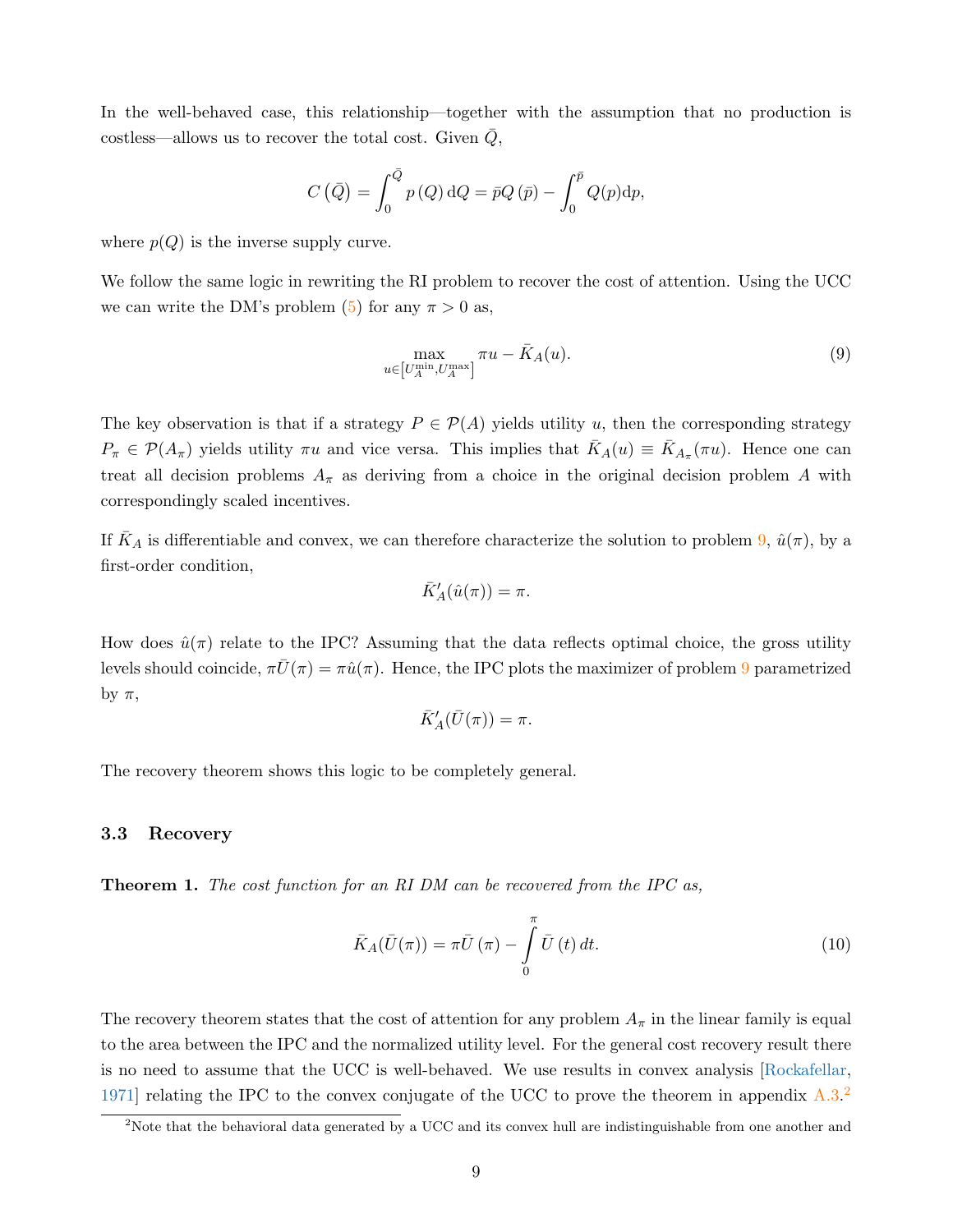<span id="page-9-0"></span>

Figure 2: Cost recovery and the IPC

Figure [2](#page-9-0) illustrates the recovery and the net achieved utility in decision problem  $A_{\pi_0}$ .

Our recovery theorem relates to earlier work in the literature. [Caplin et al.](#page-27-7) [\[2017\]](#page-27-7) present a recovery result that requires stronger conditions and richer data. [de Oliveira et al.](#page-27-6) [\[2017\]](#page-27-6) produce a recovery result based on a rich data set involving choice between choice sets. By constructing the linear family our approach provides a fully general recovery method that is also readily implementable.

[Dewan and Neligh](#page-27-13) [\[2017\]](#page-27-13) provide a recovery result analogous to ours for a restricted class of decision problems ("uniform guess tasks") which are indexed by the utility of guessing the correct answer from a set of options. They show how to recover the cost of being correct from the relationship between the probability of being correct and the reward. In an experimental implementation they use their approach to test a variety of models, including those with Shannon costs and with fixed cost of attention. What allows us to produce a general recovery result that applies to all decision problems is the change of variables that we introduce in section [2](#page-3-0) above.

There is also precedent in the psychological literature. In particular [Musslick et al.](#page-28-5) [\[2018\]](#page-28-5) established a recovery result that applies when DMs are risk neutral and the task is a guessing task à la [Dewan](#page-27-13) [and Neligh](#page-27-13) [\[2017\]](#page-27-13). This convergence of interest is part of a growing literature on costly mental labor incorporating the economic perspective to psychology [\[Botvinick and Kool,](#page-27-5) [2018\]](#page-27-5).

We demonstrate and implement our approach in sections  $5 - 6$  $5 - 6$ .

hence from data one can only recover the UCC up to its convex hull. An analogous statement would apply if the cost function was not monotone in the Blackwell order. When data reflects optimal choice attention strategies observed under higher incentive levels are always weakly Blackwell more informative. Hence, the recovered UCC is weakly increasing in the Blackwell order.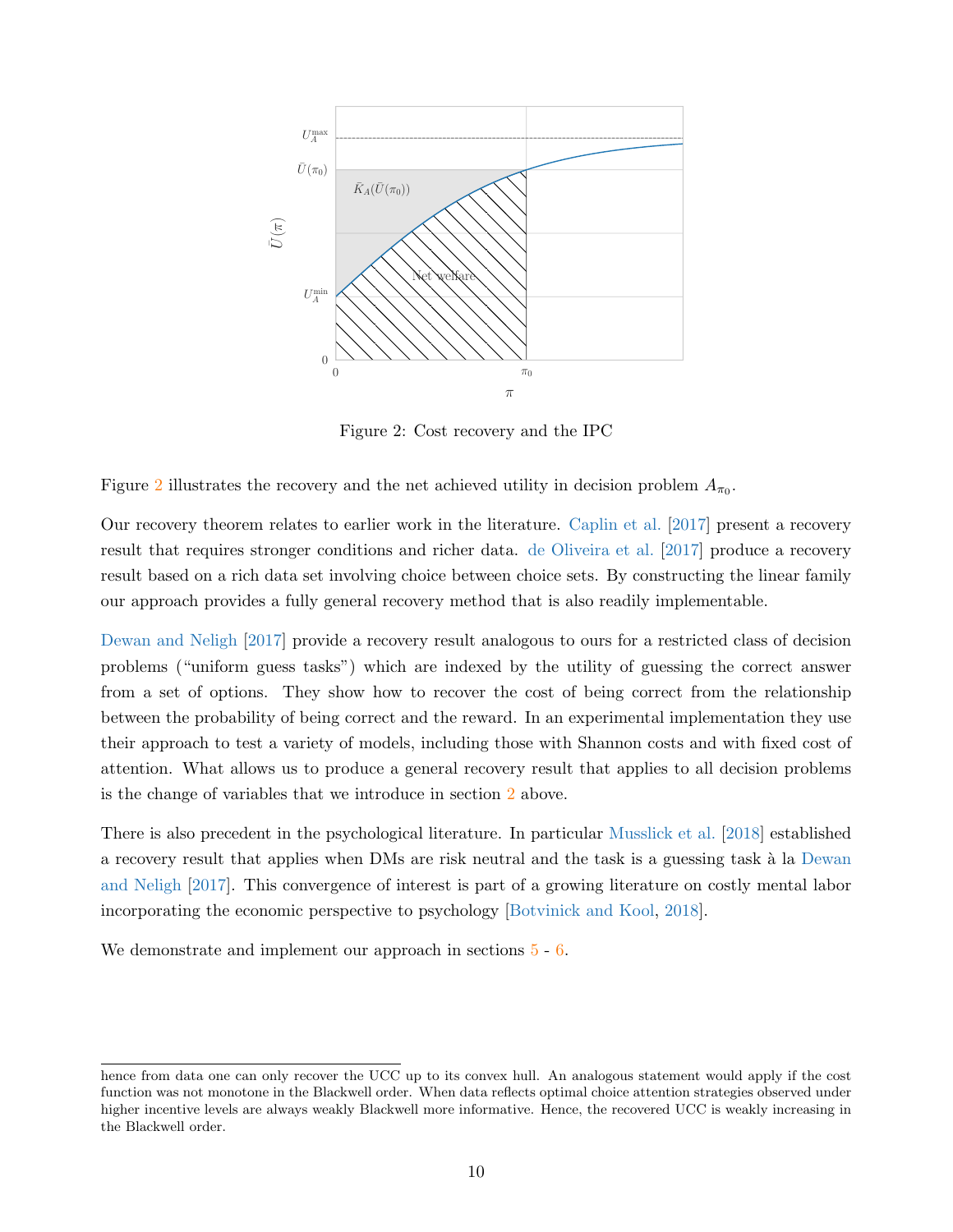# <span id="page-10-0"></span>4 Applications

In this section we show how to test for the existence of any rationalizing cost function. When such a function exists, we show how to recover consumer welfare net of costs precisely as one would estimate producer surplus from the supply curve. We also introduce a "revealed more costly than" binary relation that extracts rich information from each experimental observation. Finally, we show how to go back and forth between the IPC and the cost function.

#### 4.1 Testing RI Theory

Just as in the case of revealed profitability conditions for the profit maximizing firm [\[Varian,](#page-28-0) [2014,](#page-28-0) Chapter 19], one can check in data whether the DM behaves in line with the model of rational inattention. There are two conditions that correspond to applicability of the RI model and rational expectations. One is "No Improving Action Switches" (NIAS) [\[Caplin and Martin,](#page-27-8) [2015\]](#page-27-8), which insists on Bayesian expected utility maximization. The other condition, "No Improving Attention Cycles" (NIAC) [\[Caplin and Dean,](#page-27-9) [2015\]](#page-27-9), rules out switching attention strategies across problems in a manner that increases overall utility. We restate them in a simpler form that also makes them independent.

#### Axiom A1. No Improving Action Switches (NIAS): Given A and corresponding P,

$$
a \in A(P) \implies \sum_{\omega} P(a, \omega) u(a, \omega) = \max_{\tilde{a} \in A} \sum_{\omega} P(a, \omega) u(\tilde{a}, \omega),
$$

Axiom A2. No Improving Attention Cycles (NIAC): Given a finite sequence of decision problems and corresponding SDSC data sets,

$$
(A_m)_{1\leq m\leq M},
$$

with  $A_1 = A_M$ ,

$$
\sum_{m=1}^{M-1} \left( \sum_{a \in A_m} \max_{\tilde{a} \in A_m} \sum_{\omega} P_m(a, \omega) u(\tilde{a}, \omega) \right) \geq \sum_{m=1}^{M-1} \left( \sum_{a \in A_{m+1}} \max_{\tilde{a} \in A_m} \sum_{\omega} P_{m+1}(a, \omega) u(\tilde{a}, \omega) \right),
$$

[Dean and Neligh](#page-27-14) [\[2017\]](#page-27-14) introduce statistical tests of these conditions which we apply in our experimental data.

#### 4.2 Welfare

When the NIAS and NIAC tests are passed, the IPC decomposes gross expected utility into the cost of information and the surplus. This provides a means for assessing the welfare implications of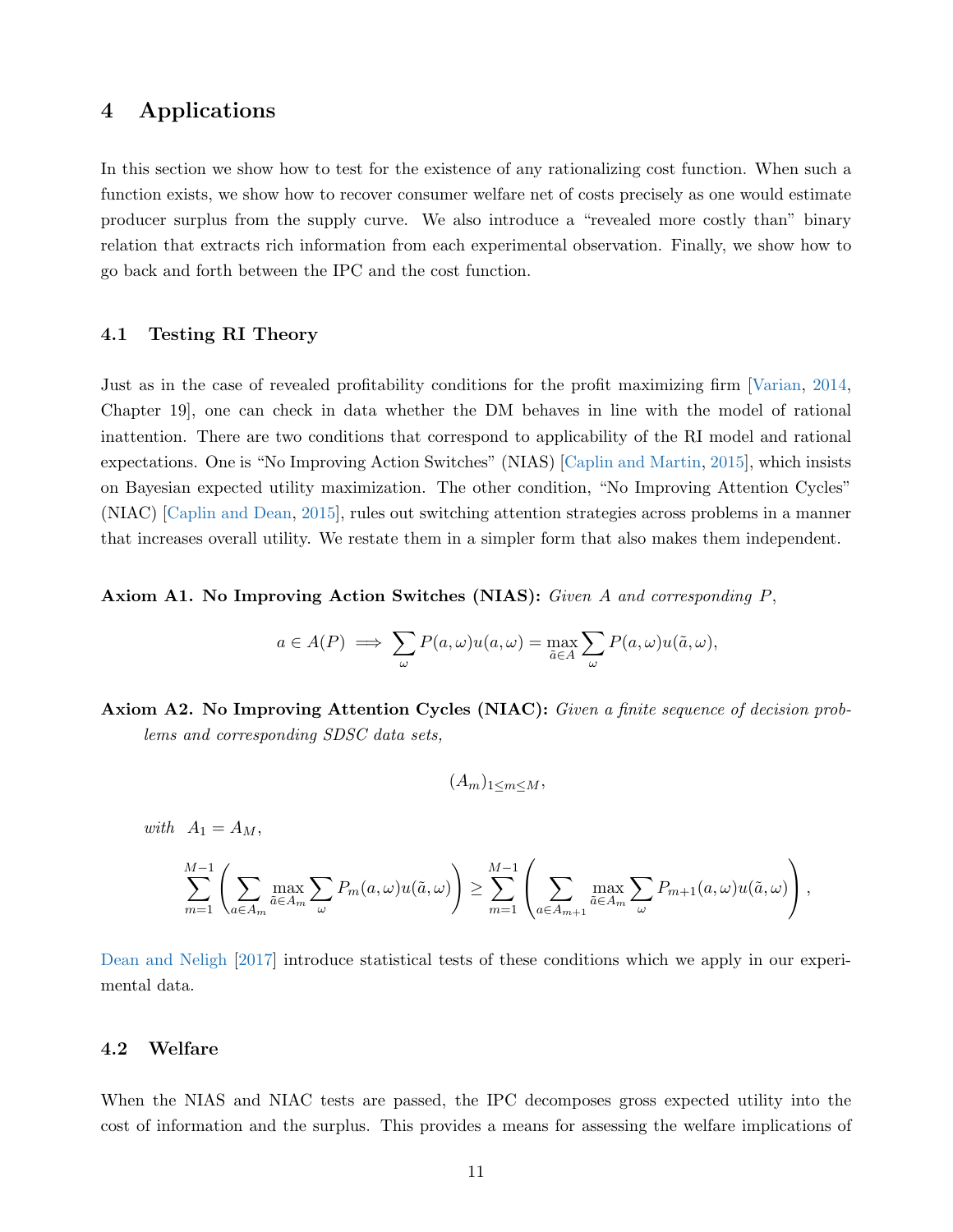different paths to achieving a given decision quality. The same level of decision quality in terms of expected utility may be achieved through very different "technologies" of attention and information processing. Just as higher sales revenue does not imply higher profits, judging simply by the quality of the information reflected in the final decision may be misleading since it only takes into account the gross utility and ignores costs.

Figure [3](#page-11-0) illustrates two IPCs which yield the same level of expected utility at  $\pi_0$ , but with very different implications for net utility. Since  $\bar{U}_1(\pi)$  lies above  $\bar{U}_2(\pi)$  for all  $\pi < \pi_0$ , the marginal cost of information is greater over this range and the net welfare corresponding to  $\bar{U}_1$  is greater than that corresponding to  $\bar{U}_2$ .

<span id="page-11-0"></span>

Figure 3: Net welfare

#### 4.3 More Informative and Revealed More Costly

Based on the analogy with elementary production theory and revealed profitability [\[Varian,](#page-28-0) [2014\]](#page-28-0) we introduce the notion of an unobserved strategy being "revealed more costly" than a chosen strategy. Given a rationalizing attention cost function, if an arbitrary strategy achieves a higher EU level than an observed—and hence optimally chosen—strategy in a given decision problem, then necessarily that strategy must have been more costly.

**Definition 5** (Revealed more costly). Given decision problem A, an arbitrary strategy  $Q \in \mathcal{P}(A)$  is revealed more costly than an observed strategy  $\widehat{P}_A \in \mathcal{P}(A)$  if it achieves a weakly higher EU level.

To illustrate the revealed more costly relation consider a symmetric binary decision problem with two equally likely states and payoff structure given by  $u(a(1), \omega_1) = u(a(2), \omega_2) = 1$  and zero otherwise. The line running through point  $\widehat{P}_A$  in figure [4](#page-12-0) below denotes the iso-utility curve corresponding to the utility achieved by strategy  $\widehat{P}_A$ . The slope of the iso-utility curve is −1 since the payoffs and the prior are completely symmetric. The gray region lying to the right of the iso-utility curve corresponding to  $P_A$  collects all attention strategies that yield weakly higher expected utility. As a result, any other strategy interior to the gray region, for instance strategy  $\overline{Q}$ , must have been more costly.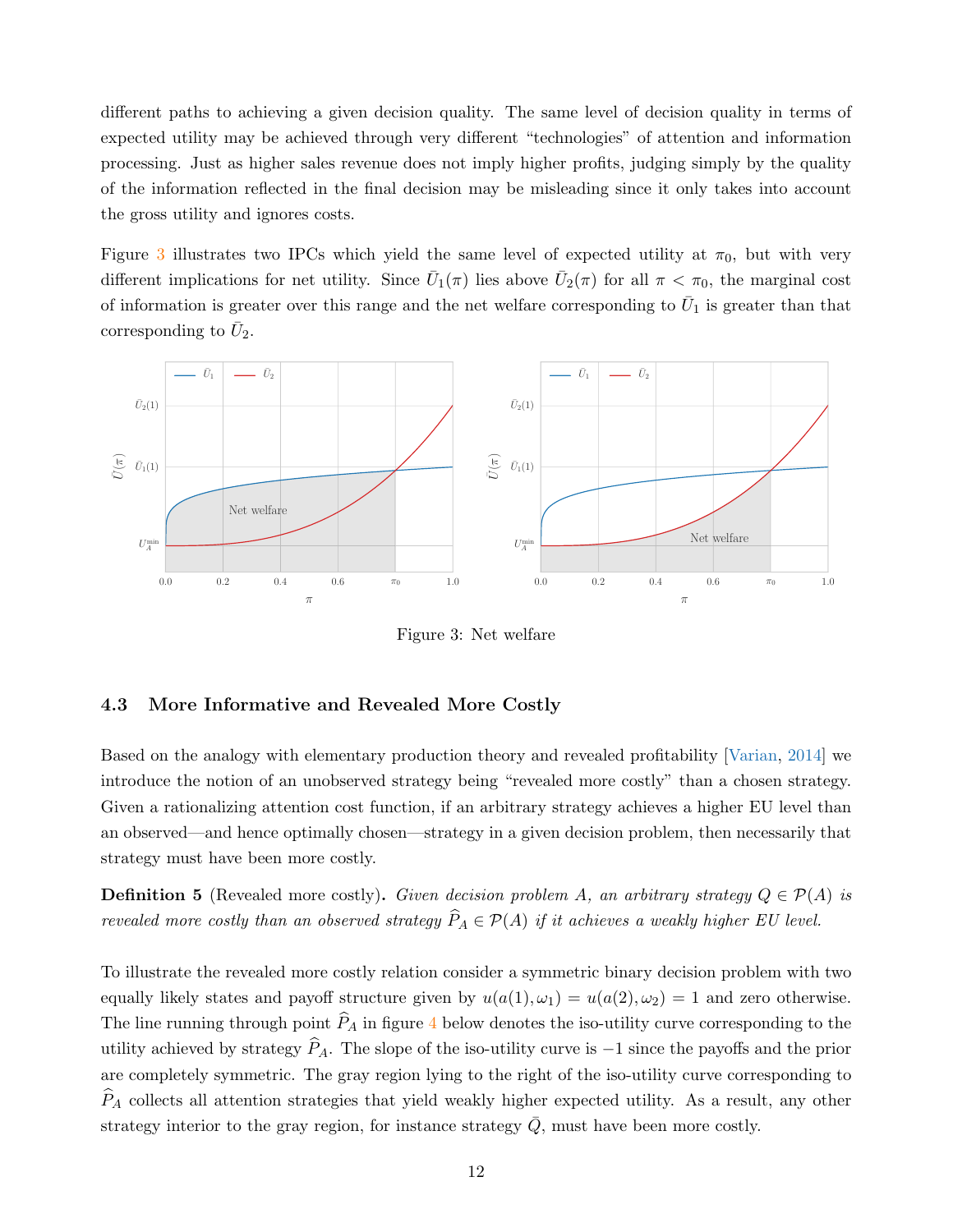<span id="page-12-0"></span>

Figure 4: Revealed more costly strategies

Note that the notion of revealed more costly is not vacuous—it is more restrictive than the Blackwell order which ranks all strategies to the north-east of  $\widehat{P}_A$  as more informative as marked by the dashed line in the graph.<sup>[3](#page-0-0)</sup> One can go beyond the qualitative binary relation and provide quantitative bounds that apply to all unobserved strategies. The difference between the costs must be at least as big as the difference in the corresponding expected utility levels as depicted by the iso-utility curves. Hence, in figure [4](#page-12-0) any rationalizing cost function must satisfy that for all  $Q$  lying in the shaded area,

$$
K(Q) - K(\widehat{P}_A) \ge U(Q) - U(\widehat{P}_A).
$$

This implies that using the incentive structure of the decision problem one can quantitatively compare costs of unobserved strategies with the costs of those that are used. In figure [4](#page-12-0) the observed strategy yields expected utility level  $U(\widehat{P}_A) = .55$  while  $\overline{Q}$  yields  $U(\overline{Q}) = .65$ . For any rationalizing cost function,  $K$ , this implies a quantitative lower bound on the difference between the cost of these strategies,

$$
K(\bar{Q}) - K(\widehat{P}_A) \geq .1.
$$

### 4.4 From Theory to Data and Back: Example

Before moving to the experimental implementation we show how to move from theory to data and back from data to theory for the simple symmetric binary decision problem introduced above. The payoffs for decision problem  $A_{\pi}$  for  $\pi > 0$  are,

 ${}^{3}$ In the binary case one experiment is more Blackwell informative than another if it lies to the north-east of it [\[Weber,](#page-28-13) [2010,](#page-28-13) p. 269].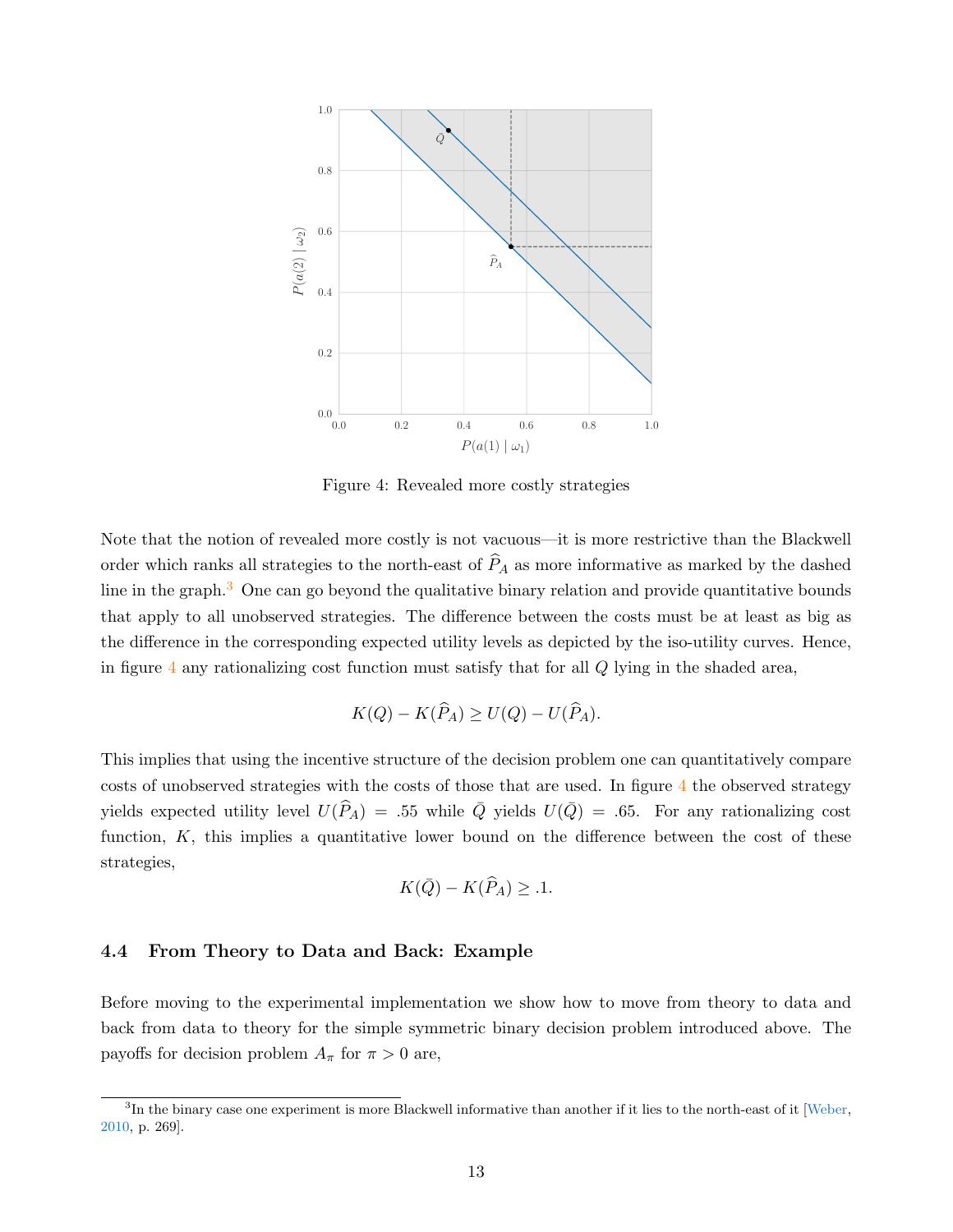$$
\begin{array}{c|cc}\n & a_{\pi}(1) & a_{\pi}(2) \\
\hline\n\omega_1 & \pi & 0 \\
\omega_2 & 0 & \pi\n\end{array}
$$

.

Suppose that the cost function is mutual information,

$$
K(P) = \sum_{\omega} \sum_{a \in A(P)} P(a, \omega) \log \left( \frac{P(a, \omega)}{P(a) \mu(\omega)} \right).
$$

Since the problem is entirely symmetric, the mutual information cost function implies that the optimal solution has to be symmetric as well. Correspondingly, to achieve any EU level  $u$  the SDSC strategy has to satisfy  $P(a(1), \omega_1) = P(a(2), \omega_2) = u/2$ .

Substituting in the cost function we get the following UCC,

<span id="page-13-0"></span>
$$
\bar{K}_A(u) = u \log(u) + (1 - u) \log(1 - u) - \log(0.5). \tag{11}
$$

The implied IPC has the following logistic form,

$$
\bar{U}(\pi) = \frac{e^{\pi}}{e^{\pi} + 1}.
$$

Now consider the inverse problem in which we observe the logistic IPC. The recovery theorem states that the cost of the attention strategy in problem  $\pi_0$  can be recovered as,

$$
\bar{K}_A (\bar{U}(\pi_0)) = \pi_0 \bar{U}(\pi_0) - \int_0^{\pi_0} \bar{U}(t) dt.
$$
\n
$$
= \frac{e^{\pi_0}}{e^{\pi_0} + 1} \pi_0 - \int_0^{\pi_0} \frac{e^t}{e^t + 1} dt
$$
\n
$$
= \left(\frac{e^{\pi_0}}{e^{\pi_0} + 1}\right) \log\left(\frac{e^{\pi_0}}{e^{\pi_0} + 1}\right) + \left(\frac{1}{e^{\pi_0} + 1}\right) \log\left(\frac{1}{e^{\pi_0} + 1}\right) - \log(0.5).
$$

This expression coincides with the Shannon cost evaluated at the symmetric posteriors putting mass  $e^{\pi}$ <sup>0</sup>  $\frac{e^{n_0}}{e^{n_0}+1}$  on the more likely state. As the recovery theorem implies, this is indeed precisely the UCC associated with the Shannon cost in [11.](#page-13-0)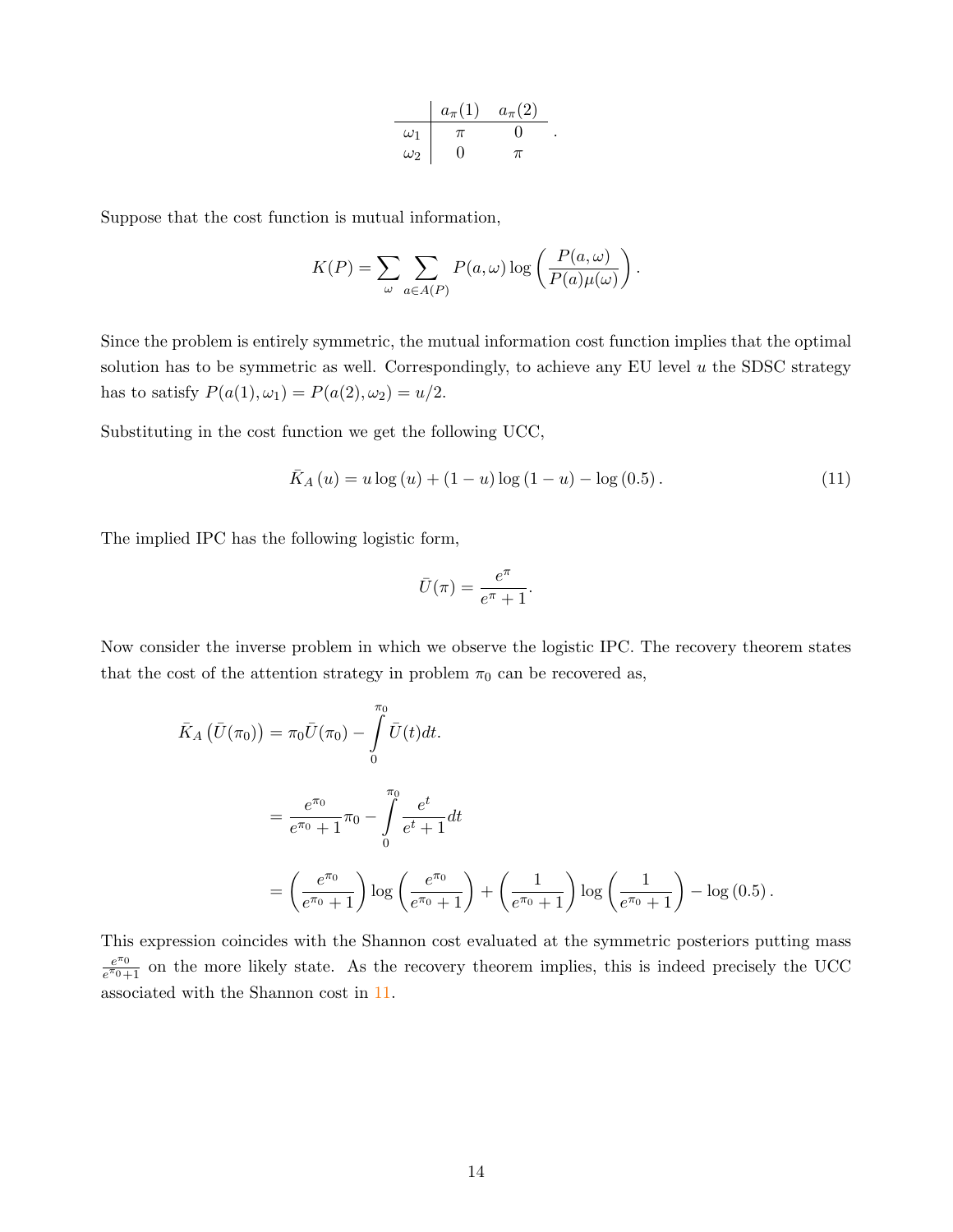# <span id="page-14-0"></span>5 Experimental Design

Our experimental design implements the theoretical framework while addressing a number of key practical considerations.

<span id="page-14-1"></span>

Figure 5: Example of an experimental task

As illustrated in figure [5](#page-14-1) the task involves each subject being shown 24 geometric objects. Each shape is one of four regular polygons, seven- to ten-sided. The subject's task is to determine whether there are more seven- or nine-sided polygons. The eight- and ten-sided polygons serve as decoys. Their presence lets us vary the total number of non-decoy shapes across rounds while still showing subjects 24 shapes in total. This ensures that counting only one of the non-decoy shapes is never sufficient to determine the realized state.

The choice of the geometric counting task is motivated by its universality across cultures. Having both non-decoy polygons of the same parity is motivated by the symmetry in parallel sides—if one of the shapes has parallel sides while the other does not, differentiating between the two is relatively easy irrespective of the number of sides (as revealed in our pilots).

The location and rotation of the polygons as well as the total number of non-decoy shapes are generated randomly as described in appendix [B.1.](#page-31-0) Hence, no round carries information about any other round. In each round any of the non-decoy shapes being more common has equal chance and subjects are told this in advance. Details of the general design can be found in appendix  $B.2$ .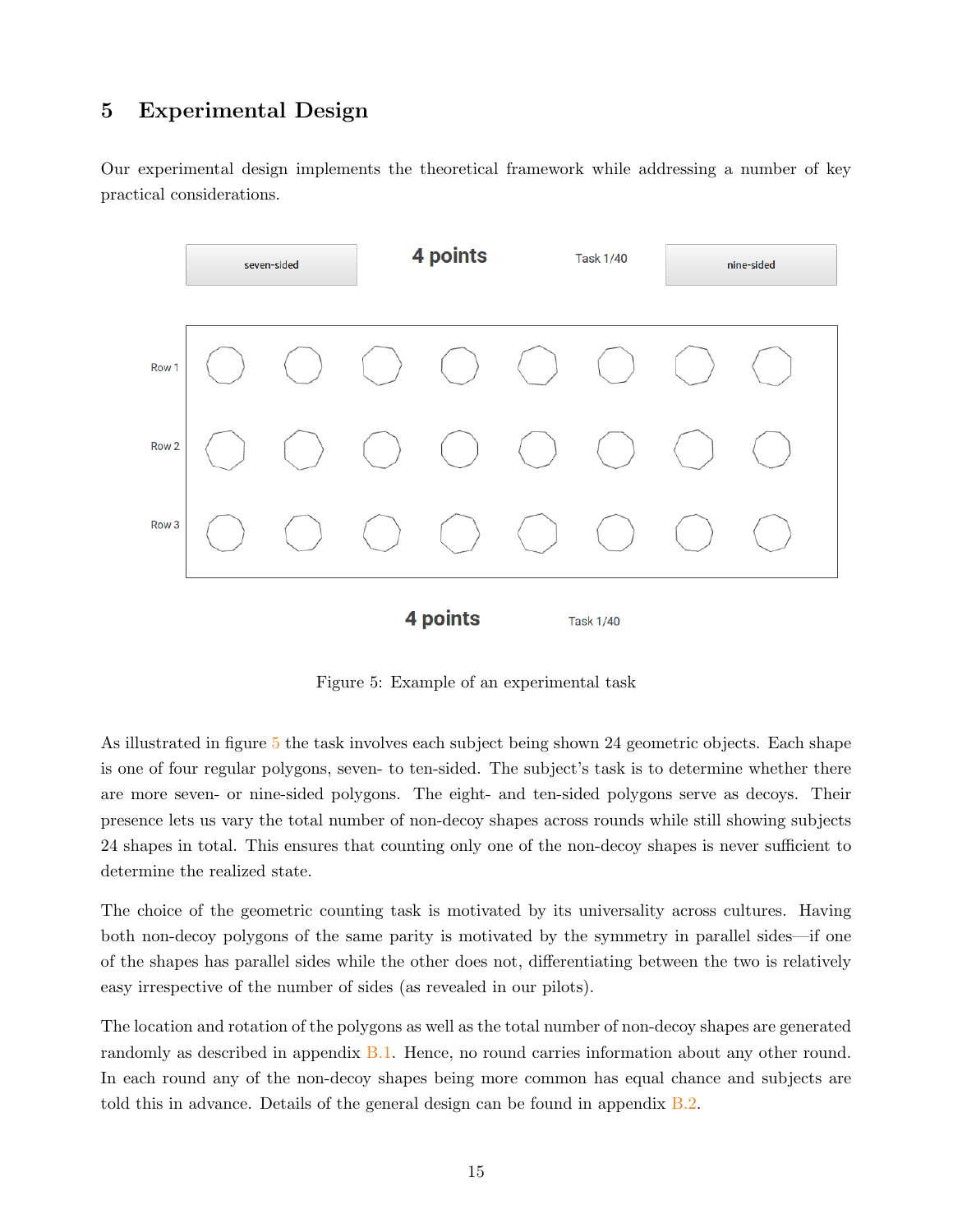Our general design provides several channels that allow us to adjust the difficulty of the task. We can vary the total number of geometric shapes appearing on the screen; vary the difference between the numbers of shapes to be distinguished; and vary the number of sides of the polygons. The difficulty level of the task thus can range from trivial to virtually impossible.

In our experiment we varied the difficulty level of the tasks between subjects by setting the difference in the number of non-decoy polygons. The difference in the numbers of the non-decoy polygons was set at 1, 2, 3 and 6 constituting variation in our treatment of difficulty. Each subject faced tasks of a fixed difficulty level only.

The payment scheme is designed with the recovery theorem in mind. Subjects who make a correct decision are rewarded with points that count towards the probability of winning a fixed final prize of \$10. We vary the incentives according to a geometric scheme, the probability points can take values of 0, 1, 2, 4, 8, 16 and 32. The numbers of rounds given incentive levels are shown in the table below. Overall, the maximum score is 200.

| Incentive level | Number of rounds |
|-----------------|------------------|
| 32 points       | 2                |
| 16 points       | 3                |
| 8 points        | 5                |
| 4 points        | 6                |
| 2 points        | 8                |
| 1 point         | 8                |
| $0$ point       | 8                |
| Total           |                  |

Table 1: Incentive levels and number of rounds within a session

Subjects are not informed about their performance until the very end of the experiment, leaving them with probabilistic beliefs regarding the evolution of their score during the experiment. The effective incentives are thus set by the increments in the overall probability of winning. Since subjects only know the increments but not the base in their score, the design is robust to moderate non-linearities in expected utility as averaging in this form linearizes probability weights.

We wanted our subjects not to be rewarded for fully inattentive behavior. Since the polygons are generated randomly with either of the non-decoy shapes appearing in higher numbers with equal probability, the fully inattentive strategy of randomly answering in each round achieves a total score of 100 in expectation. To reward only attentive behavior the probability of winning the final prize of \$10 is determined by the formula (achieved final score  $-100\%$ ). Subjects are informed of this.

Our design thus is a two factorial design varying both incentive and difficulty levels. Each subject generated data for one difficulty level and all of the incentive levels. We followed a between subject design and pooled across subjects when estimating attention strategies. Hence we recover the IPC of a representative agent. This gives us the necessary power to pin down parameters with sufficient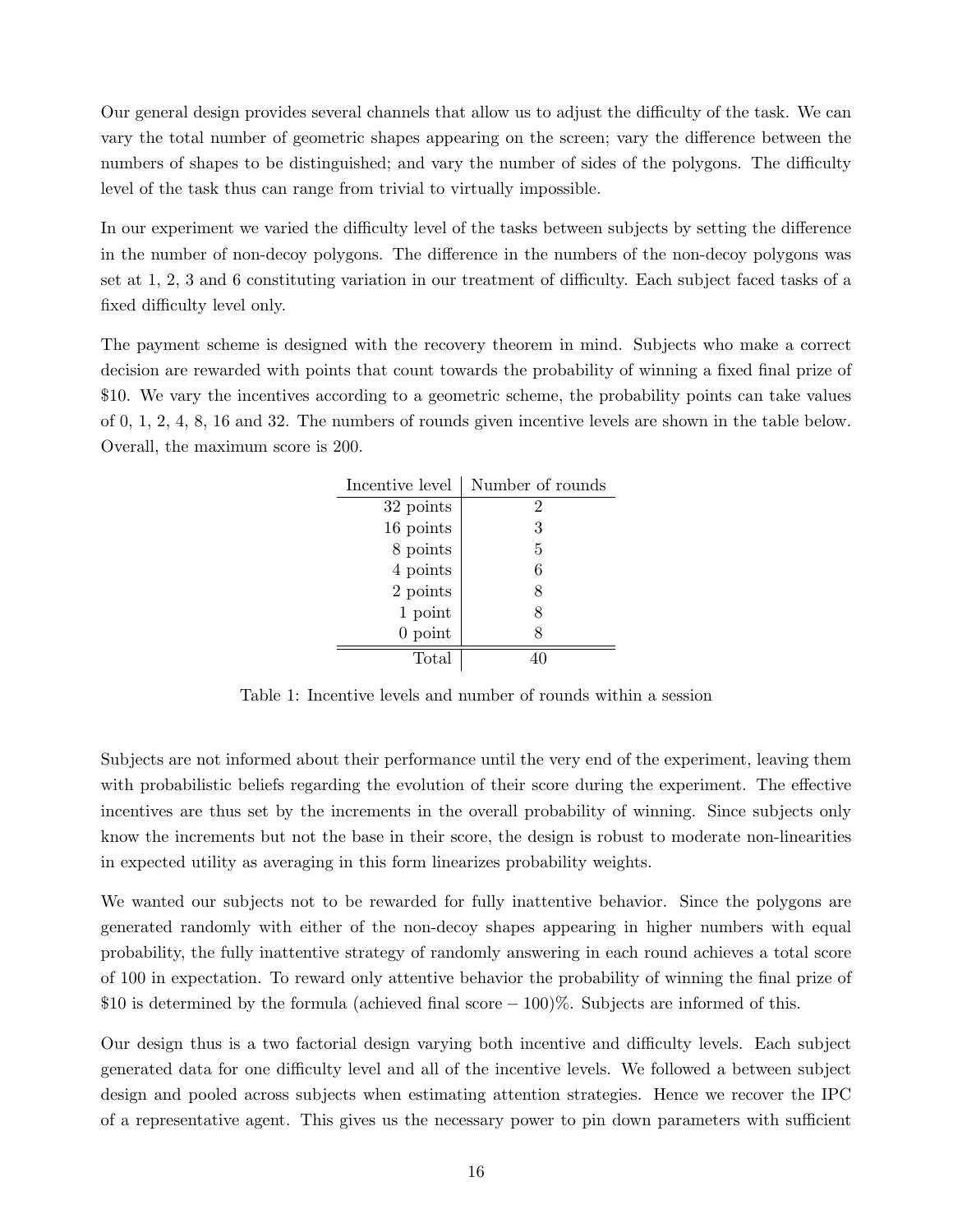confidence while leaving each subject to answer a moderate number of questions to avoid fatigue.

Our subject pool consists of U.S. workers on Amazon Mechanical Turk with at least 100 prior completed tasks with an overall approval rating of 95% or above. MTurk provides some desirable features for our experiment. First, subjects may have less intrinsic motivation to complete the tasks relative to an experimental lab. There is a clear opportunity cost of spending time on our experiment in terms of completing other tasks. The experiment is also scalable to a large sample size which helps us in providing the necessary statistical power for our analysis.

<span id="page-16-0"></span>One challenge associated with the use of MTurk is our reliance on probabilistic rewards. Rewarding our subjects with lotteries through an on-line platform requires the implementation of a credible randomization device. In order to make the outcome of the lottery credible we let subjects stop the built-in clock of their computer and record the time up to millisecond precision. The final clock device is depicted below.

# 13:50:52:785 **Stop**

Figure 6: Example of the final clock device

The last two digits of the stopped clock—which are impossible to control intentionally—provide a credible uniform distribution which is then used to implement lotteries based on subjects' final scores. For instance, if a subject achieves a final score of 167 points, then the subject has  $(167 - 100)\% = 67\%$ chance of winning the final \$10 prize. This is implemented using the clock device. If the number based on the last two digits of the clock the subject is asked to stop upon completion is below 67 the subject wins the prize. Otherwise they win nothing. In the example shown in figure  $6$  the subject has to score 186 or above in order to win the final prize. Instructions and other screen-shots of the experimental interface are shown in appendix [B.2.](#page-32-0)

We test the clock device in appendix  $C.3$  and confirm that subjects had no control over stopping the clock and that empirical probabilities of winning the final prize generated by stopping the clock were aligned with the achieved final score.

### 5.1 Attentive Subjects

We use a between subject design to recover the IPC of a representative subject. Hence, we wish to confirm that the subjects we are pooling are homogeneous in their behavior to a satisfactory degree. Taking a look at the distribution of response times we see that a non-negligible fraction of subjects clicked through the whole experiment essentially participating in a low odds gamble. Our best proxy for inattentive behavior is the total time spent on the 40 rounds. In recovering the cost function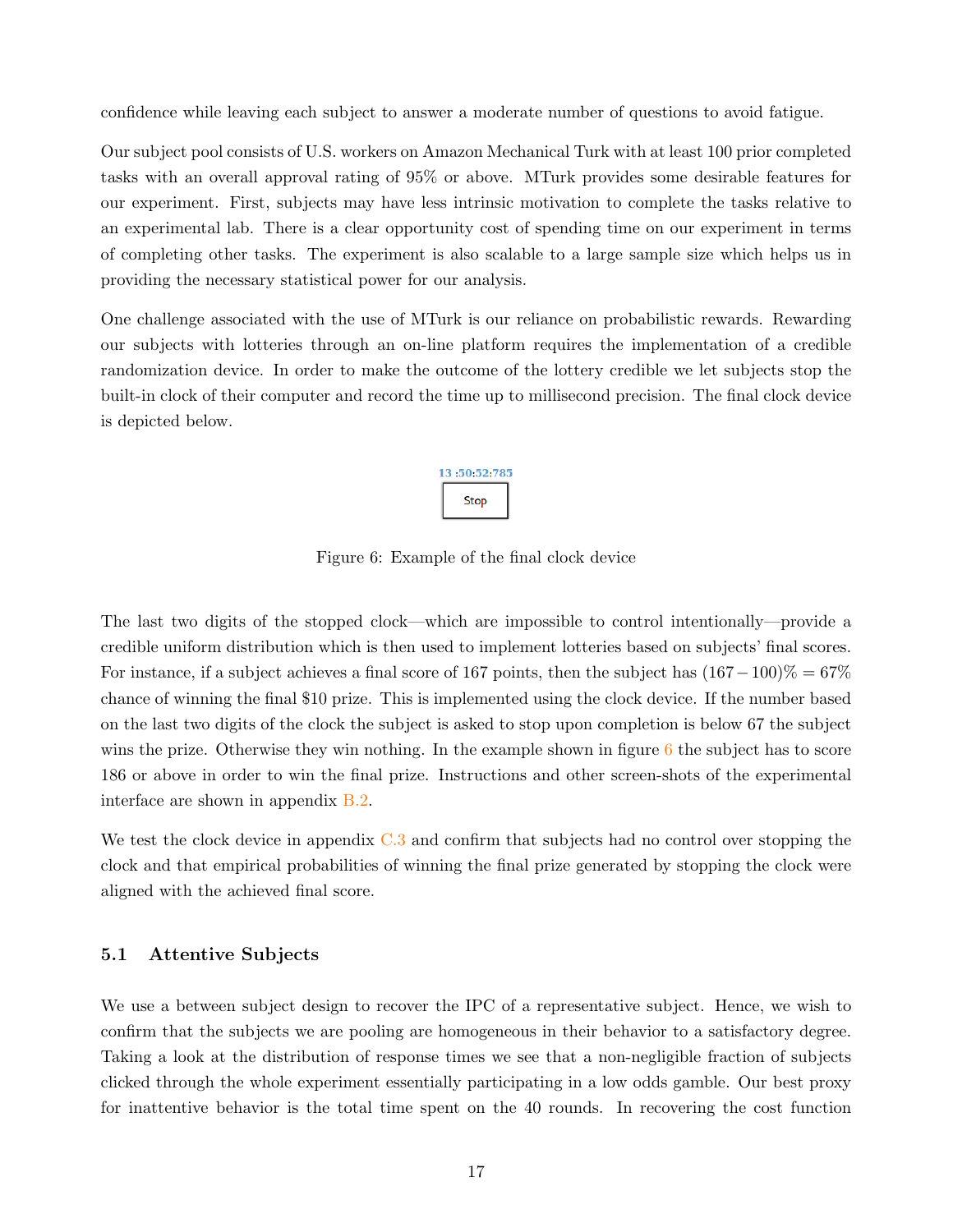from experimental data we consider only subjects who spend at least 5 minutes in total on the whole experiment. This threshold leaves us with 402 subjects out of the initial 814. In appendix [C.1](#page-36-0) we detail how we set this threshold and conduct sensitivity analyses.

<span id="page-17-0"></span>In order to test learning effects and fatigue, we study the dependence of average performance—the probability of being correct in a given round—on the round rank for both the attentive and inattentive subsamples.



Figure 7: Average precision across rounds

As seen in figure [7](#page-17-0) we find that there is no significant variation in performance across time for either the attentive or inattentive subjects. As expected the average performance levels are significantly different for attentive and inattentive subsamples. We detail the analysis in appendix [C.2.](#page-39-0)

## 5.2 Mapping the Experiment to the Theory

In this subsection we make explicit the mapping between the experiment and the theory. The state space is  $\Omega = {\omega_7, \omega_9}$  depending on which non-decoy shape is more common. We set  $\mu(\omega_7) = \mu(\omega_9)$ 0.5 and convey this to subjects. In each decision problem there are two actions,  $A_{\pi} = \{a(7), a(9)\}.$ The state dependent stochastic choices for a given incentive level,  $\pi$ , are denoted as  $P_{\pi}(a(7), \omega_7)$  and symmetrically for nine-sided polygons.

For each task a subject can get reward points that count toward the probability of winning the final prize of \$10. In the experiment  $\pi$  can take values in  $\pi \in \{0, .01, .02, .04, .08, .16, .32\}$ . Hence, the utility function for a given incentive level is,

$$
u_{\pi}(a(7), \omega_7) = u_{\pi}(a(9), \omega_9) = \pi u(\$10),
$$
  

$$
u_{\pi}(a(9), \omega_7) = u_{\pi}(a(7), \omega_9) = 0.
$$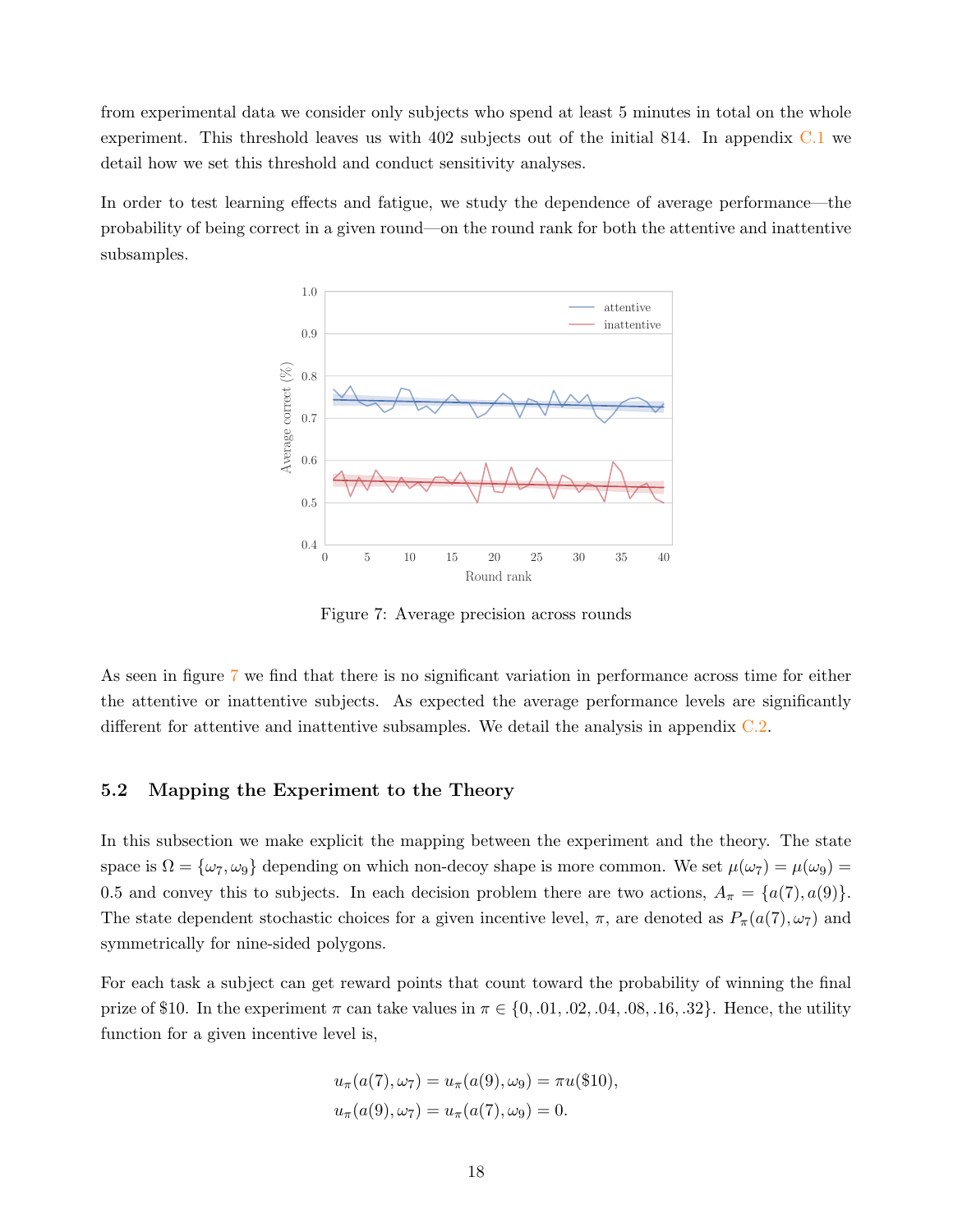The IPC is therefore,

$$
\bar{U}(\pi) = (\mu(\omega_7)P_\pi(a(7) | \omega_7) + \mu(\omega_9)P_\pi(a(9) | \omega_9))u(\$10)
$$
  
=:  $\bar{P}_\pi u(\$10).$  (12)

Equation [12](#page-18-0) shows that in order to recover the IPC one only needs to estimate the average probability of being correct due to the symmetry of the payoff structure.

## 5.3 Experimental Test of RI

Given the symmetry of the design, for a fixed difficulty level, the NIAS conditions collapse to,

<span id="page-18-0"></span>
$$
P_{\pi}(a(7) \mid \omega_7) - P_{\pi}(a(7) \mid \omega_9) \ge 0; \tag{13}
$$

$$
P_{\pi}(a(9) \mid \omega_9) - P_{\pi}(a(9) \mid \omega_7) \ge 0. \tag{14}
$$

Since the probabilities have to add up to one, the two conditions imply each other. Hence for each difficulty and incentive level effectively we have one NIAS condition to check. Four difficulty levels and seven incentive levels leave us with  $4 \cdot 7 = 28$  instances to check for the NIAS inequality. When the incentive level is  $\pi = 0$  the NIAS condition is vacuous, since without incentives rational subjects could pick arbitrarily. This means that effectively there are 24 non-vacuous NIAS conditions to check. We follow [Dean and Neligh](#page-27-14) [\[2017\]](#page-27-14) and compute the empirical counterparts of the inequalities to formulate statistical tests. We report p-values for both the attentive and inattentive samples.

| Diff. | Τ    | $\overline{2}$ | 3    | 6    | $\pi$          | Diff. | $\overline{2}$ | 3    |  |
|-------|------|----------------|------|------|----------------|-------|----------------|------|--|
|       | .018 | .012           | .448 | .001 | $\overline{0}$ | .008  | .000           | .000 |  |
|       | .311 | .598           | .010 | .000 |                | .000  | .000           | .000 |  |
|       | .089 | .024           | .000 | .000 | 2              | .000  | .000           | .000 |  |
|       | .028 | .003           | .015 | .000 | 4              | .000  | .000           | .000 |  |
|       | .003 | .245           | .030 | .007 | 8              | .000  | .000           | .000 |  |
| 16    | .069 | .007           | .005 | .000 | 16             | .000  | .000           | .000 |  |
| 32    | .837 | .095           | .033 | .000 | 32             | .000  | .000           | .000 |  |

Table 2: NIAS test p-values Inattentive sample

Table 3: NIAS test p-values Attentive sample

Considering the attentive sample, all 24 non-vacuous NIAS tests are passed at the 1% significance level. In the inattentive sample only 12 out of the 24 NIAS tests are passed at the 1% significance level.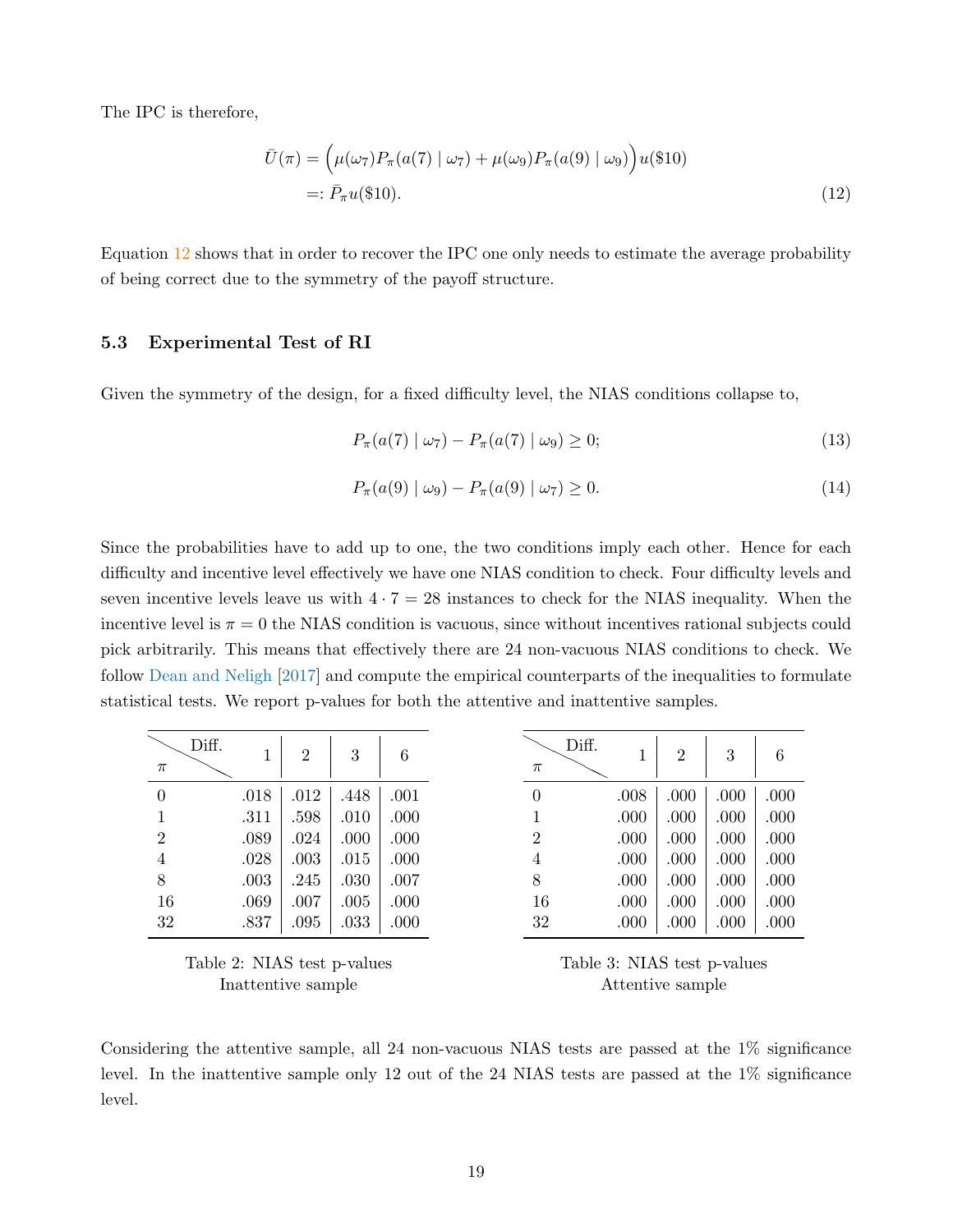Given the symmetry of the problem if the NIAS conditions hold, the NIAC conditions imply that the average probabilities of being correct are increasing with the incentive level. RI theory doesn't put any restriction on how the different complexity levels should compare to each other, hence we only test NIAC conditions for one difficulty level at a time.

| Diff.<br>$\Delta \pi$ |         | $\overline{2}$ | 3       | 6       | $\Delta \pi$ | Diff.   | $\Omega$ | 3    | 6    |
|-----------------------|---------|----------------|---------|---------|--------------|---------|----------|------|------|
| $1 - 0$               | $-.026$ | $-.045$        | .037    | .007    | $1 - 0$      | .108    | .121     | .056 | .123 |
| $2 - 1$               | .014    | .041           | .029    | .024    | $2 - 1$      | .050    | .044     | .042 | .002 |
| $4 - 2$               | .015    | .022           | $-.026$ | .029    | $4 - 2$      | $-.013$ | .000     | .008 | .005 |
| $8 - 4$               | .019    | $-.041$        | $-.002$ | $-.062$ | $8 - 4$      | .010    | .022     | .012 | .026 |
| $16 - 8$              | $-.016$ | .055           | .029    | .075    | $16 - 8$     | .023    | .012     | .049 | .038 |
| $32 - 16$             | $-.072$ | $-.026$        | $-.008$ | .018    | $32 - 16$    | $-.003$ | $-.005$  | .017 | .003 |

We report the increment in average probabilities for the inattentive and attentive subsamples below. A positive increment implies that the corresponding NIAC condition is satisfied.

Table 4: Inattentive sample

Table 5: Attentive sample

We check the adjacent pairwise comparisons for each difficulty level separately. This leaves us with 24 tests to check for the NIAC condition. As expected we can see that there are fewer violations of the NIAC condition in the attentive sample than the inattentive sample. In the attentive sample none of the violations is significant at the 5% level while seven of the passed tests are significant at the 5% level. On the other hand, in the inattentive sample there are 10 violations altogether. We report the significance level of these tests in the on-line appendix.

Altogether, we confirm that the behavior revealed by the attentive subsample of the dataset is in line with the basic assumptions of the RI model.

# <span id="page-19-0"></span>6 Experimental Results

In this section we empirically recover the IPC and use it in various applications. The key step is estimating the relationship between the incentive level and the probability of a correct answer.

### 6.1 Estimating the IPC

To start our analysis we consider only one level of task complexity, the simplest task in our analysis, when the difference between the numbers of non-decoy shapes is set to 6. Figure  $8$  depicts the relationship between the probability of correct discrimination and incentives. Taking a look at the intercept we see that even absent incentives subjects can distinguish the states more than 70% of the time. This finding is in line with the psychological perspective in which the ability to discriminate is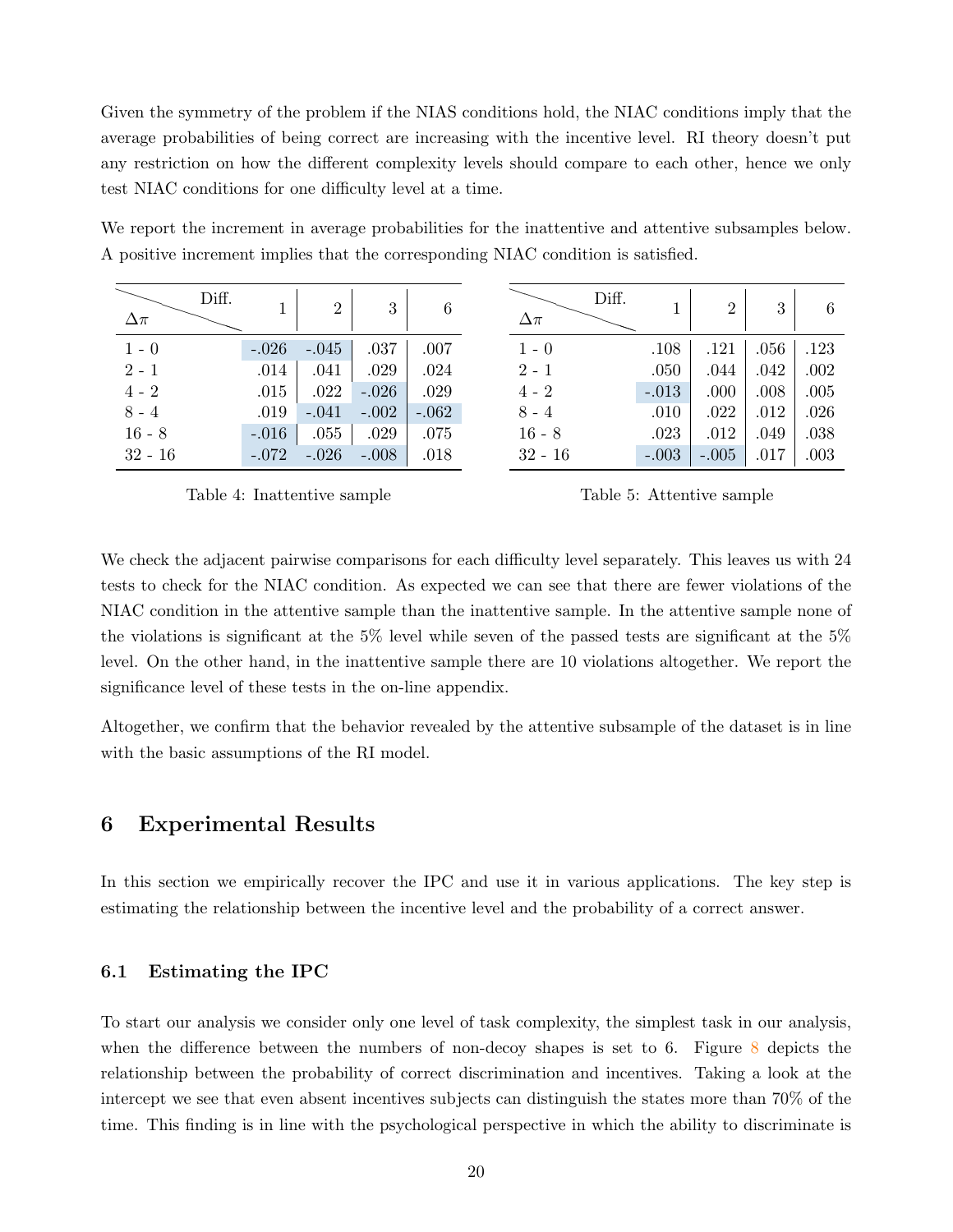<span id="page-20-0"></span>

Figure 8: IPC for the simplest task

studied without any explicit incentives. As in many psychological tasks, we find that increasing the extrinsic incentives also increases the probability of correct discrimination.

The recovery theorem implies that one can read off attention costs and net welfare from the above graph.<sup>[4](#page-0-0)</sup> This is illustrated in figure [8.](#page-20-0)

We estimate the IPCs across all difficulty levels jointly. We find that a logit model with a log-transform of the geometric incentive scheme provides a relatively good fit that also lends itself to interpretability and easy calculations for costs and net welfare. Specifically, we estimate a linear model for the log-odds ratio of the average probability of a correct answer given the covariates of observation  $i$ ,

$$
\log\left(\frac{\bar{P}_i}{1-\bar{P}_i}\right) = \alpha + \sum_{\text{Diff}\in\{2,3,6\}} \alpha_{\text{Diff}} D_{\text{Diff},i} +
$$
  

$$
\beta * \log(\pi_i + 1) + \sum_{\text{Diff}\in\{2,3,6\}} \beta_{\text{Diff}} D_{\text{Diff},i} \log(\pi_i + 1),
$$
 (15)

where  $D_{\text{Diff},i}$  is a dummy variable indicating whether for observation i the difference between the numbers of non-decoy shapes is Diff. The baseline difference in the model is  $\text{Diff} = 1$ . Note that the log transform of the geometric incentive scheme is shifted to accommodate the non-incentivized case  $(\pi_i = 0)$  and that  $\pi_i$  is measured in percentages.

The estimated IPCs for the four difficulty levels—given by the difference in the numbers of non-decoy shapes to be distinguished—are depicted in figure [9.](#page-21-0) We plot 95% confidence bands for each of the estimated IPCs.

<sup>&</sup>lt;sup>4</sup>As noted before, since the payoff structure is binary and symmetric it is sufficient to estimate the average probability of being correct across states. We check this asymmetry in appendix  $E$  and find that conditional on the difference between the numbers of non-decoy shapes being large enough, the state with more 9-sided shapes is slightly easier to identify than the one with more 7-sided ones. Since the IPC only depends on the average probability this does not change our estimation strategy.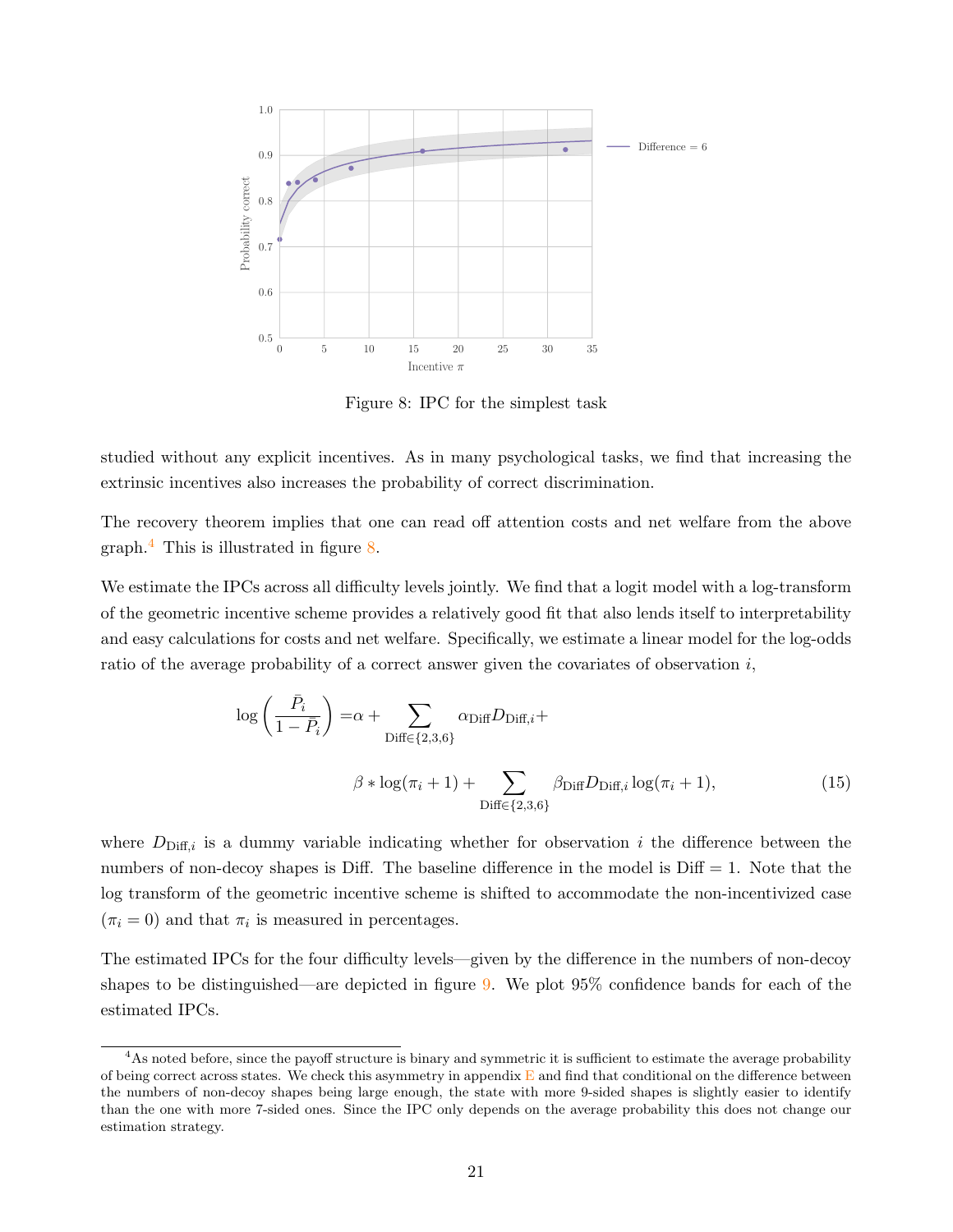<span id="page-21-0"></span>

Figure 9: IPCs for all difficulty levels

Note that, for all levels of task complexity, subjects perform above chance even without external incentives. The difficulty of the task does have an impact on the non-incentivized performance with the probability of correct discrimination decreasing in difficulty. Note also, that for each difficulty level higher incentive levels result in a higher probability of being correct with diminishing returns to incentives. The joint differences across difficulty levels—intercept and slope—are significant for each pair of tasks except between the difficulty levels corresponding to non-decoy differences of 2 and 3. The sensitivity analysis shows that the results are robust to setting different time thresholds for the attentive sample included in the estimation. We provide regression tables showing the sensitivity analysis and joint significant tests in appendix [D.](#page-41-0)

An interesting feature is that the differences across difficulty levels are relatively stable across incentive levels, implying that one can learn most of the differences by just looking at the intercept—the slopes being similar.

### 6.2 Cost and Welfare

For each difficulty level we estimate the relationship between the incentive level and the average probability of getting a task correct to compute the IPC. From this we recover net welfare and costs corresponding to the same gross achieved expected utility under the four difficulty levels. We normalize the utility of the final \$10 prize to 1.

Figure [10](#page-22-0) plots the estimated IPCs. For each of the IPCs we mark the point on the curve that achieves  $20\%$  of the utility of the final prize,  $u(\$10)$ , and shade the area representing this gross utility. We see that the higher the difficulty level of the task, the higher the incentive required to achieve the 20% level of gross utility. The higher incentives then require lower precision—probability of correct discrimination—to result in the same gross utility.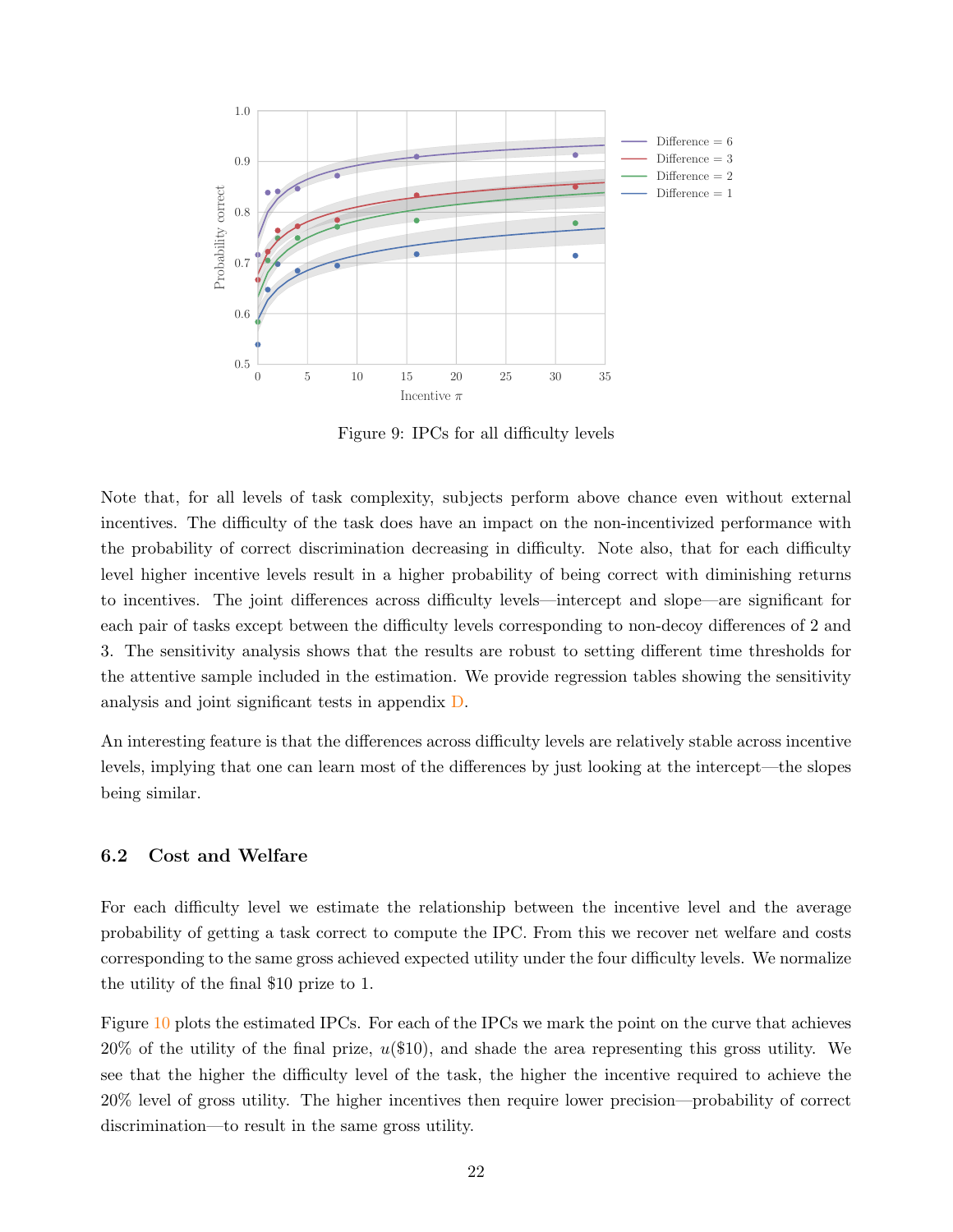<span id="page-22-0"></span>

Figure 10: Estimated IPCs with equal gross utility  $(20\% \text{ of } u(\$10))$ 

We use the recovery theorem to decompose total expected utility into welfare and cost components. The cost of achieving a given gross expected utility level is given by the part of the rectangle that lies above the corresponding IPC as discussed in section [3.](#page-5-0) We quantitatively gauge the welfare trade-off between task complexity and incentives. Taking  $20\%$  of  $u(\$10)$  in gross utility, table [6](#page-22-1) shows the corresponding incentive levels, achieved probabilities of being correct, costs, and net welfare. Cost and net welfare are expressed as percentages of  $u(\$10)$ .

<span id="page-22-1"></span>

|              | Incentive | Probability | Cost         | Net Welfare  |
|--------------|-----------|-------------|--------------|--------------|
|              | $\pi$ (%) | correct     | in $u(\$10)$ | in $u(\$10)$ |
| 1 difference | 26.43     | 75.66%      | 1.09%        | 18.91\%      |
| 2 difference | 24.29     | 82.33%      | 1.08%        | 18.92%       |
| 3 difference | 23.69     | 84.43%      | 0.92%        | 19.08%       |
| 6 difference | 21.77     | 91.83%      | $0.77\%$     | 19.23%       |

Table 6: Net benefits of achieving  $20\%$  gross utility (in terms of  $u(\$10)$ )

The patterns are clear—the cost of achieving a level of gross utility is monotonically increasing in the difficulty. Hence, net welfare is falling.

#### 6.3 Psychometrics

In traditional psychometric experiments the probability of correct discrimination is plotted against stimulus levels instead of incentive levels. In fact, in the majority of traditional psychometric experiments subjects are not incentivized at all. Our experimental design allows us to plot the traditional stimulus-based psychometric curve (SPC) varying the difference between the number of non-decoy shapes. Figure [11](#page-23-0) plots this traditional non-incentivized SPC using our experimental data.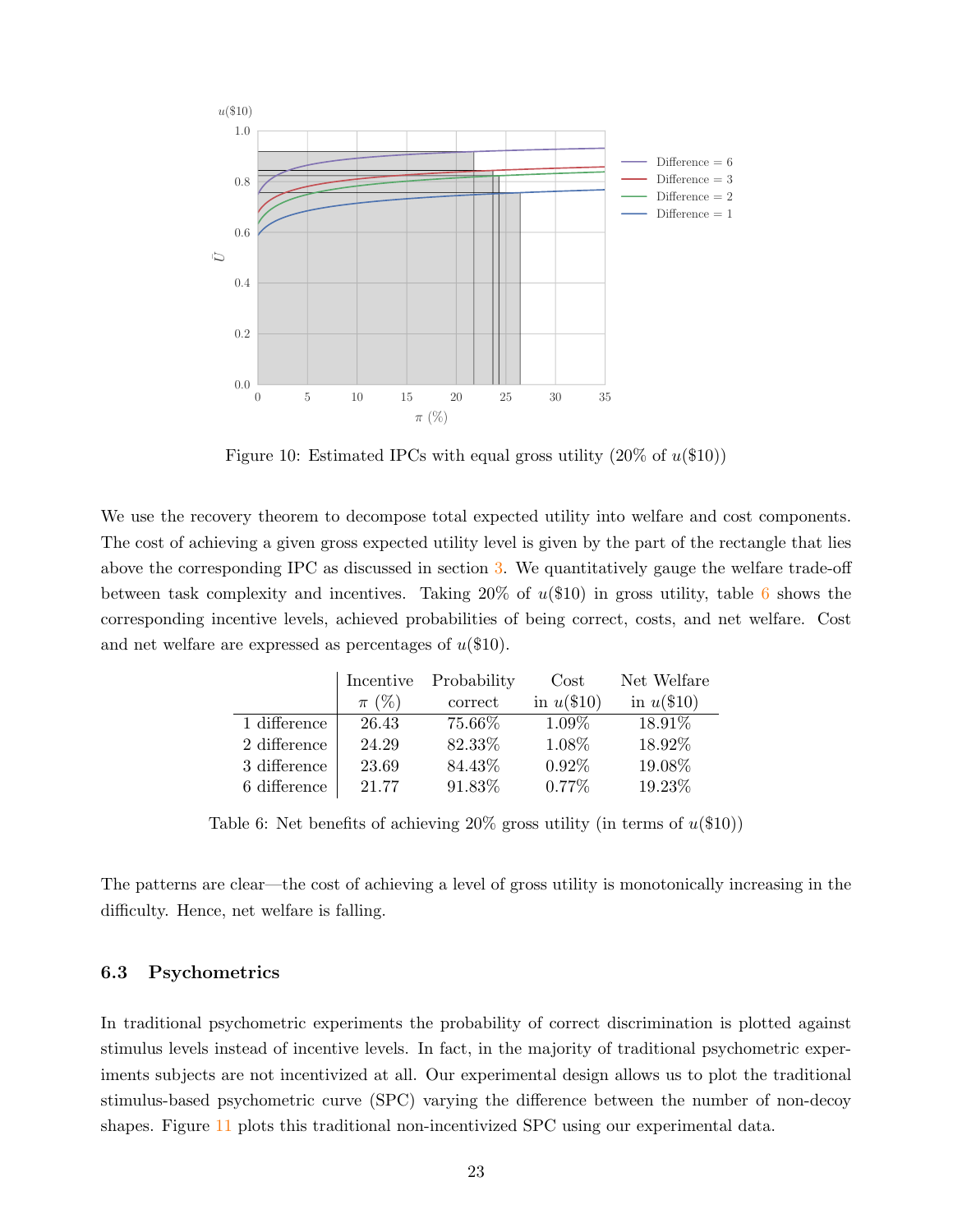<span id="page-23-0"></span>

Figure 11: The SPC with no incentive

<span id="page-23-1"></span>Figure [12](#page-23-1) plots the SPCs as a function of discriminability for each incentive level. The lowest SPC corresponds to the traditional non-incentivized case. As expected we see that in all cases as differentiating between states gets easier the probability of giving a correct response gets higher. Furthermore, higher incentive levels shift the whole SPC higher.



Figure 12: SPCs under different incentive levels

Overall our experiment allows us to estimate the probability of a correct response as a function of both the incentive and difficulty level.

Figure [13](#page-24-0) plots the relationship between economic and psychophysical approaches to explaining the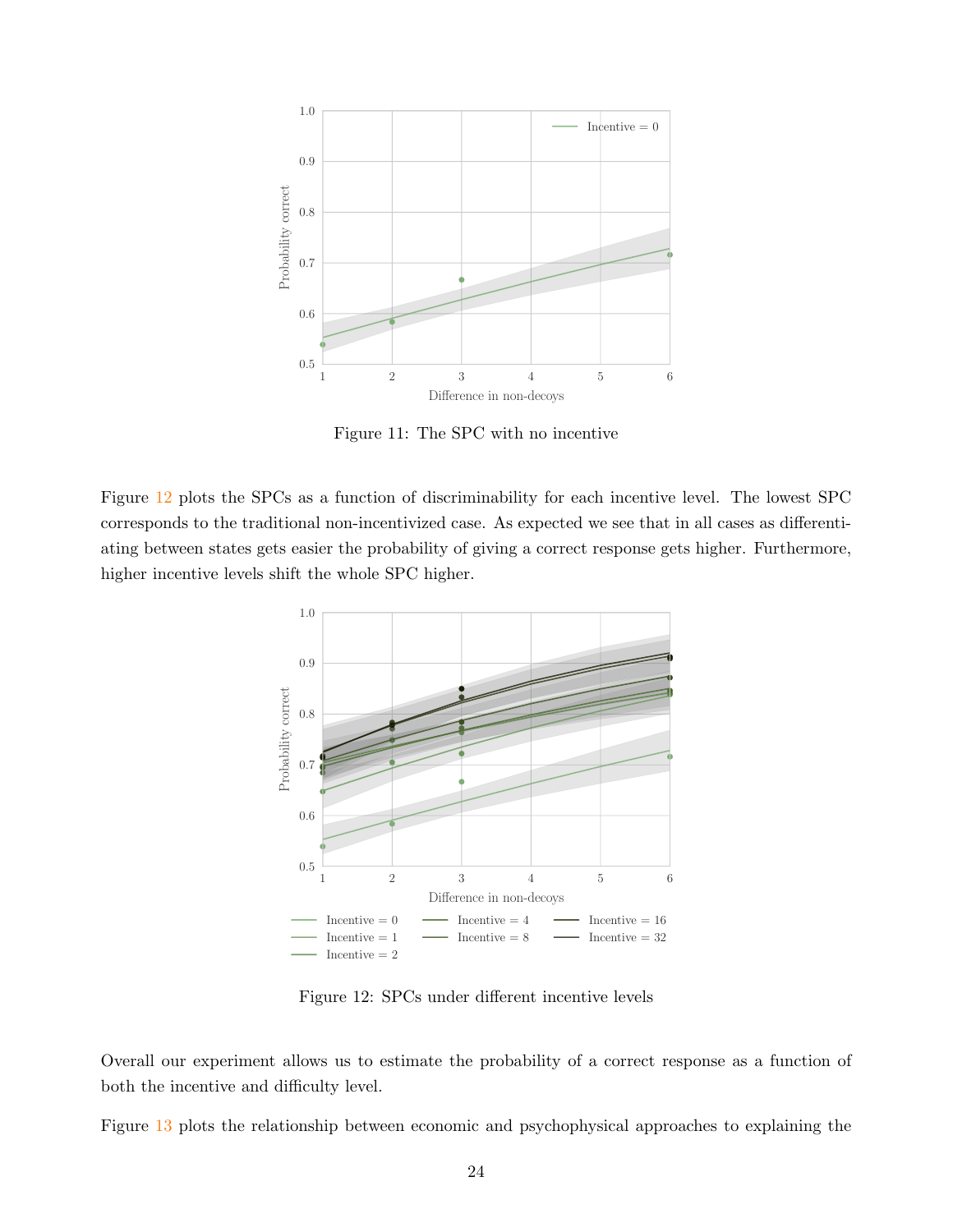probability of correct discrimination. By varying both task complexity and incentives in our experiment we are able to quantify the trade-off between these two important features of a task through simple iso-performance curves as depicted in figure [13b.](#page-24-0)

<span id="page-24-0"></span>

Figure 13: Trade-off between incentive and task complexity

As we see in the graph, if task complexity increases the DM has to be compensated with higher incentives to stay on the same performance level. In principle, analogous curves can be estimated for all psychometric tasks.

#### 6.4 Attentional Inputs and Their Cost

Our recovery theorem quantifies costs of attention purely from observed behavior without specifying potential inputs entering the cost function. An important question is how our recovered cost relates to psychological inputs that can be thought of as sources of attentional cost—e.g. time and neural activity. In particular, time may be an important common source of attention costs in distinct attentional tasks as in the "mental labor theory" of [Botvinick and Kool](#page-27-5) [\[2018\]](#page-27-5). This is analogous to labor being an important input factor in many production processes.

We correlate the recorded response times and our behavioral measure of cost to shed light on time as a costly input to attention. For robustness we take both the mean and median response times of subjects for each difficulty and incentive level and correlate them with the recovered cost using the  $\rm IPC.^5$  $\rm IPC.^5$ 

<sup>&</sup>lt;sup>5</sup>Since the probabilities of being correct in the data do not lie exactly on the IPC we use the predicted value from the IPC directly.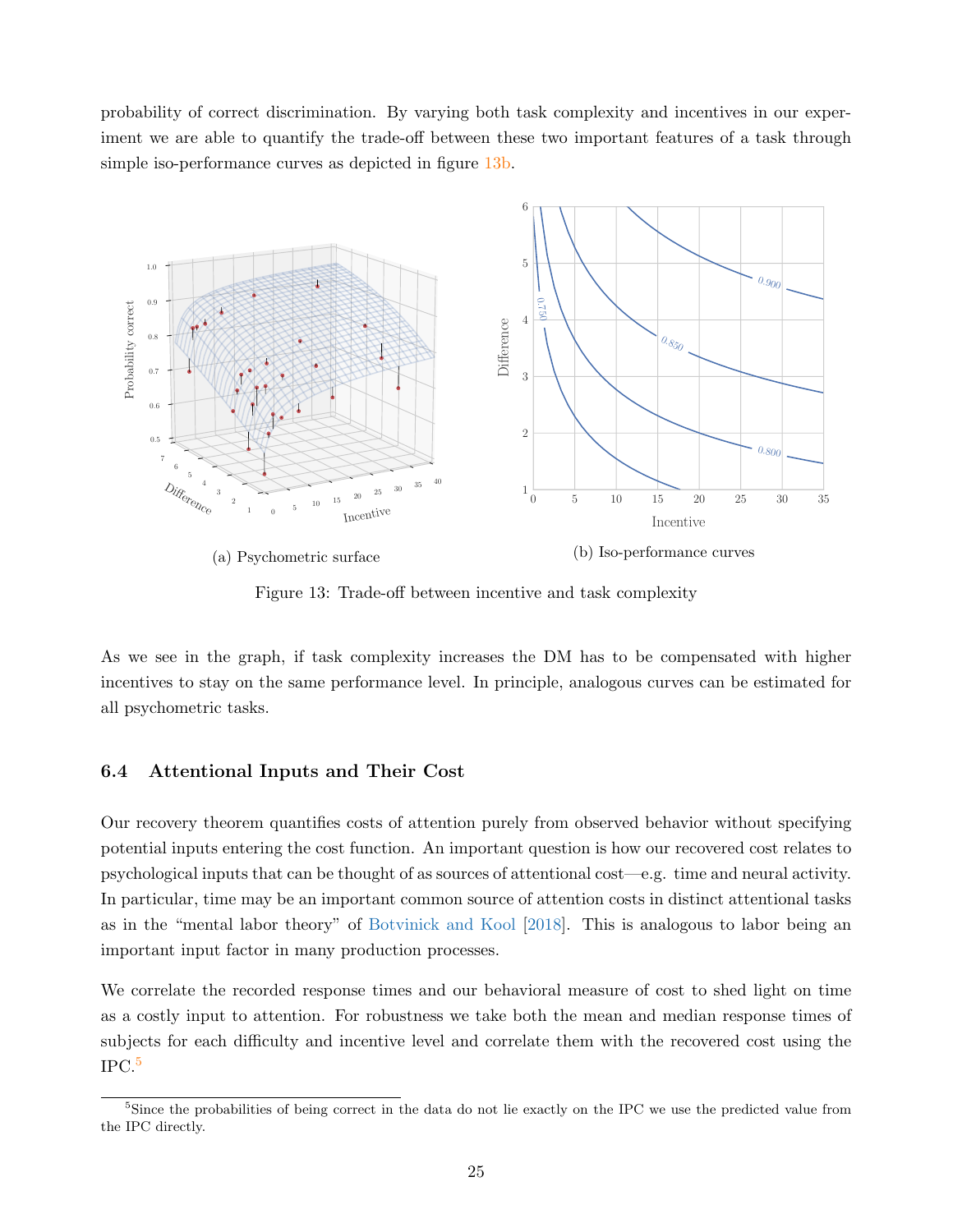|                     | probability correct mean time median time cost from IPC |       |       |       |
|---------------------|---------------------------------------------------------|-------|-------|-------|
| probability correct | 1.000                                                   | 0.436 | 0.560 | 0.412 |
| mean time           | 0.436                                                   | 1.000 | 0.933 | 0.797 |
| median time         | 0.560                                                   | 0.933 | 1.000 | 0.880 |
| cost from IPC       | 0.412                                                   | 0.797 | 0.880 | 1.000 |

<span id="page-25-1"></span>Table [7](#page-25-1) shows the correlations across all these variables.

Table 7: Correlation between probability correct, time, and estimated cost

We see that the computed cost correlates highly with both measures of response time. As the table shows there is a significantly stronger correlation between our behavioral cost measure and time than between the probability of correct discrimination and time. Figure [14](#page-25-2) plots the relationship between median and mean response time per round and the recovered costs for each incentive and difficulty level.

<span id="page-25-2"></span>

Figure 14: Correlation between estimated cost and time taken

# <span id="page-25-0"></span>7 Concluding Remarks

We introduce and implement a simple method of recovering attention costs from choice data. Our IPC allows costs of attention and consumer welfare to be recovered just as one can recover the costs of a competitive firm. This link to competitive supply allows us to apply the standard microeconomic toolbox to problems of attention. We experimentally implement our recovery method in tasks of varying complexity. The data pass tests for applicability of our approach. We quantitatively assess the welfare trade-off between rewards and task complexity. We relate the costs recovered from choice data to decision time, an important psychological input.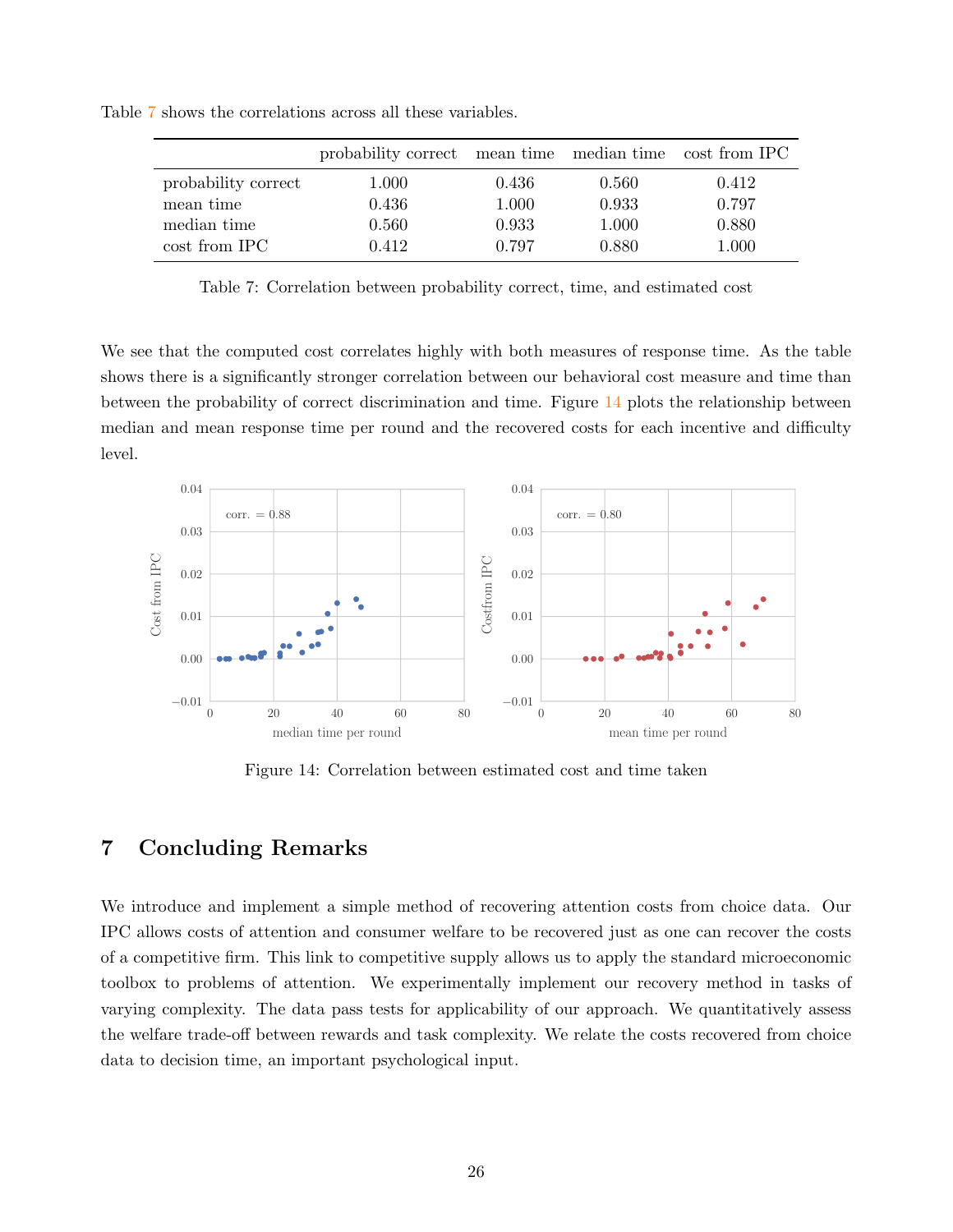## Andrew Caplin

Department of Economics New York University 19 W. 4th Street, 6th Floor New York, NY 10012 and NBER [andrew.caplin@nyu.edu](mailto: andrew.caplin@nyu.edu)

## John Leahy

Gerald R. Ford School of Public Policy University of Michigan 3308 Weill Hall 735 S. State St. #3308 Ann Arbor, MI 48109 and NBER [jvleahy@umich.edu](mailto: jvleahy@umich.edu)

## Dániel Csaba

Department of Economics New York University 19 W. 4th Street, 6th Floor New York, NY 10012 [daniel.csaba@nyu.edu](mailto:daniel.csaba@nyu.edu)

# Oded Nov

Tandon School of Engineering New York University 6 MetroTech Center, LC 401 Brooklyn, NY 11201 [onov@nyu.edu](mailto: onov@nyu.edu)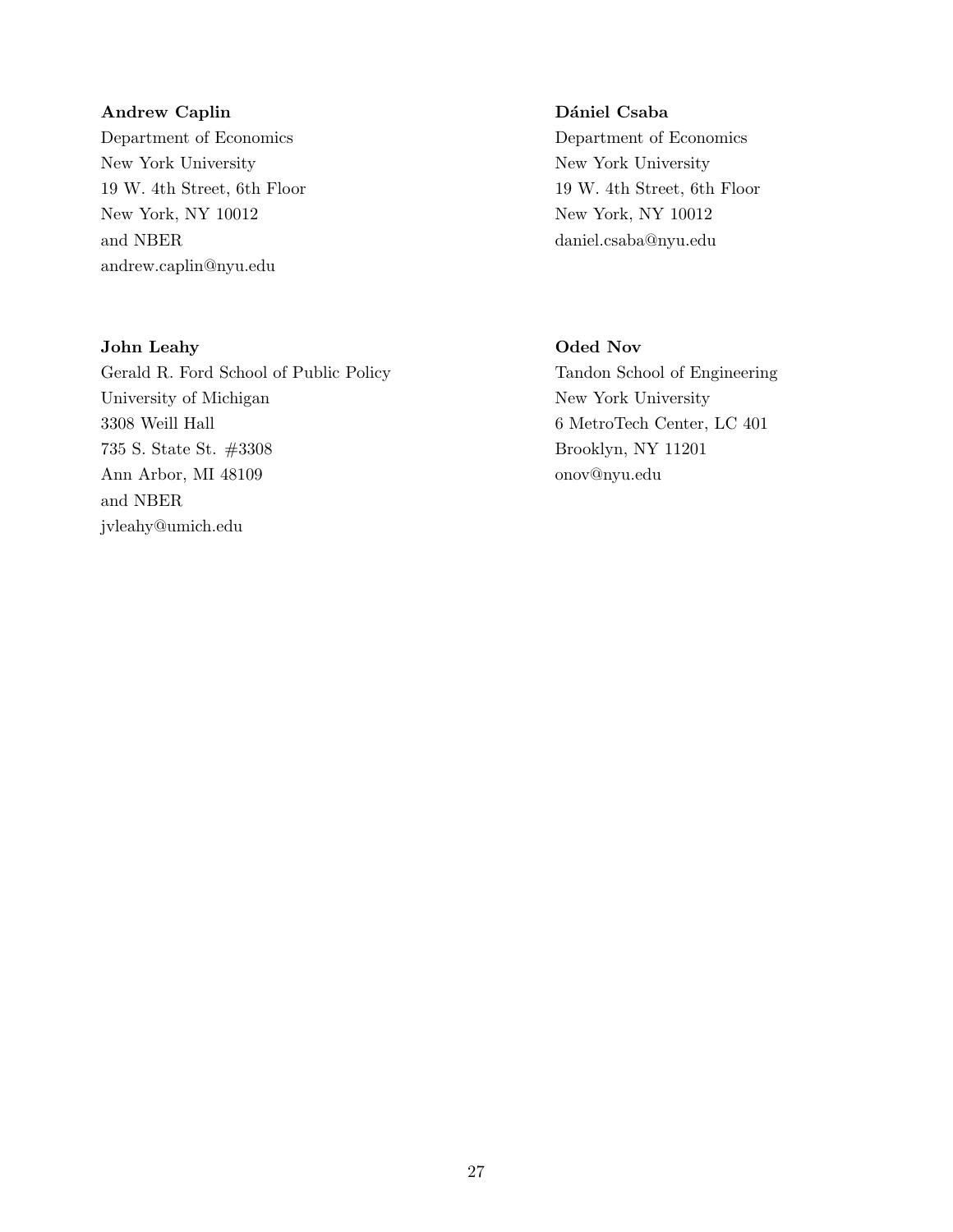# References

- <span id="page-27-11"></span>David Blackwell. Equivalent comparisons of experiments. Ann. Math. Statist., 24(2):265–272, 06 1953. doi: 10.1214/aoms/1177729032. URL <http://dx.doi.org/10.1214/aoms/1177729032>.
- <span id="page-27-5"></span>Matthew Botvinick and Wouter Kool. Mental labour. Nature Human Behaviour, 2018.
- <span id="page-27-9"></span>Andrew Caplin and Mark Dean. Revealed preference, rational inattention, and costly information acquisition. American Economic Review, 105(7):2183–2203, 2015.
- <span id="page-27-8"></span>Andrew Caplin and Daniel Martin. A testable theory of imperfect perception. The Economic Journal, 125(582):184–202, February 2015.
- <span id="page-27-7"></span>Andrew Caplin, Mark Dean, and John Leahy. Rationally Inattentive Behavior: Characterizing and Generalizing Shannon Entropy. Technical report, National Bureau of Economic Research, 2017.
- <span id="page-27-12"></span>Thomas M. Cover and Joy A. Thomas. Elements of Information Theory (Wiley Series in Telecommunications and Signal Processing). Wiley-Interscience, 2006.
- <span id="page-27-6"></span>Henrique de Oliveira, Tommaso Denti, Maximilian Mihm, and Kemal Ozbek. Rationally inattentive preferences and hidden information costs. Theoretical Economics, 12(2):621–654, 2017.
- <span id="page-27-14"></span>Mark Dean and Nathaniel Neligh. Experimental tests of rational inattention. Technical report, Columbia University, 2017.
- <span id="page-27-13"></span>Ambuj Dewan and Nathaniel Neligh. Estimating information cost functions in models of rational inattention. Technical report, Columbia University, 2017.
- <span id="page-27-0"></span>Gustav Theodor Fechner. Elemente der Psychophysik (Elements of Psychophysics). Leipzig: Breitkopf und Hartel., 1860.
- <span id="page-27-1"></span>Ernst Fehr and Antonio Rangel. Neuroeconomic foundations of economic choice–recent advances. Journal of Economic Perspectives, 25(4):3–30, 2011.
- <span id="page-27-3"></span>Samuel J. Gershman, Eric J. Horvitz, and Joshua B. Tenenbaum. Computational rationality: A converging paradigm for intelligence in brains, minds, and machines. Science, 349(6245):273–278, 2015.
- <span id="page-27-2"></span>Thomas L. Griffiths, Falk Lieder, and Noah D. Goodman. Rational use of cognitive resources: Levels of analysis between the computational and the algorithmic. Topics in Cognitive Science, 7(2):217–229, 2015.
- <span id="page-27-4"></span>Joseph Y. Halpern and Rafael Pass. Algorithmic rationality: Adding cost of computation to game theory. ACM SIGecom Exchanges, 10(2):9–15, 2011.
- <span id="page-27-10"></span>Filip Matêjka and Alisdair McKay. Rational Inattention to Discrete Choices: A New Foundation for the Multinomial Logit Model. American Economic Review, 105(1):272–98, 2015.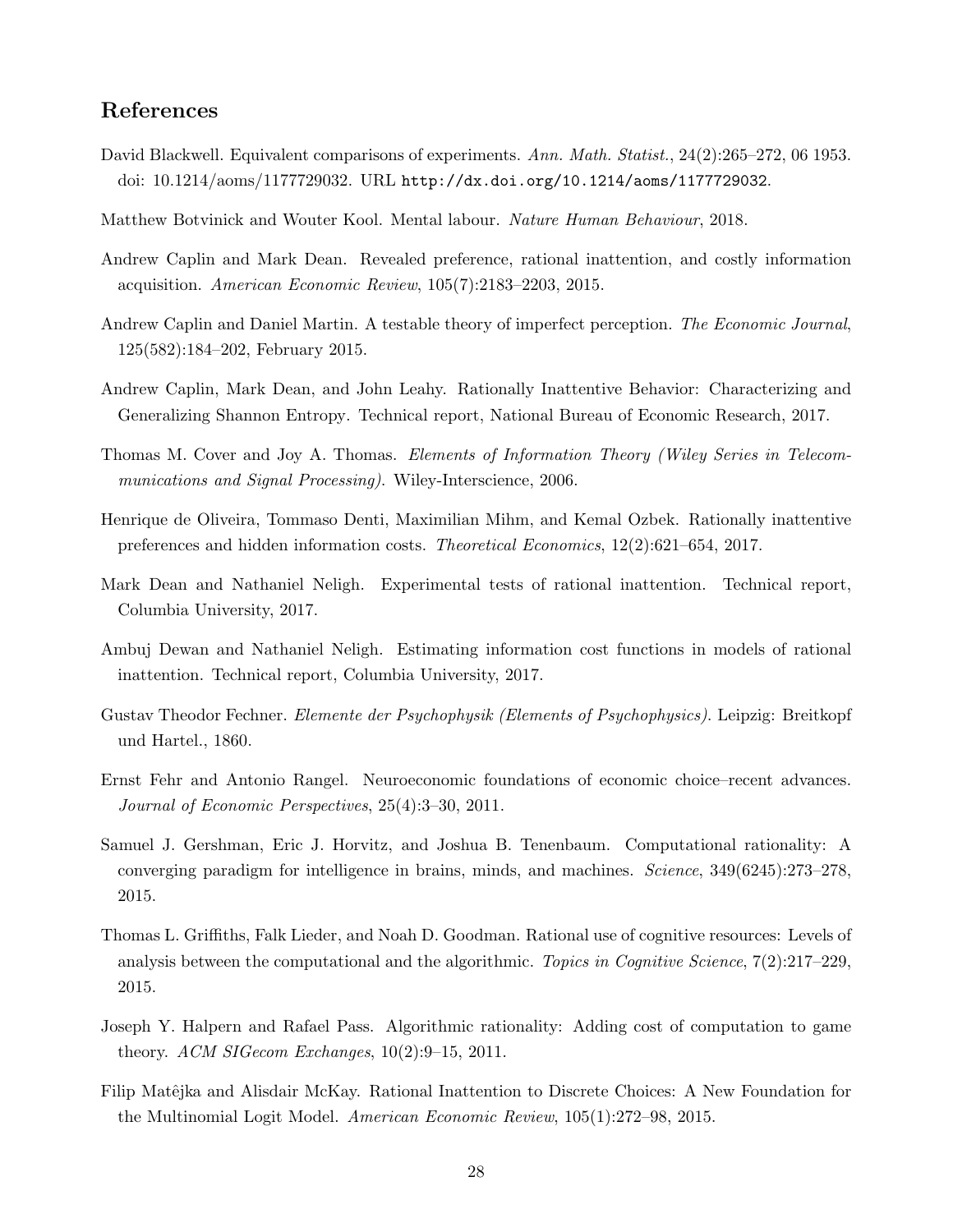- <span id="page-28-5"></span>Sebastian Musslick, Jonathan D. Cohen, and Amitai Shenhav. Estimating the costs of cognitive control from task performance: theoretical validation and potential pitfalls. Proceedings of the 40th Annual Meeting of the Cognitive Science Society, 2018.
- <span id="page-28-3"></span>David Navon and Daniel Gopher. On the economy of the human-processing system. *Psychological* review, 86(3):214, 1979.
- <span id="page-28-2"></span>Roger Ratcliff. A theory of memory retrieval. Psychological Review, 85(2):59, 1978.
- <span id="page-28-12"></span>Ralph Tyrell Rockafellar. Convex Analysis. Princeton University Press, 1971.
- <span id="page-28-4"></span>Amitai Shenhav, Sebastian Musslick, Falk Lieder, Wouter Kool, Thomas L. Griffiths, Jonathan D. Cohen, and Matthew M. Botvinick. Toward a rational and mechanistic account of mental effort. Annual review of neuroscience, 40:99–124, 2017.
- <span id="page-28-10"></span>Christopher A. Sims. Stickiness. Carnegie-Rochester Conference Series on Public Policy, 49:317 – 356, 1998.
- <span id="page-28-11"></span>Christopher A. Sims. Implications of rational inattention. Journal of Monetary Economics, 50(3): 665–690, 2003.
- <span id="page-28-7"></span>Andreas Sonderegger, Andreas Uebelbacher, Manuela Pugliese, and Juergen Sauer. The influence of aesthetics in usability testing: the case of dual-domain products. In Proceedings of the SIGCHI Conference on Human Factors in Computing Systems, pages 21–30. ACM, 2014.
- <span id="page-28-6"></span>Ronald van den Berg and Wei Ji Ma. A rational theory of the limitations of working memory and attention. bioRxiv, page 151365, 2017.
- <span id="page-28-0"></span>Hal R. Varian. Intermediate Microeconomics: A Modern Approach: Ninth International Student Edition. WW Norton & Company, 2014.
- <span id="page-28-8"></span>Viswanath Venkatesh, Michael G. Morris, Gordon B. Davis, and Fred D. Davis. User acceptance of information technology: Toward a unified view. MIS quarterly, pages 425–478, 2003.
- <span id="page-28-1"></span>Ernst Heinrich Weber. De Pulsu, Resorptione, Auditu et Tactu. Annotationes Anatomicae et Physiologicae. C.F. Koehler, Leipzig, Germany, 1834.
- <span id="page-28-13"></span>Thomas A. Weber. Simple methods for evaluating and comparing binary experiments. Theory and decision, 69(2):257–288, 2010.
- <span id="page-28-9"></span>John Zimmerman, Anthony Tomasic, Charles Garrod, Daisy Yoo, Chaya Hiruncharoenvate, Rafae Aziz, Nikhil Ravi Thiruvengadam, Yun Huang, and Aaron Steinfeld. Field trial of tiramisu: crowdsourcing bus arrival times to spur co-design. In *Proceedings of the SIGCHI Conference on Human* Factors in Computing Systems, pages 1677–1686. ACM, 2011.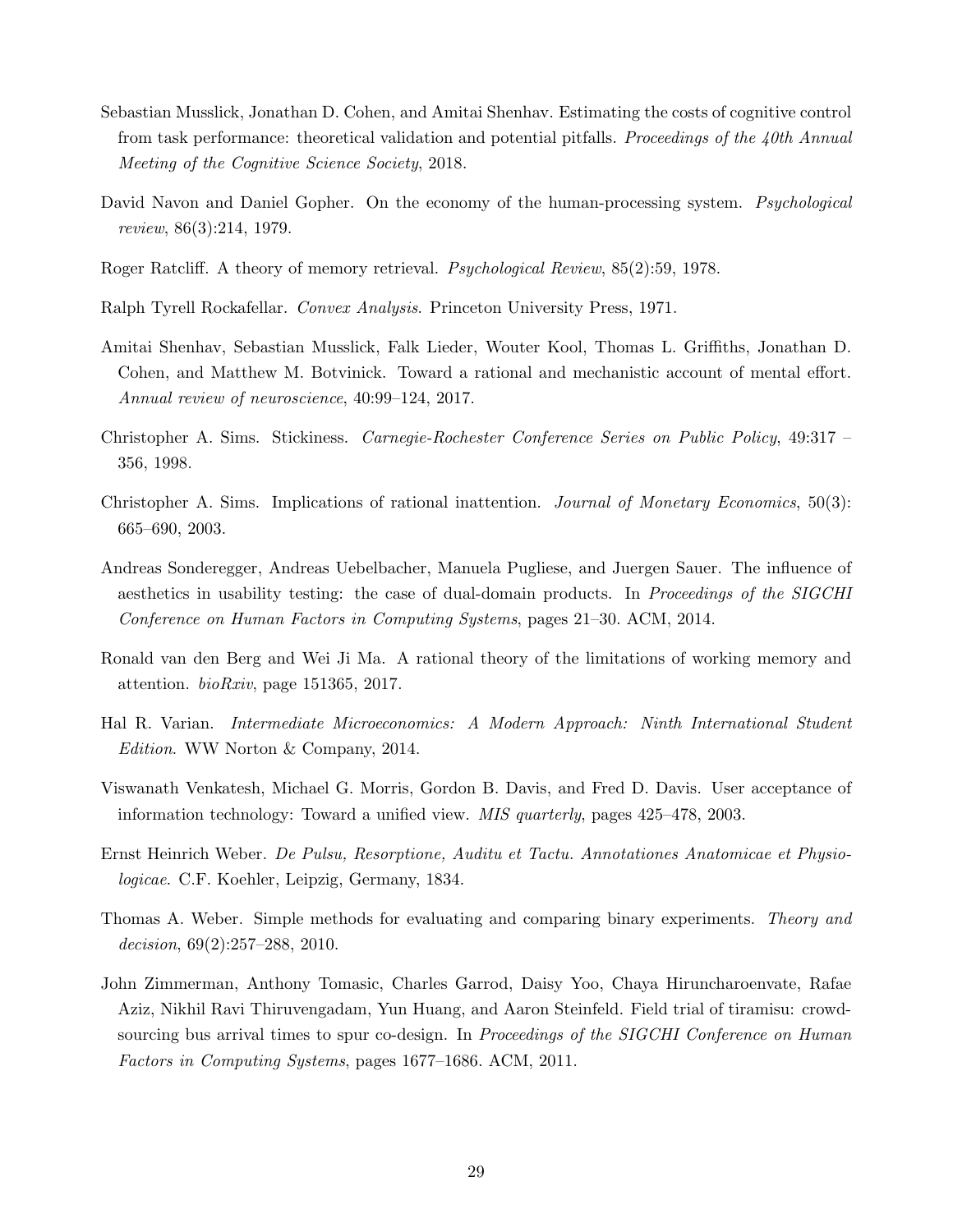# A Proofs

#### <span id="page-29-1"></span>A.1 Definition of Blackwell Informativeness

Below we define the notion of Blackwell informativeness, a concept widely used in economics, on the SDSC strategy space that we use.

**Definition 6.** For any  $P \in \mathcal{P}$  define the marginal probability of action, a, and the revealed posterior at any action, a,

$$
P(a) := \sum_{\omega} P(a, \omega) \qquad \forall a \in A(P); \tag{16}
$$

$$
\gamma_P^a(\omega) := \frac{P(a,\omega)}{P(a)} \qquad \forall (a,\omega) \in A(P) \times \Omega.
$$
 (17)

For two SDSC datasets,  $P, Q \in \mathcal{P}$ , consistent with the same prior, P is Blackwell more informative than Q, if and only if,

$$
\sum_{a \in A(P)} \phi(\gamma_P^a) P(a) \ge \sum_{a \in A(Q)} \phi(\gamma_Q^a) Q(a),\tag{18}
$$

for every convex continuous function  $\phi: \Delta(\Omega) \mapsto \mathbb{R}$ .

Note, that expected utility theory implies that choice based on a Blackwell more informative experiment always yields weakly higher expected utility from an ex-ante perspective.

### <span id="page-29-0"></span>A.2 Blackwell Monotonicity and the UCC

**Proposition 1.** Given K,  $\bar{K}_A(u)$  is non-diminishing on  $u \in [U_A^{\min}, U_A^{\max}]$ .

Proof.

Suppose to the contrary that there exists  $U_A^{\min} \le u_1 < u_2 \le U_A^{\max}$  such that  $\bar{K}_A(u_1) > \bar{K}_A(u_2)$ . Take

$$
P_2 \in \arg\min_{\{P \in \mathcal{P}(A)|U(P)=u_2\}} K(P).
$$

By the linearity of U there exists a  $t \in [0, 1]$  such that

$$
U(tP_2 + (1 - t)P^I) = u_1,
$$

with  $P<sup>I</sup>$  being the inattentive strategy. By Blackwell monotonicity of K,

$$
\bar{K}_A(u_2) = K(P_2) \ge K \left(tP_2 + (1-t)P^I\right) \ge \bar{K}_A(u_1),
$$

which contradicts  $\bar{K}_A(u_1) > \bar{K}_A(u_2)$ .

 $\Box$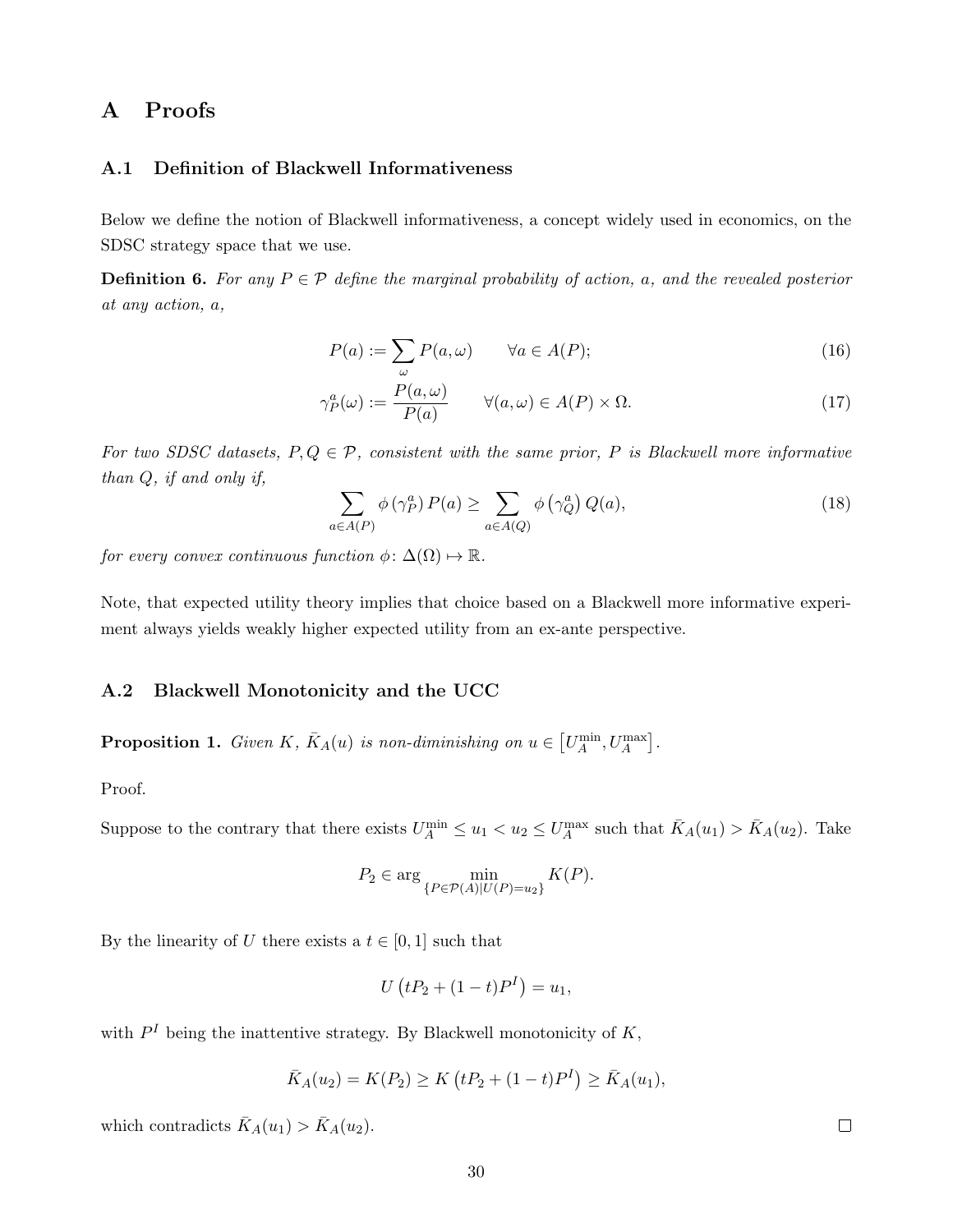### <span id="page-30-0"></span>A.3 Proof of Theorem [1](#page-8-1)

For any  $\pi > 0$  define,

$$
\widehat{N}(\pi) := \max_{P \in \mathcal{P}_{\pi}} \sum_{\omega} \sum_{n} u(a_{\pi}(n), \omega) \ P(n, \omega) - K(P). \tag{19}
$$

Consider an arbitrary  $\pi_0 > 0$ . This is associated with net utility  $\hat{N}(\pi_0)$  and normalized expected utility  $\bar{U}(\pi_0)$ . Consider now any other  $\pi > 0$ . The optimal strategy at  $\pi$  must do at least as well as applying  $P_{\pi_0}$ ;

$$
\widehat{N}(\pi) \ge \sum_{\omega} \sum_{n} \widehat{P}_{\pi_0}(a, \omega) u(a_{\pi}(n), \omega) - K(\widehat{P}_{\pi_0})
$$
\n
$$
= \pi \frac{U(\widehat{P}_{\pi_0})}{\pi_0} - K(\widehat{P}_{\pi_0})
$$
\n
$$
= \pi \bar{U}(\pi_0) - \pi_0 \bar{U}(\pi_0) + \pi_0 \bar{U}(\pi_0) - K(\widehat{P}_{\pi_0})
$$
\n
$$
= (\pi - \pi_0) \bar{U}(\pi_0) + \widehat{N}(\pi_0); \tag{20}
$$

where the second line follows from the definitions of  $u(a_{\pi}(n), \omega)$  and  $u(a_1(n), \omega)$ , the third line involves adding and subtracting  $\pi_0\bar{U}(\pi_0)$ , and the final line applies the definitions of  $\hat{N}(\pi_0)$  and  $\bar{U}(\pi_0)$ . It follows immediately that  $\widehat{N}$  is convex and that  $\overline{U}(\pi)$  is an element of the subdifferential of  $\widehat{N}$  at point  $\pi$ ,

$$
\bar{U}(\pi) \in \partial \widehat{N}(\pi).
$$

[Rockafellar](#page-28-12) [\[1971\]](#page-28-12) Theorem 24.2. states that given a convex function  $\hat{N}$  and a function  $\hat{U}$  satisfying  $\bar{U}(\pi) \in \partial \widehat{N}(\pi)$  for all  $\pi$ ,

<span id="page-30-1"></span>
$$
\widehat{N}(\pi) = \int_{0}^{\pi} \overline{U}(t)dt + C,
$$
\n(21)

for some constant  $C \in \mathbb{R}$ . This is a generalized version of the fundamental theorem of calculus.

To pin down  $C$ , note that,

$$
\lim_{\pi \searrow 0} \widehat{N}(\pi) = \lim_{\pi \searrow 0} \left\{ U(\widehat{P}_{\pi}) - K(\widehat{P}_{\pi}) \right\} = -\lim_{\pi \searrow 0} K(\widehat{P}_{\pi}),
$$
  
and 
$$
\lim_{\pi \searrow 0} \widehat{N}(\pi) = \lim_{\pi \searrow 0} \int_{0}^{\pi} \overline{U}(t) dt + C = C.
$$

Hence,  $C = -\lim_{\pi \searrow 0} K(\hat{P}_{\pi})$ . But since the inattentive strategy is always available and costless in order to maximize welfare we need that  $\lim_{\pi\searrow 0} K(\widehat{P}_\pi) = 0$ . We conclude that  $C = 0$ .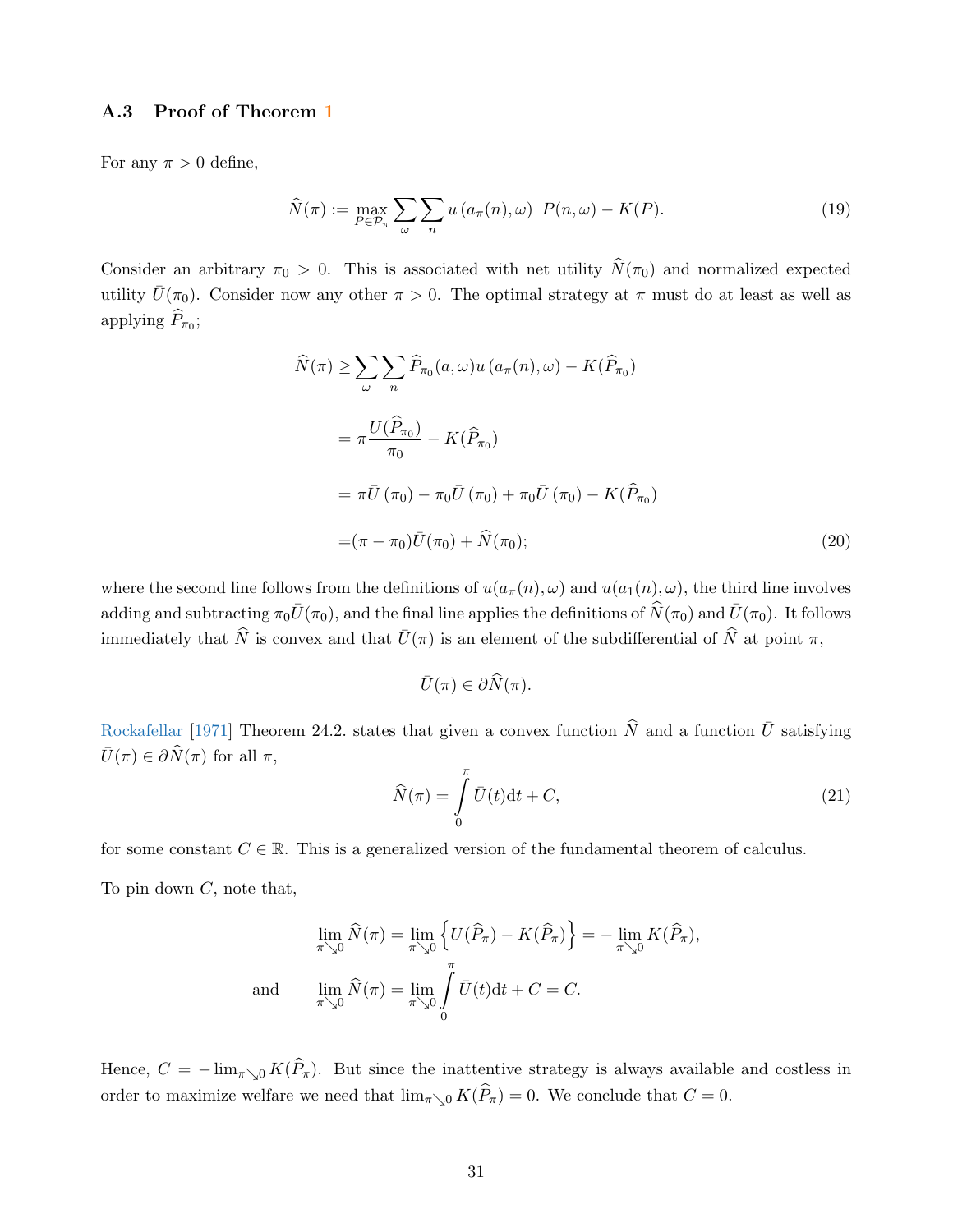The definition of the IPC together with equation  $21$  and C being zero gives

$$
\pi \bar{U}(\pi) - \int_{0}^{\pi} \bar{U}(t) dt = \pi \bar{U}(\pi) - \widehat{N}(\pi).
$$

Finally, since expected utility must be divided between net utility and information costs we have,

$$
\widehat{N}(\pi) = U(\pi) - K(\widehat{P}_{\pi}).
$$

Rearranging and using equation [3](#page-5-1) gives

$$
K(\widehat{P}_{\pi})=U(\widehat{P}_{\pi})-\widehat{N}(\pi)=\pi\bar{U}(\pi)-\widehat{N}(\pi),
$$

which is the area above the IPC.

# B Experimental Design

#### <span id="page-31-0"></span>B.1 Design

An experimental session consists of 40 rounds of randomly generated tasks of the same difficulty. A task of fixed difficulty is described by the following algorithm and hyper-parameters.

- *N*: the total number of polygons generated in each round
- *n*: the number of different polygons to be present on the page
	- specify their types e.g. [7-gon, 8-gon, 9-gon, 10-gon]
- $m$ : the number of non-decoy polygons which the subject actually has to consider
	- specify their types e.g. [8-gon, 10-gon]
- $\Delta^{\max} \leq \frac{N}{n}$  $\frac{N}{n}(n-m)$ : the difference between the highest number and any other shape within the non-decoy class. This difference is assigned randomly to one of the polygons in the non-decoy class.
- $\Delta^{\text{mud}} \leq \frac{1}{m}$  $\frac{1}{m}$   $(\frac{N}{n}(n-m) - \Delta^{\text{max}})$ : shifts all the counts uniformly in the decoy class with a number in the range  $[-\Delta^{\text{mud}}, \Delta^{\text{mud}}]$  picked randomly. Call the realization of this random number  $\delta^{\text{mud}}$ .
- With these specified parameters (and the random mudding) make the  $(n-m)$  decoy polygon(s) so that everything sums to  $N$  and the decoys are "as even as possible". That is look for the closest integer assignment to  $\frac{N}{n} - \frac{\Delta^{\max} + m\delta^{\text{mud}}}{n-m}$  $\frac{n+m_0^{\text{muc}}}{n-m}$ .
- Generate random degrees for rotating the polygons.

 $\Box$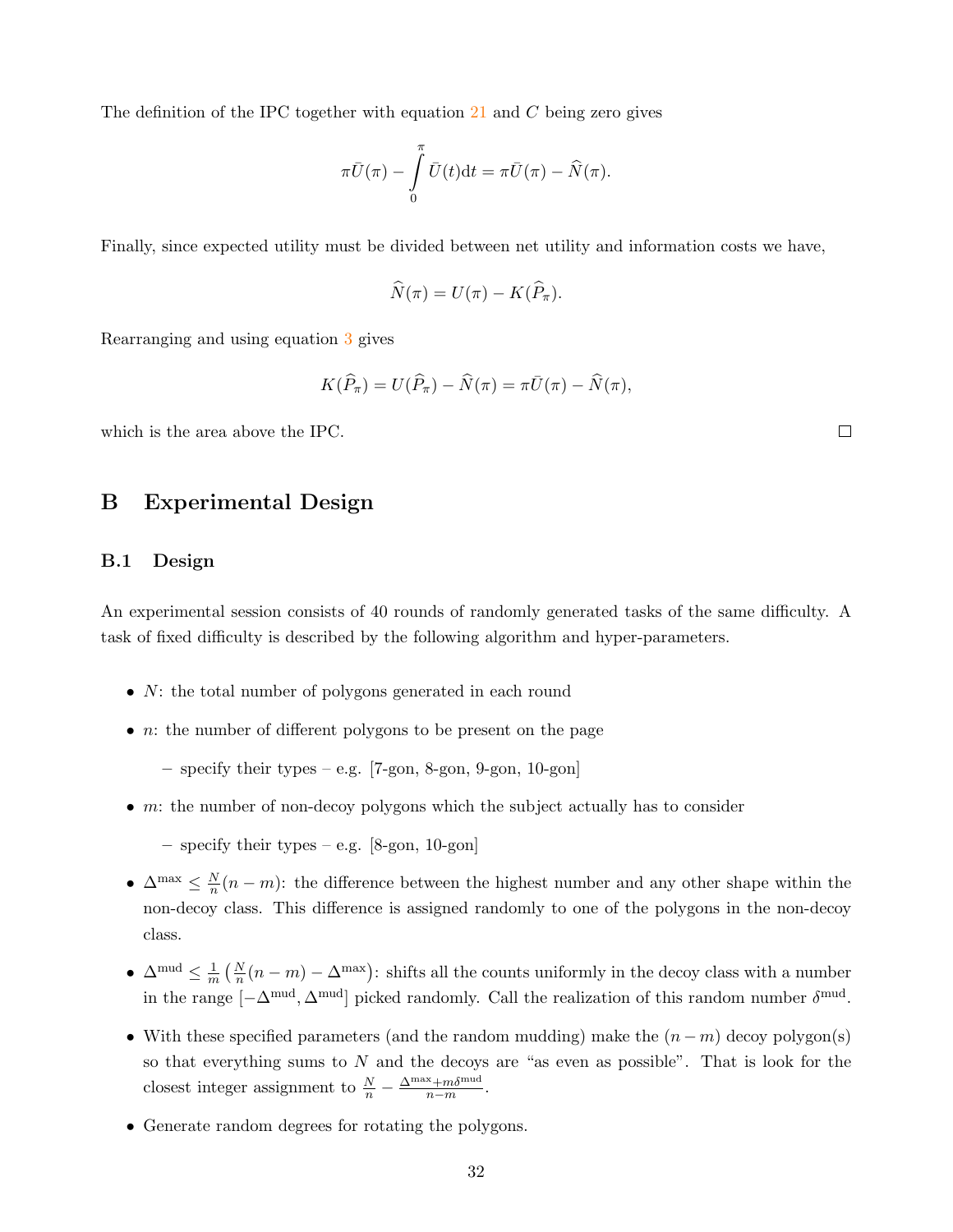#### Example:

- $\bullet$   $N = 24$
- $n = 4$  [7-gon, 8-gon, 9-gon, 10-gon]
- $m = 2$  [7-gon, 9-gon] (non-decoys)

$$
[\overbrace{6}^{8\text{-gon}}, \overbrace{6, 6}^{10\text{-gon}}, \overbrace{6}^{10\text{-gon}}]
$$

•  $\Delta^{\max} = 2 \leq \frac{N}{n}$  $\frac{N}{n}(n-m) = 12$ . Then randomly assign  $\Delta^{\max} = 2$  to one of the non-decoy polygons.

$$
[\overbrace{6}^{8\text{-gon}}, \underbrace{8, 6}_{7\text{-gon}}, \overbrace{6}^{10\text{-gon}}]
$$

 $\bullet$   $\Delta^{\mathrm{mud}}=3\leq\frac{1}{m}$  $\frac{1}{m}(\frac{N}{n}(n-m)-\Delta^{\max})=5.$  Generate a random integer between [-3, 3]. Suppose the realization is  $\delta^{\text{mud}} = 2$ . Shift all the non-decoys.

$$
[\overbrace{6}^{8\text{-gon}}, \underbrace{10, 8}_{7\text{-gon}}, \overbrace{6}^{10\text{-gon}}]
$$

Now change the decoys, so that they are closest to  $\frac{N}{n} - \frac{\Delta^{\max} + m\delta^{\text{mud}}}{n-m} = 3$ . In the example, that implies [3, 3]. Now the final numbers are

$$
[\overbrace{3}^{8\text{-gon}}, \underbrace{10, 8}_{7\text{-gon}}, \overbrace{3}^{10\text{-gon}}]
$$

They sum to 24 as per algorithm.

## <span id="page-32-0"></span>B.2 Instructions

The experiment is available at <http://distinguishshapes.herokuapp.com/welcome>. Below we repeat the information found on the website.

You are about to complete an experiment and potentially earn money based on your performance. By completing the experiment you will receive a participation fee of 5 cents; on top of the participation fee you can win a \$10 bonus based on your performance. Below is a description of the task you will be facing.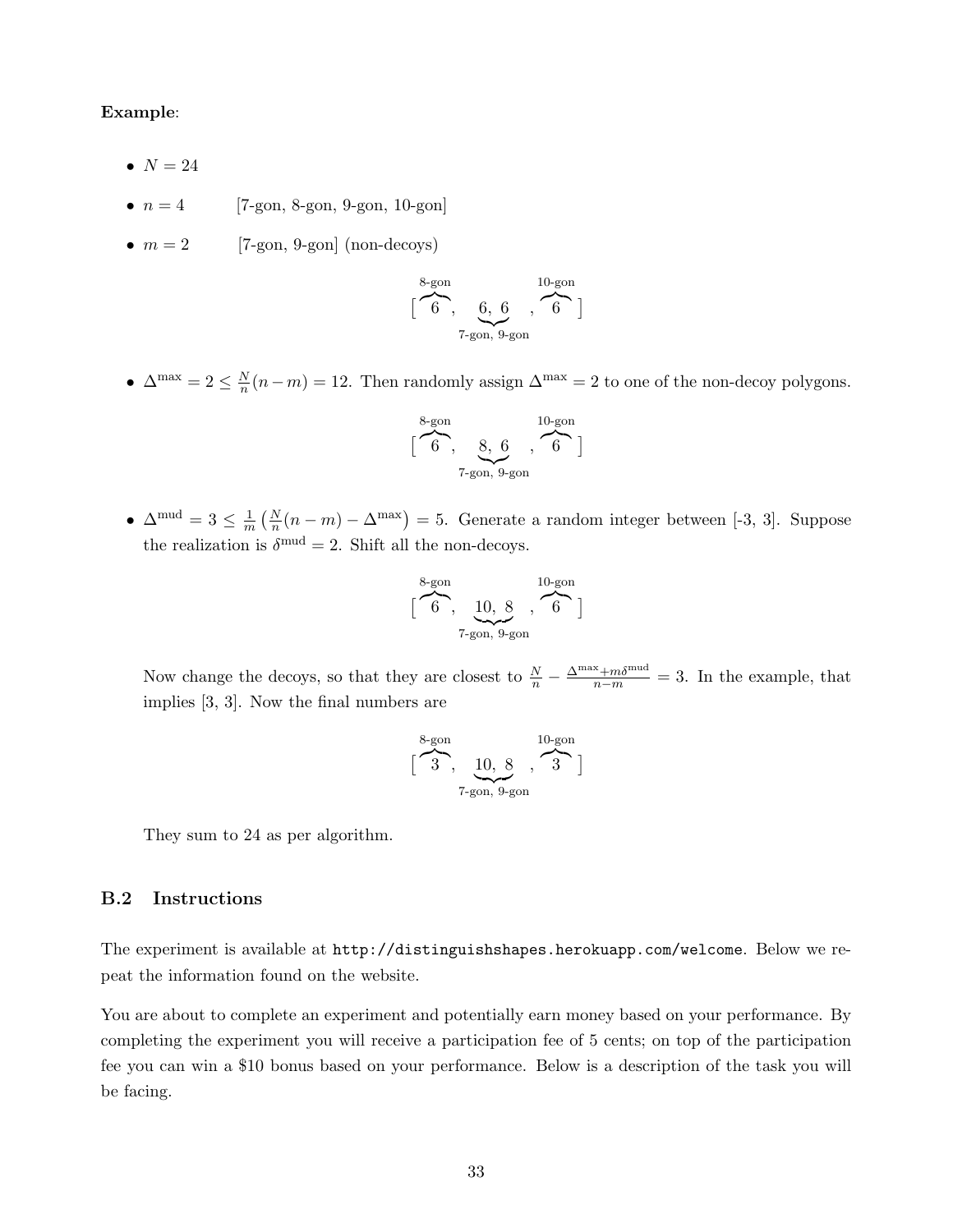You will be shown a screen with 24 geometric shapes. There will be 4 different types of shapes, and these are: seven-sided, eight-sided, nine-sided and ten-sided. Below are the 4 geometric shapes you will encounter.



The Task: Even though there are 4 different types of shapes your Task relates to only two of them, seven-sided and nine-sided shapes. There will always be *difference in non-decoys depending on the* complexity of the session] more than the other and your Task is to decide whether seven- or nine-sided shapes are present in larger numbers. In each of the Tasks you face, these two shapes are equally likely to be present in larger numbers.

Note that the eight-sided and ten-sided shapes on each screen are irrelevant to your Task. While all Tasks are designed to be roughly equally difficult, the total number of these irrelevant shapes will vary in a narrow range.

You will only receive feedback on whether you were correct or not at the very end of the experiment.

# Example of the Task

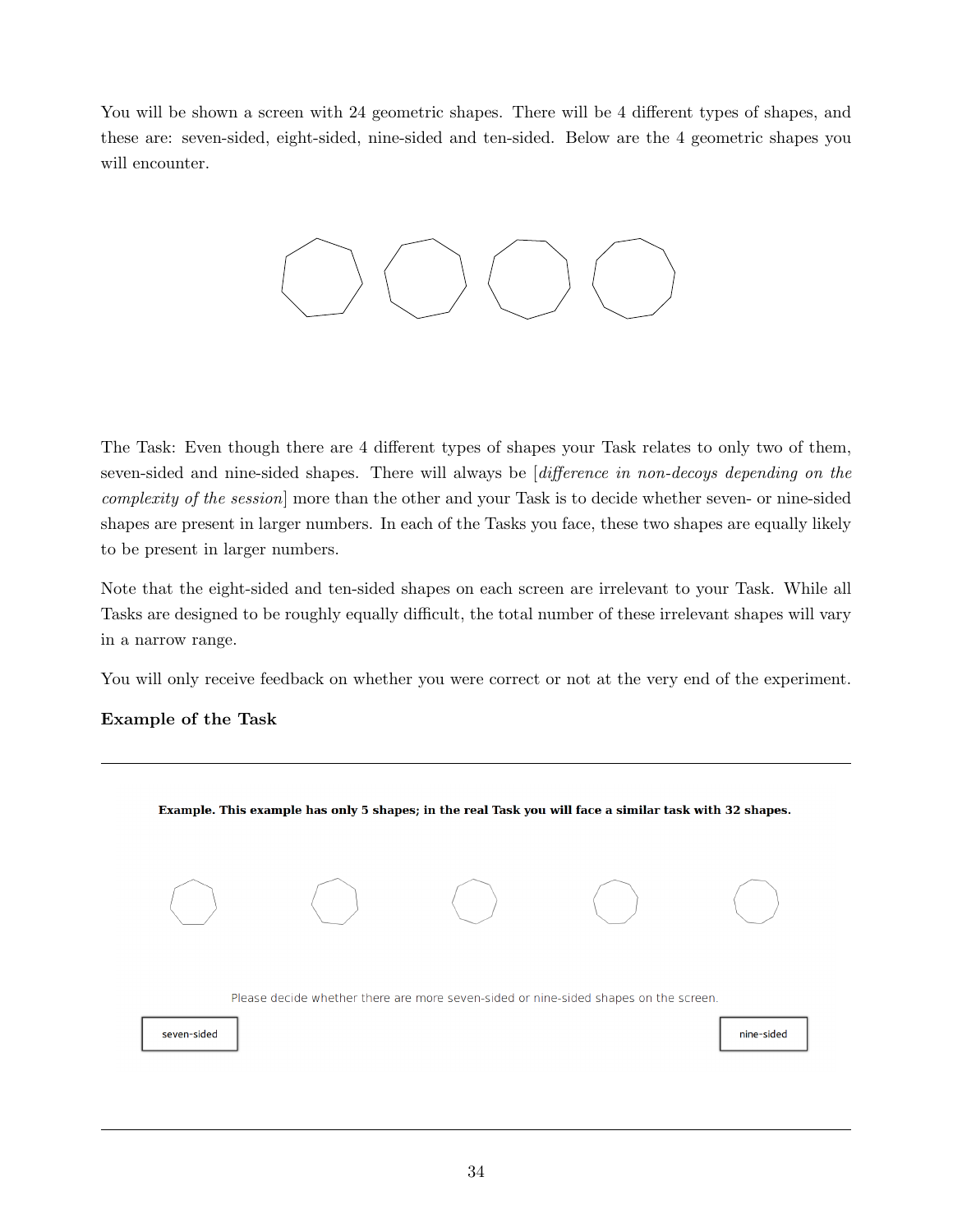You will face 40 of these Tasks during the course of the experiment. For each Task shapes are randomly generated by a computer, and placed randomly on an eight-by-three grid. As a result, no Task carries information about any other Task. You can spend as much or as little time on each Task as you wish, but you have to complete all 40 Tasks in order to receive the participation fee and potentially earn a bonus.

## Reward

By completing the experiment you will receive a participation fee of 5 cents. You may also win a bonus of \$10 depending on the number of points you score. If you answer all Tasks correctly you will get 200 points, and you will have a 100% chance of winning the bonus of \$10. More generally, if you achieve more than 100 points, your probability of getting the bonus is given by the following formula: (total achieved points  $-100\%$ —so if you achieve 167 points, your final score will be 67, and your probability of winning the bonus will be 67%. If you answer only one out of every two correctly, as you could by guessing, you will get 100 points. If you score 100 points or below, there is no chance (0%) that you will earn the bonus.

#### How to score points

In fact there are 7 different point levels that you can get for answering correctly: 32 points, 16 points, 8 points, 4 points, 2 points, 1 point and 0 points. In all cases, a wrong answer gives you 0 points, so that 32 point rounds involve the highest reward for answering correctly, while 0 point rounds the lowest reward for answering correctly.

The point level is known to you at the start of each Task: it will be bold in the center of the top line of the screen displaying the Task.

In total, there are 2 Tasks offering 32 points for a correct answer, 3 Tasks offering 16 points, 5 Tasks offering 8 points, 6 Tasks offering 4 points, 8 Tasks offering 2 points, 8 Tasks offering 1 point, 8 Tasks offering 0 points. This means that in total, you will face 40 Tasks.

Note that the point scoring system and the experimental design explain why the maximum number of points that you can earn is 200 and why guessing would be expected to get you 100.

#### Winning the Bonus

To determine if you win the bonus, we will let you stop the clock below. This is your computer clock, presenting the time down to the millisecond (1/1000th of a second).

If the last two digits of the stopped clock are strictly less than your final score (this is your total achieved points - 100) you win the \$10 bonus, and if they are more, then you win nothing

Now, try to stop the clock showing the current time to millisecond precision. You should know that it is impossible for you to control these last two digits of the millisecond clock because of the time it takes the human brain and hand to respond. The purpose of this is to generate a random number,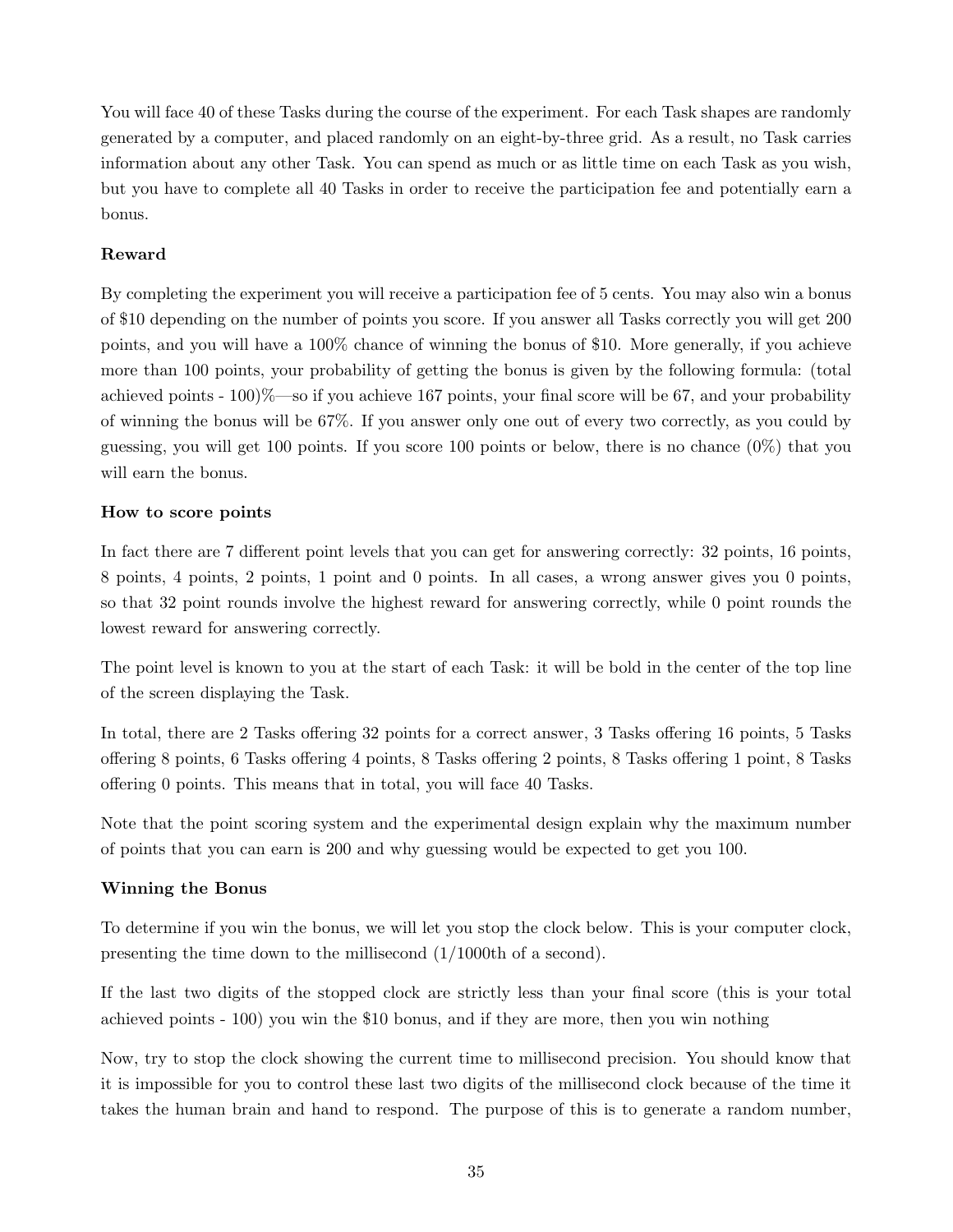and match your probability of winning to your achieved score: the higher your score is, the more likely you are to win the \$10 bonus. To confirm this randomness, you can start and stop the clock as many times as you want, to check if you can stop it at a number of your choice. Please stop the clock at least 3 times.



Your final score is the sum of all your points minus 100. The last two digits of the clock are 48. You win the prize if your final score is above 48.

Now, let's practice the Task. You will face 4 practice Tasks and then the final clock device to ensure familiarity. Remember, your Task is always to decide whether there are more of the seven- or ninesided shapes. The shapes are surrounded by a black border. Please make sure that you can see this entire border before trying to complete the Task. Depending on your device you might have to scroll to see all of them.

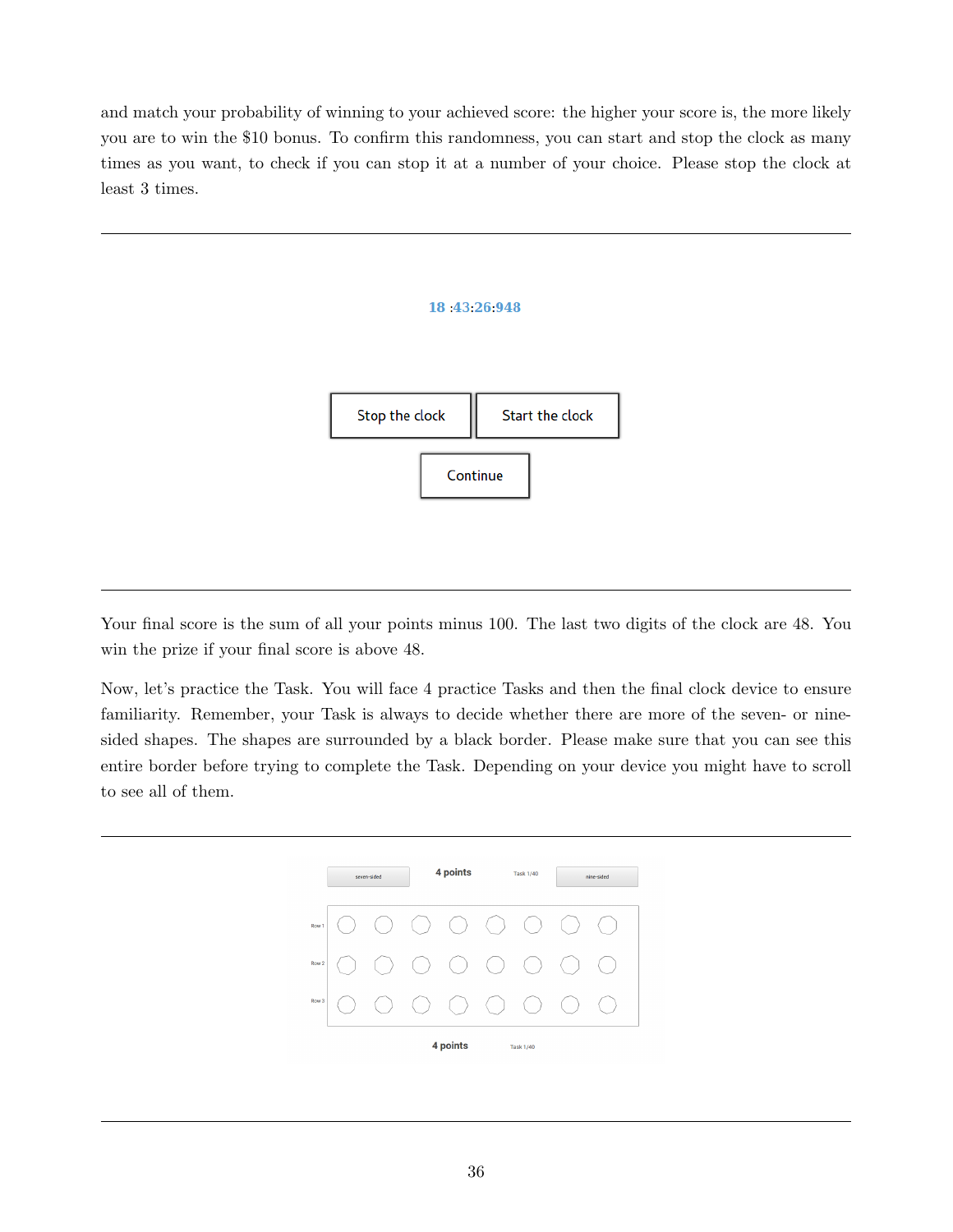# C Exploratory Data Analysis

<span id="page-36-1"></span>Our design varies the difficulty level and the incentive level. The difficulty is set by the difference in the total number of non-decoy shapes. Table  $8$  shows the number of subjects for each difficulty level.<sup>[6](#page-0-0)</sup>

|                               | Difficulty level   Number of subjects |
|-------------------------------|---------------------------------------|
| (in difference of non-decoys) |                                       |
|                               | 223                                   |
| 2                             | 195                                   |
| 3                             | 208                                   |
|                               | 188                                   |
| Total                         |                                       |

.

|  | Table 8: Number of subjects |  |  |
|--|-----------------------------|--|--|
|--|-----------------------------|--|--|

For each subject we have 40 observations, hence, the total number of observations—an observation being a task with certain difficulty and incentive level—is 32,560.

## <span id="page-36-0"></span>C.1 Time Patterns and Types of Subjects

Even though our theory is silent on the relationship between time spent on a task and the corresponding precision level achieved it is revealing to explore time patterns in the data.

First, we plot the distribution of time spent on all 40 rounds in the experiment. Since MTurk requires a time limit on tasks, the limit was set at 3 hours, which provides participants ample time to go through every round slowly and carefully. No participant was timed out as a result of this restriction. Figure [15](#page-36-2) demonstrates the histogram—the number of subjects spending more than 80 minutes on the experiment was 10 out of 814.

<span id="page-36-2"></span>

Figure 15: Distribution of time spent on the experiment

 $6$ Subjects who started but did not finish the experiment were dropped. There were 24 of them.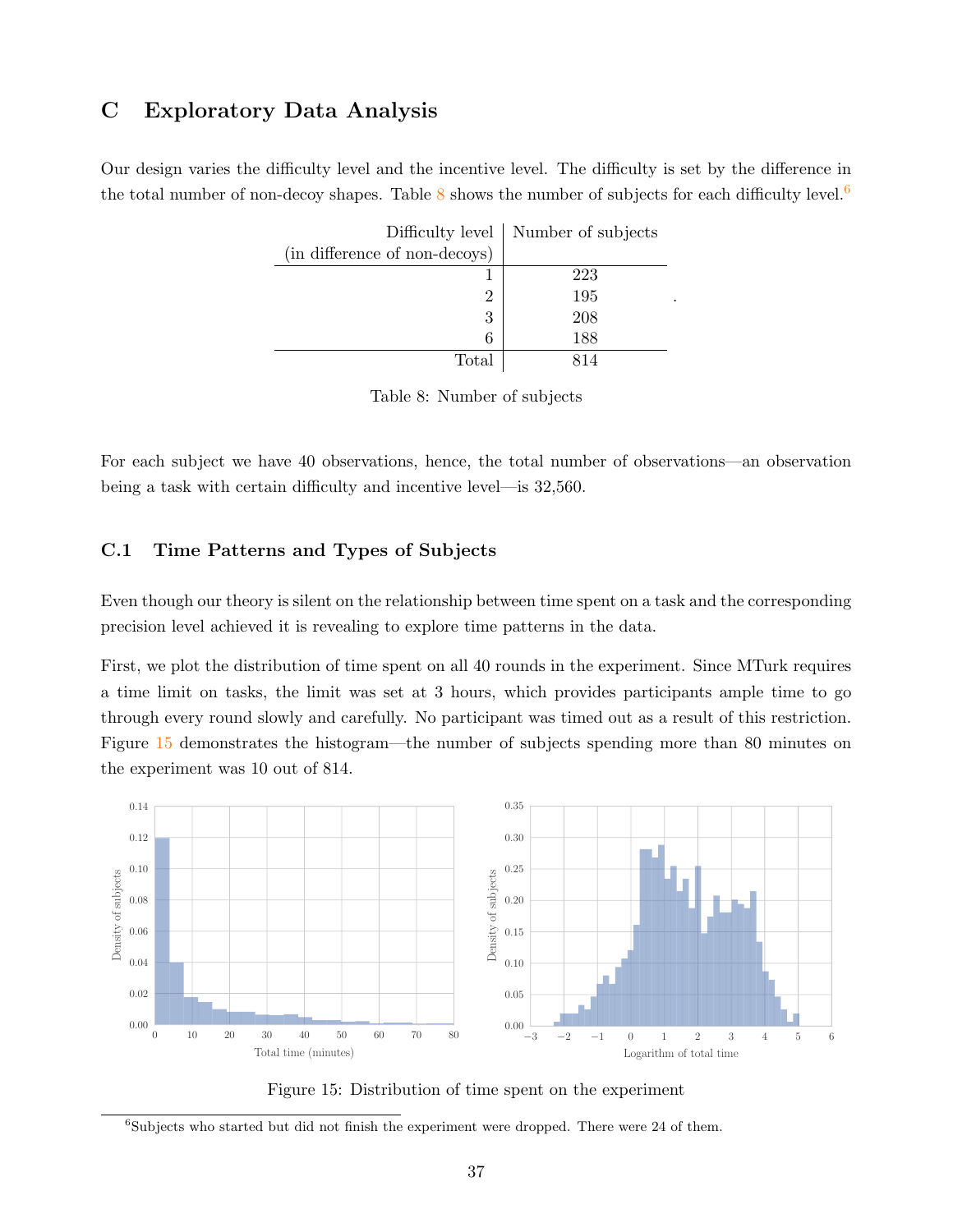There is considerable variation in the total time spent on the 40 rounds of the experiment across subjects. This variation persists if we condition on difficulty level. The distribution of the logarithm of total times is indicative of a bimodal distribution. In fact, many of the subjects seem to try their luck and click through the experiment.

<span id="page-37-0"></span>95 subjects spent less than 1 minute on the whole experiment—all 40 rounds without the instructions. The histogram of their final scores together with the corresponding average and 95% confidence interval is shown below. We can confirm that the inattentive strategy yields points matching the performance of flipping a coin as shown in figure [16.](#page-37-0)



Figure 16: Histogram of final scores (<1 minute of total time)

As we increase the time threshold the average final scores start to increase as expected—our main tradeoff in setting the threshold is separating the behaviorally distinct inattentive subjects from attentive ones while retaining power. We plot the evolution of scores with time spent on the experiment in two ways. We graph the average final scores together with confidence intervals as we change the threshold—first, we take the overall averages below a given threshold, then we compute the averages for a 3 minute moving window. We see that below one minute of total time spent on the experiment the average score is not significantly different from zero. Raising the threshold increases the achieved score as expected.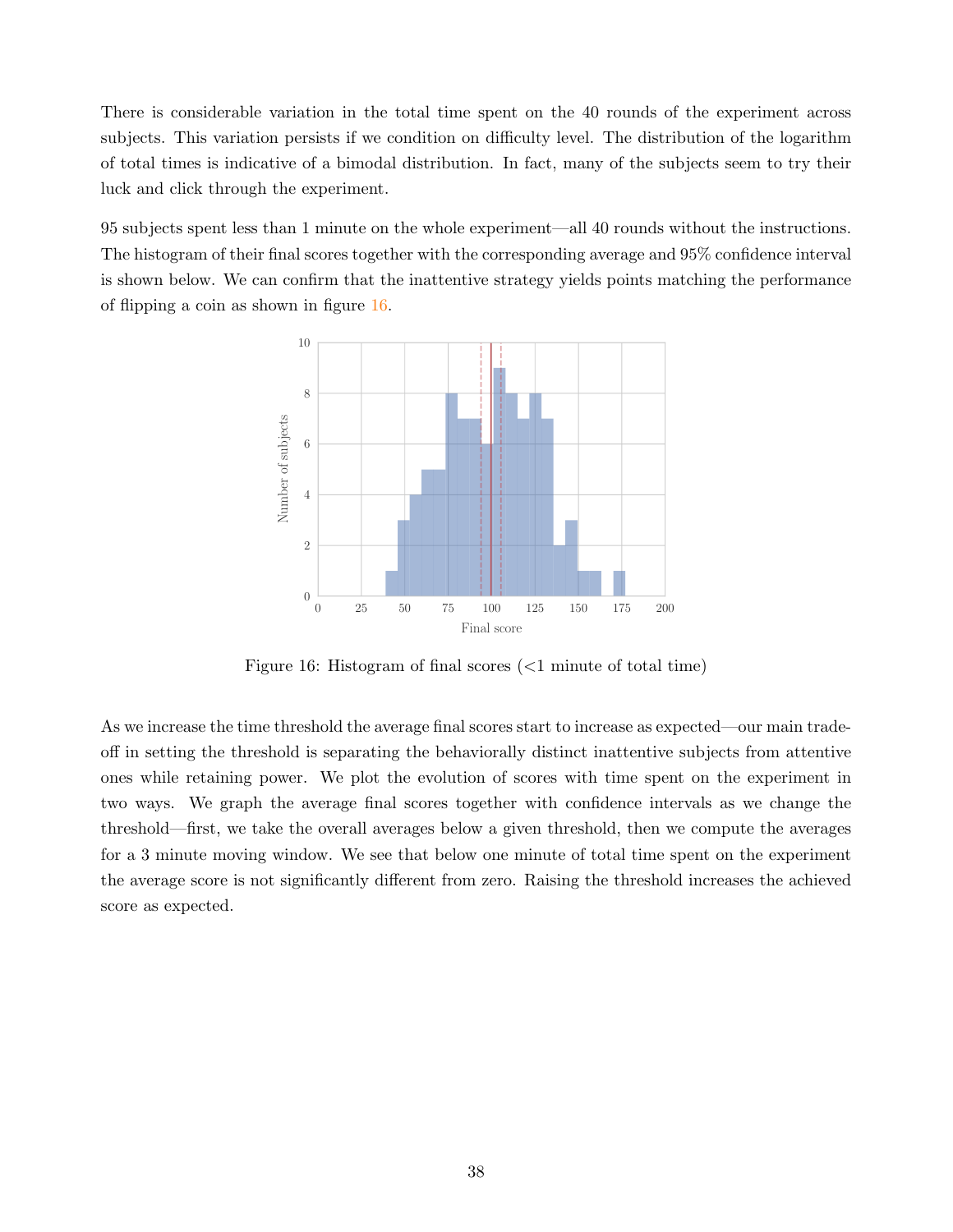

(a) Average score below threshold

(b) Average score around threshold (3-minute window)

Figure 17: Expected final score and time spent on experiment

We set the time threshold to 5 minutes and carry out sensitivity analysis for thresholds varying between 1 and 10 minutes. The choice of threshold for splitting the sample according to total time spent on the experiment affects the results in a relatively stable and monotone way. The higher the threshold the higher the probability of being correct for each decision level. We provide details of the sensitivity analysis with respect to the choice of the threshold in appendix [D.1](#page-41-1) when we present the estimated regressions.

The number of subjects who spend at least 5 minutes in total on the 40 rounds is 402.

|                               | Difficulty level   Number of subjects |
|-------------------------------|---------------------------------------|
| (in difference of non-decoys) |                                       |
|                               | 112                                   |
|                               | 97                                    |
| 3                             | 90                                    |
| 6                             | 103                                   |
| Total                         |                                       |

Table 9: Number of subjects spending at least 5 minutes on the experiment

The performance of the subjects who spend less than 5 minutes on the experiment overall is not significantly better than pure guessing for any of the incentive levels.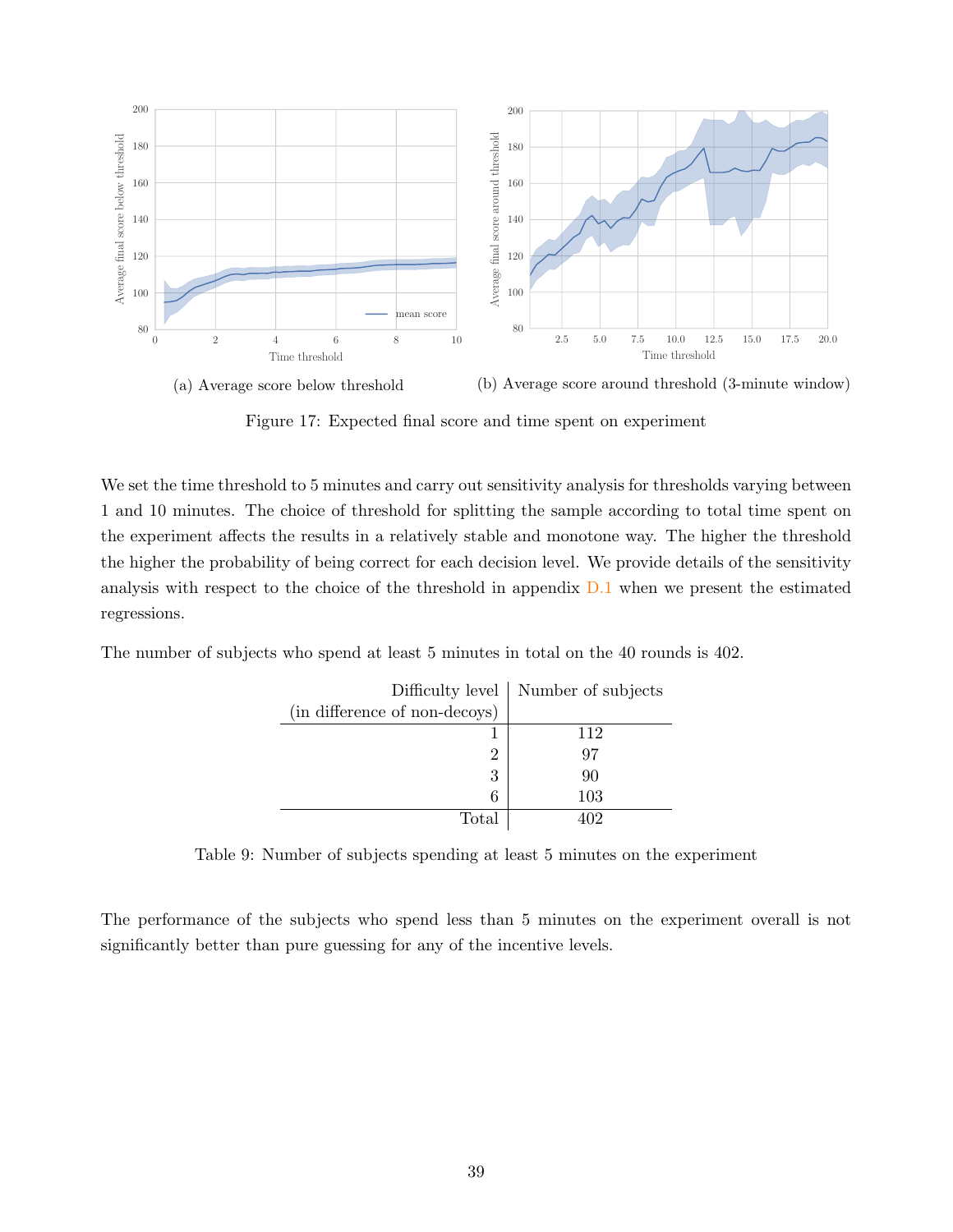

Figure 18: Average probability of being correct in a round (spending < 5 minutes in total)

The non-responsiveness to incentives can be seen in the median time spent on each round conditional on the incentive level for the inattentive subsample. On the other hand, attentive subjects show considerable variation as shown in figure [19.](#page-39-1)

<span id="page-39-1"></span>

Figure 19: Median times per round for each incentive level

### <span id="page-39-0"></span>C.2 Learning and Fatigue

There is no significant change in average performance in the order the tasks are presented pooling across all incentive levels. The coefficient on the round rank is not significantly different from zero in both attentive and inattentive subsamples.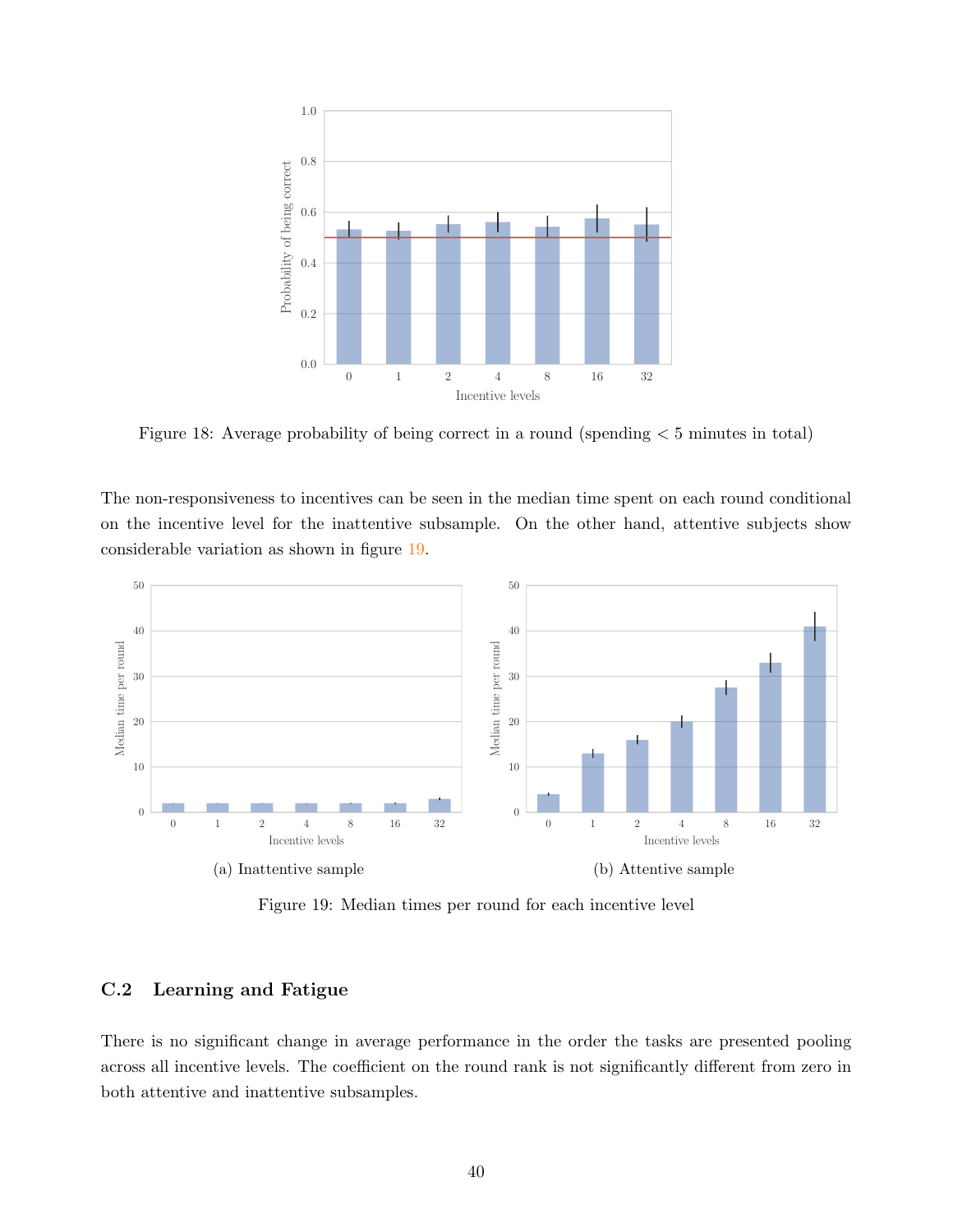|                  | Attentive  | Inattentive |
|------------------|------------|-------------|
| Intercept        | $0.744***$ | $0.554***$  |
|                  | (0.010)    | (0.008)     |
| Round            | $-0.000$   | $-0.000$    |
|                  | (0.000)    | (0.000)     |
| Adj. R-squared   | 0.00       | 0.00        |
| No. observations | 16080      | 16480       |

Table 10: Performance across rounds

Clustered standard errors in parentheses. \*  $p < .1$ , \*\*  $p < .05$ , \*\*\*  $p < .01$ 

Subjects in both the attentive and inattentive subsamples show a clear pattern of spending less time per round in later rounds.



Figure 20: Average and median time across round ranks

Together with the roughly constant precision this is indicative that subjects might be getting better at the task as the rounds progress. However, they leverage this improvement by spending less time while keeping the precision roughly at the same level.

## <span id="page-40-0"></span>C.3 The Clock Device and the Probability of Winning

To test the clock device conditional on being above 100 we check the expected number of winners just by looking at the final scores. Denoting the final score of subject  $i$  by  $x_i$  we have,

expected number of winners = 
$$
\sum_{i|x_i > 100} \frac{x_i - 100}{100} = 320.86.
$$

The corresponding standard deviation of the sum of independent Bernoulli random variables is 9.33. The actual number of winners in the sample is 313 which is within one standard deviation from the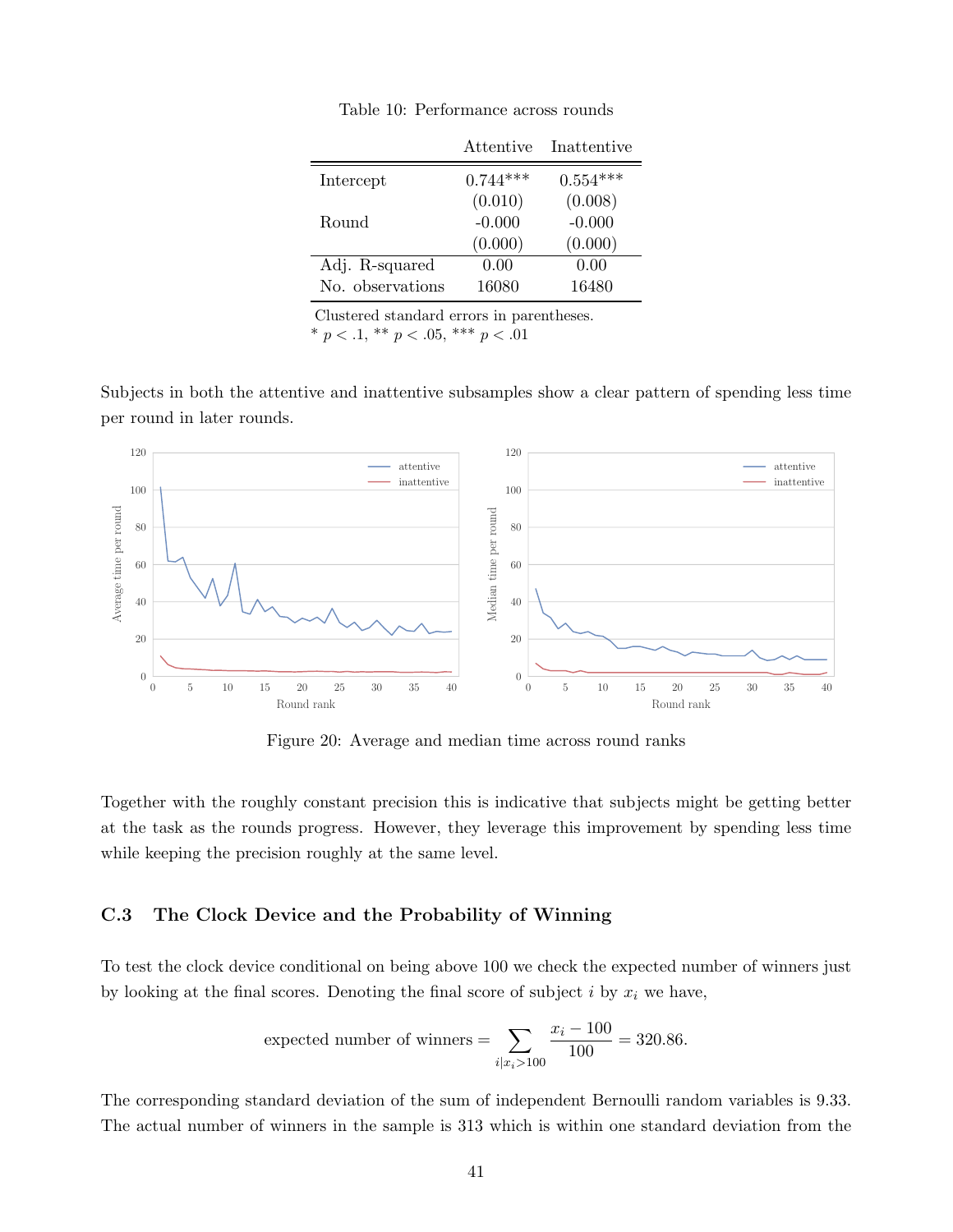expectation and confirms that stopping the clock as a randomization device worked well.

# <span id="page-41-0"></span>D Regression Results

### <span id="page-41-1"></span>D.1 Regression Results for the IPC

<span id="page-41-2"></span>Table [11](#page-41-2) presents logistic regressions of being correct as a function of the differences in the number of non-decoy shapes and the incentive levels. As in the figures the incentives are transformed as  $\log(\pi + 1)$ .

|                            | 1 minute   | 2 minutes  | 5 minutes  | 12 minutes |
|----------------------------|------------|------------|------------|------------|
| Intercept                  | $0.259***$ | $0.299***$ | $0.357***$ | $0.493***$ |
|                            | (0.046)    | (0.052)    | (0.068)    | (0.104)    |
| C(Diff.)[2]                | 0.099      | 0.121      | $0.189*$   | 0.194      |
|                            | (0.072)    | (0.082)    | (0.106)    | (0.148)    |
| C(Diff.)[3]                | $0.164**$  | $0.248***$ | $0.387***$ | $0.478***$ |
|                            | (0.075)    | (0.085)    | (0.118)    | (0.174)    |
| C(Diff.)[6]                | $0.549***$ | $0.623***$ | $0.740***$ | $0.841***$ |
|                            | (0.088)    | (0.100)    | (0.126)    | (0.177)    |
| Incentives                 | $0.134***$ | $0.158***$ | $0.235***$ | $0.469***$ |
|                            | (0.029)    | (0.034)    | (0.045)    | (0.079)    |
| $C(Diff.)[2]^*$ Incentives | 0.030      | 0.043      | 0.073      | 0.001      |
|                            | (0.043)    | (0.049)    | (0.069)    | (0.114)    |
| $C(Diff.)[3]^*$ Incentives | 0.018      | 0.015      | 0.061      | $-0.040$   |
|                            | (0.041)    | (0.049)    | (0.068)    | (0.118)    |
| $C(Diff.)[6]^*$ Incentives | $0.104**$  | $0.162***$ | $0.190**$  | 0.161      |
|                            | (0.049)    | (0.060)    | (0.081)    | (0.143)    |
| Pseudo R-squared           | 0.01       | 0.02       | 0.03       | 0.05       |
| No. observations           | 28760      | 23480      | 16080      | 10360      |

Table 11: Regression results for the IPC

Clustered standard errors in parentheses.

\*  $p < .1$ , \*\*  $p < .05$ , \*\*\*  $p < .01$ 

The results are stable and move monotonically with the time threshold across difficulty levels.

For the 5 minute threshold used in the main body of the paper the F-tests for testing the differences between the IPCs are shown in the following table.

|           | $\vert$ 1-Diff. 2-Diff. 3-Diff. 6-Diff. |                         |       |
|-----------|-----------------------------------------|-------------------------|-------|
| 1-Diff.   |                                         | $.0372$ $.0004$ $.0000$ |       |
| $2-Diff.$ |                                         | .2784                   | .0000 |
| 3-Diff.   |                                         |                         | .0026 |

Table 12: F-tests (p-values) for the difference between difficulty levels (5-min. threshold)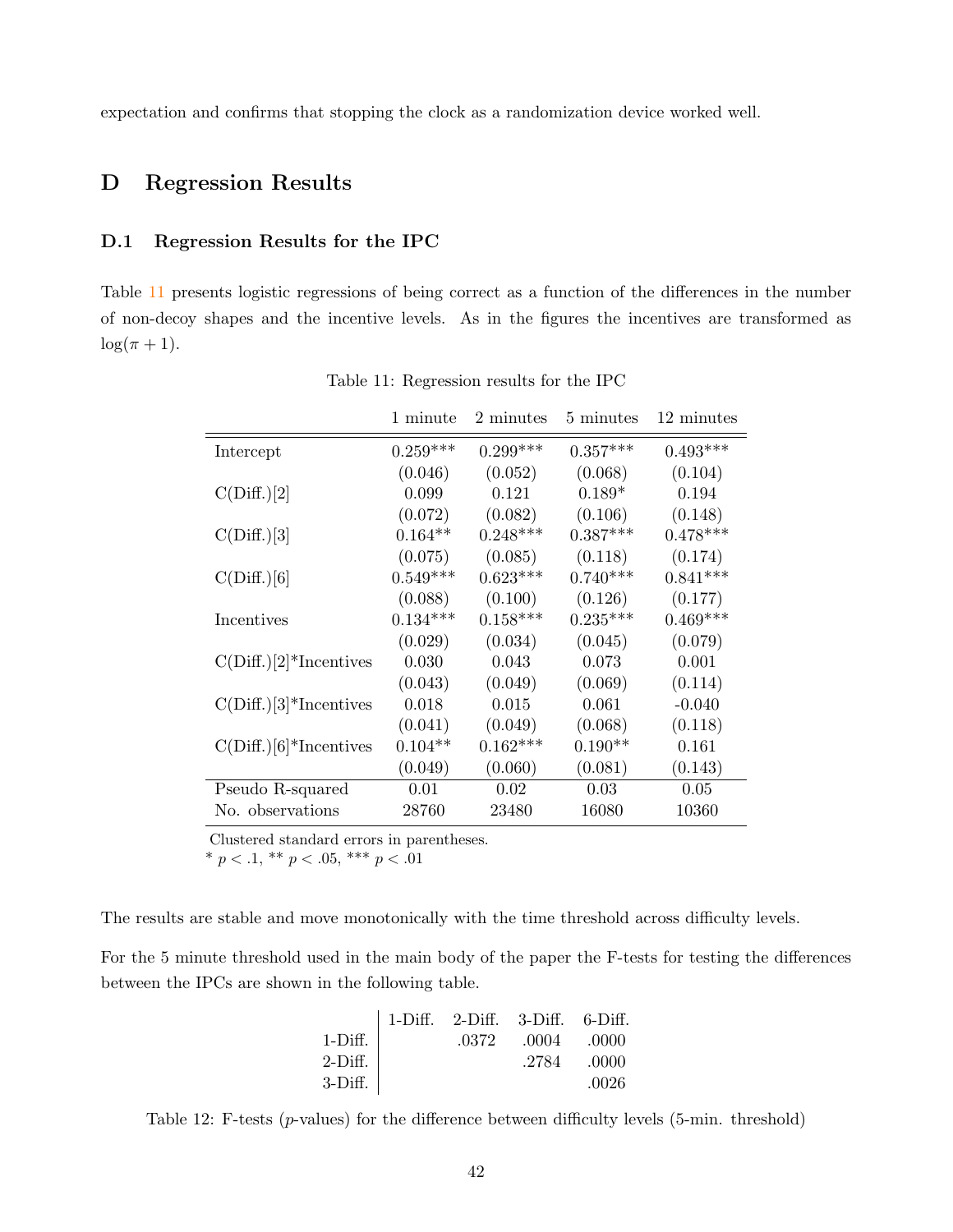# D.2 Regression Results for the SPC

|                                       | 1 minute   | 2 minutes  | 5 minutes  | 12 minutes |
|---------------------------------------|------------|------------|------------|------------|
| Intercept                             | 0.046      | 0.053      | 0.058      | 0.166      |
|                                       | (0.058)    | (0.064)    | (0.079)    | (0.109)    |
| C(Incentives)[1]                      | 0.121      | $0.200**$  | $0.353***$ | $0.507***$ |
|                                       | (0.077)    | (0.086)    | (0.107)    | (0.155)    |
| C(Incentives)[2]                      | $0.362***$ | $0.404***$ | $0.649***$ | $0.884***$ |
|                                       | (0.076)    | (0.085)    | (0.104)    | (0.154)    |
| C(Incentives)[4]                      | $0.327***$ | $0.385***$ | $0.594***$ | $0.973***$ |
|                                       | (0.083)    | (0.093)    | (0.118)    | (0.174)    |
| C(Incentives)[8]                      | $0.336***$ | $0.377***$ | $0.616***$ | $1.031***$ |
|                                       | (0.092)    | (0.104)    | (0.137)    | (0.208)    |
| C(Incentives)[16]                     | $0.366***$ | $0.440***$ | $0.640***$ | $1.252***$ |
|                                       | (0.109)    | (0.125)    | (0.163)    | (0.241)    |
| $C($ Incentives $)[32]$               | $0.294**$  | $0.313**$  | $0.613***$ | $1.168***$ |
|                                       | (0.126)    | (0.143)    | (0.193)    | (0.293)    |
| Diff.                                 | $0.106***$ | $0.126***$ | $0.155***$ | $0.164***$ |
|                                       | (0.019)    | (0.021)    | (0.027)    | (0.037)    |
| $C(Incentives)[1]^*Diff.$             | $0.044*$   | $0.043*$   | 0.049      | $0.092*$   |
|                                       | (0.023)    | (0.026)    | (0.034)    | (0.049)    |
| $C(Incentives)[2]^*Diff.$             | 0.011      | 0.018      | 0.007      | 0.018      |
|                                       | (0.023)    | (0.027)    | (0.033)    | (0.048)    |
| $C(Incentives)[4]$ <sup>*</sup> Diff. | 0.028      | 0.037      | 0.027      | 0.028      |
|                                       | (0.024)    | (0.028)    | (0.036)    | (0.055)    |
| $C(Incentives)[8]^*Diff.$             | 0.020      | 0.049      | 0.057      | 0.069      |
|                                       | (0.028)    | (0.032)    | (0.044)    | (0.067)    |
| $C(Incentives)[16]*Diff.$             | $0.067*$   | $0.092**$  | $0.123**$  | 0.040      |
|                                       | (0.034)    | (0.042)    | (0.054)    | (0.079)    |
| $C(Incentives)[32]^*Diff.$            | $0.102**$  | $0.121**$  | $0.142**$  | 0.137      |
|                                       | (0.042)    | (0.048)    | (0.067)    | (0.095)    |
| Pseudo R-squared                      | 0.02       | 0.02       | 0.04       | 0.06       |
| No. observations                      | 28760      | 23480      | 16080      | 10360      |

Table 13: Regression results for the SPC

Clustered standard errors in parentheses.

\*  $p < 0.1$ , \*\*  $p < 0.05$ , \*\*\*  $p < 0.01$ 

# <span id="page-42-0"></span>E Allowing for State Dependence

Table [14](#page-43-0) presents regression estimates allowing for state dependence—the probability of being correct when there are more 7-sided polygons and separately recording when there are more 9-sided polygons.